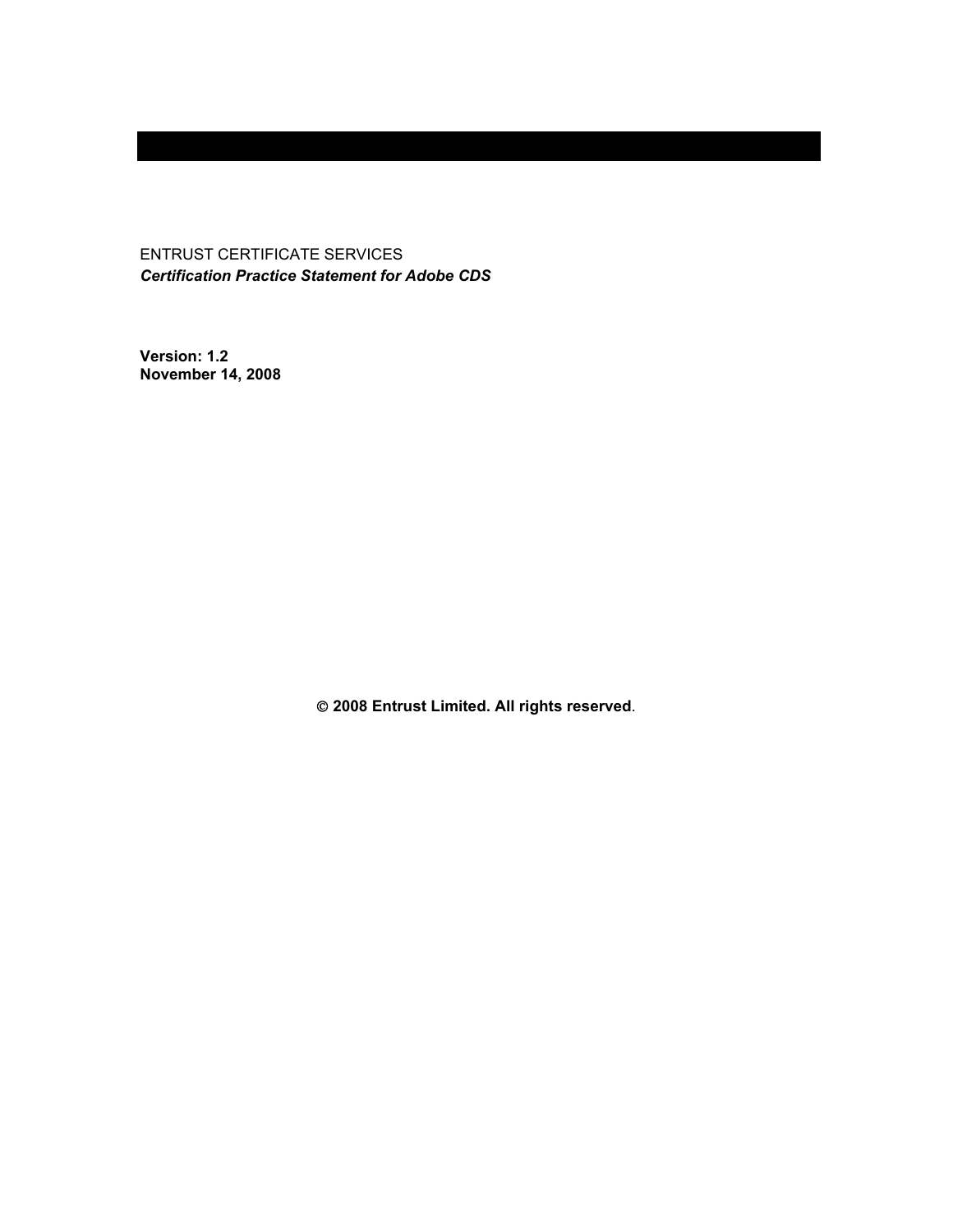# **Revision History**

| <b>Issue</b> | Date               | Changes in this Revision |
|--------------|--------------------|--------------------------|
| 1.0          | September 16, 2008 | First version.           |
| 1.1          | October 24, 2008   | <b>Entrust Legal</b>     |
| 12           | November 14, 2008  | Adobe review             |
|              |                    |                          |
|              |                    |                          |
|              |                    |                          |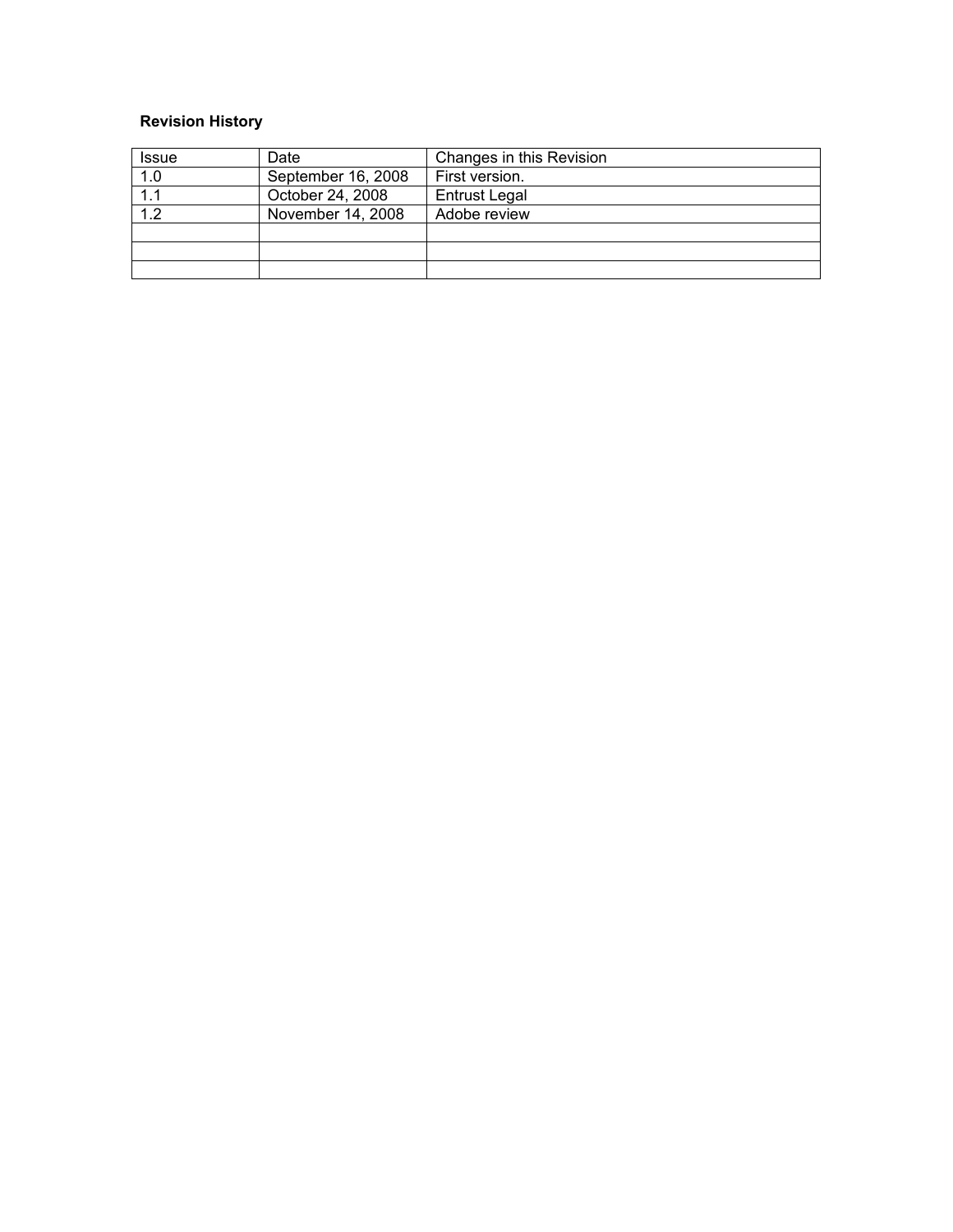# **TABLE OF CONTENTS**

|    | 1.                                               |  |
|----|--------------------------------------------------|--|
|    | 1.1                                              |  |
|    | 1.2                                              |  |
|    | 1.3<br>1.3.1<br>1.3.2<br>1.3.3<br>1.3.4          |  |
|    | 1.4<br>1.4.1<br>1.4.2                            |  |
| 2. |                                                  |  |
|    | 2.1<br>2.1.1<br>2.1.2<br>2.1.3<br>2.1.4<br>2.1.5 |  |
|    | 2.2<br>2.2.1<br>2.2.2                            |  |
|    | 2.3<br>2.3.1<br>2.3.2<br>2.3.3                   |  |
|    | 2.4                                              |  |
|    | 2.4.1<br>2.4.2<br>2.4.3                          |  |
|    | 2.5<br>2.5.1                                     |  |
|    | 2.5.2<br>2.5.3<br>2.5.4<br>2.5.5                 |  |
|    | 2.6<br>2.6.1<br>2.6.2<br>2.6.3<br>2.6.4          |  |
|    | 2.7                                              |  |
|    | 2.7.1<br>2.7.2<br>2.7.3<br>2.7.4                 |  |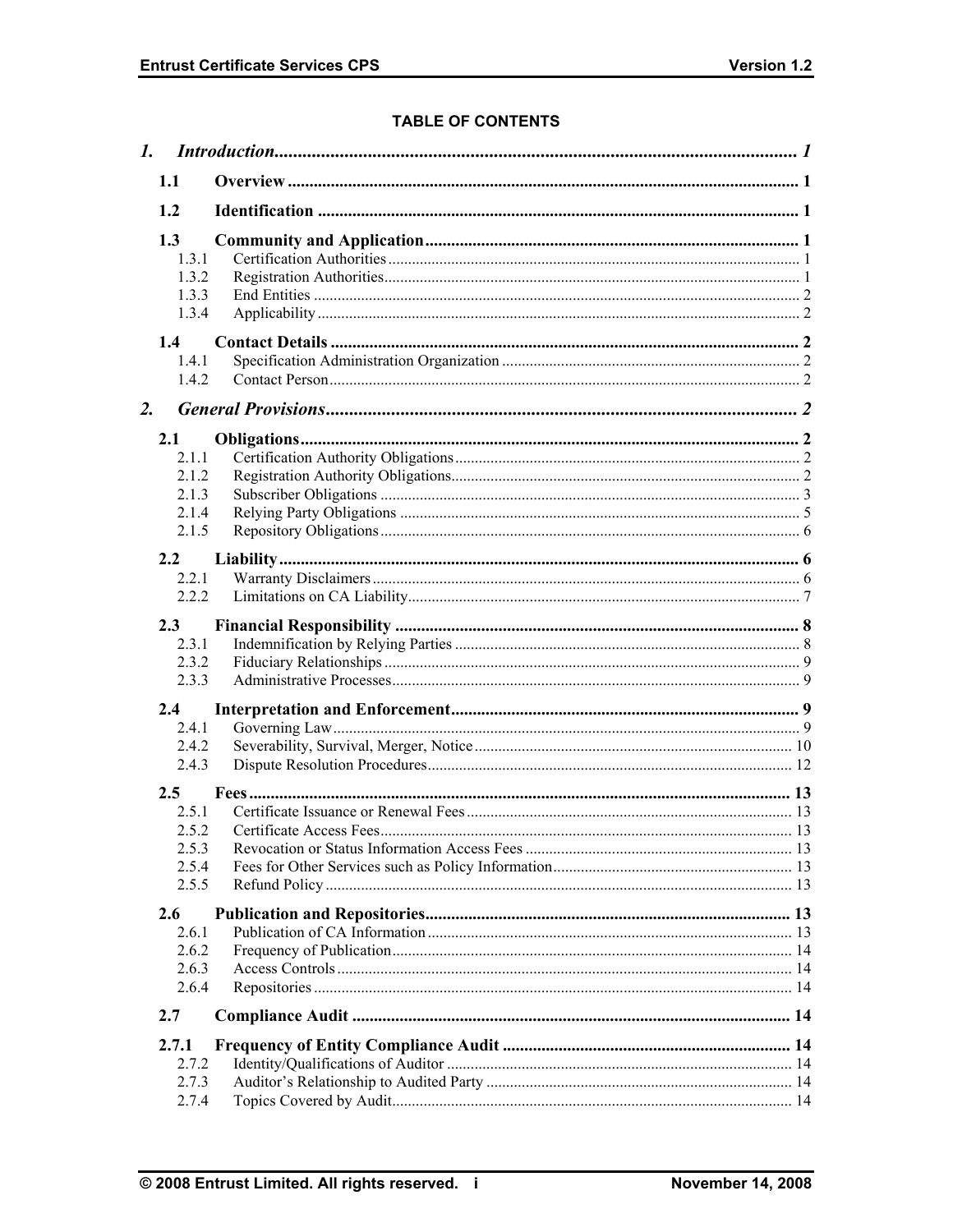|                      | 2.7.5<br>2.7.6 |  |
|----------------------|----------------|--|
|                      |                |  |
|                      | 2.8            |  |
|                      | 2.8.1          |  |
|                      | 2.8.2          |  |
|                      | 2.8.3          |  |
|                      | 2.8.4          |  |
|                      | 2.8.5          |  |
|                      | 2.8.6          |  |
|                      | 2.8.7          |  |
|                      | 2.9            |  |
| $\boldsymbol{\beta}$ |                |  |
|                      | 3.1            |  |
|                      | 3.1.1          |  |
|                      | 3.1.2          |  |
|                      | 3.1.3          |  |
|                      | 3.1.4          |  |
|                      | 3.1.5          |  |
|                      | 3.1.6          |  |
|                      | 3.1.7          |  |
|                      | 3.1.8          |  |
|                      | 3.1.9          |  |
|                      | 3.2            |  |
|                      | 3.3            |  |
|                      |                |  |
|                      |                |  |
|                      | 3.4            |  |
| $\boldsymbol{4}$     |                |  |
|                      | 4.1            |  |
|                      | 4.2            |  |
|                      | 4.3            |  |
|                      | 4.4            |  |
|                      | 4.4.1          |  |
|                      | 4.4.2          |  |
|                      | 4.4.3          |  |
|                      | 4.4.4          |  |
|                      | 4.4.5          |  |
|                      | 4.4.6          |  |
|                      | 4.4.7          |  |
|                      | 4.4.8          |  |
|                      | 4.4.9          |  |
|                      | 4.4.10         |  |
|                      | 4.4.11         |  |
|                      | 4.4.12         |  |
|                      | 4.4.13         |  |
|                      | 4.4.14         |  |
|                      | 4.4.15         |  |
|                      | 4.5<br>4.5.1   |  |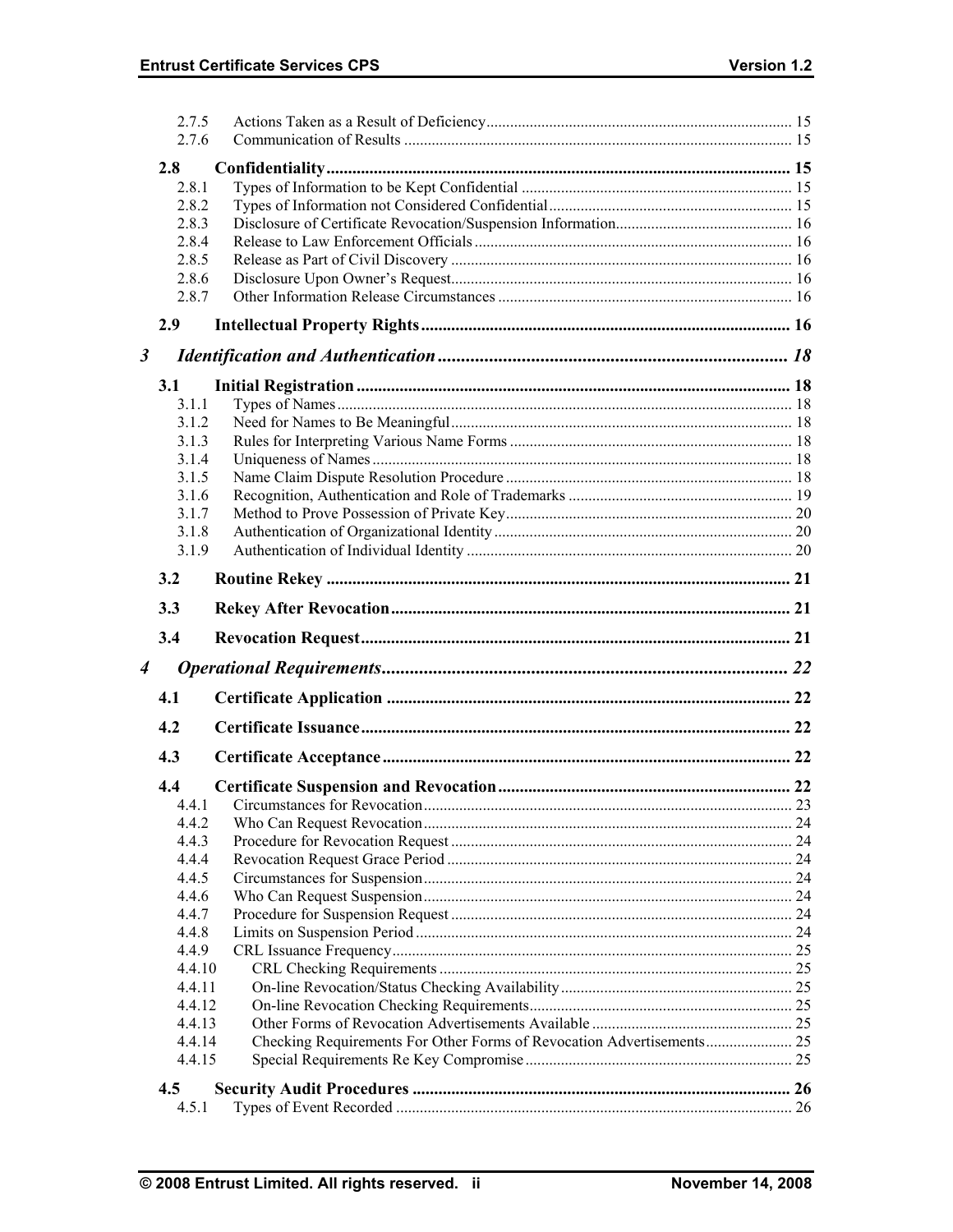|   | 4.5.2          |                                     |    |
|---|----------------|-------------------------------------|----|
|   | 4.5.3          |                                     |    |
|   | 4.5.4          |                                     |    |
|   | 4.5.5          |                                     |    |
|   | 4.5.6          |                                     |    |
|   | 4.5.7          |                                     |    |
|   | 4.5.8          |                                     |    |
|   | 4.6            |                                     |    |
|   | 4.6.1          |                                     |    |
|   | 4.6.2          |                                     |    |
|   | 4.6.3          |                                     |    |
|   | 4.6.4          |                                     |    |
|   | 4.6.5          |                                     |    |
|   | 4.6.6          |                                     |    |
|   | 4.6.7          |                                     |    |
|   |                |                                     |    |
|   | 4.7            |                                     |    |
|   | 4.8            |                                     |    |
|   | 4.9            |                                     |    |
|   |                |                                     |    |
| 5 |                |                                     |    |
|   | 5.1            |                                     |    |
|   | 5.1.1          |                                     |    |
|   | 5.1.2          |                                     |    |
|   | 5.1.3          |                                     |    |
|   | 5.1.4          |                                     |    |
|   | 5.1.5          |                                     |    |
|   |                |                                     |    |
|   | 5.1.6          |                                     |    |
|   | 5.1.7          |                                     |    |
|   | 5.1.8          |                                     |    |
|   | 5.2            |                                     |    |
|   |                |                                     |    |
|   |                |                                     |    |
|   |                |                                     |    |
|   | 5.3            |                                     |    |
| 6 |                | <b>Technical Security Controls.</b> | 32 |
|   | 6.1            |                                     |    |
|   | 6.1.1          |                                     |    |
|   | 6.1.2          |                                     |    |
|   | 6.1.3          |                                     |    |
|   | 6.1.4          |                                     |    |
|   | 6.1.5          |                                     |    |
|   | 6.1.6          |                                     |    |
|   | 6.1.7          |                                     |    |
|   | 6.1.8          |                                     |    |
|   | 6.1.9          |                                     |    |
|   | 6.2            |                                     |    |
|   | 6.2.1          |                                     |    |
|   | 6.2.2          |                                     |    |
|   | 6.2.3<br>6.2.4 |                                     |    |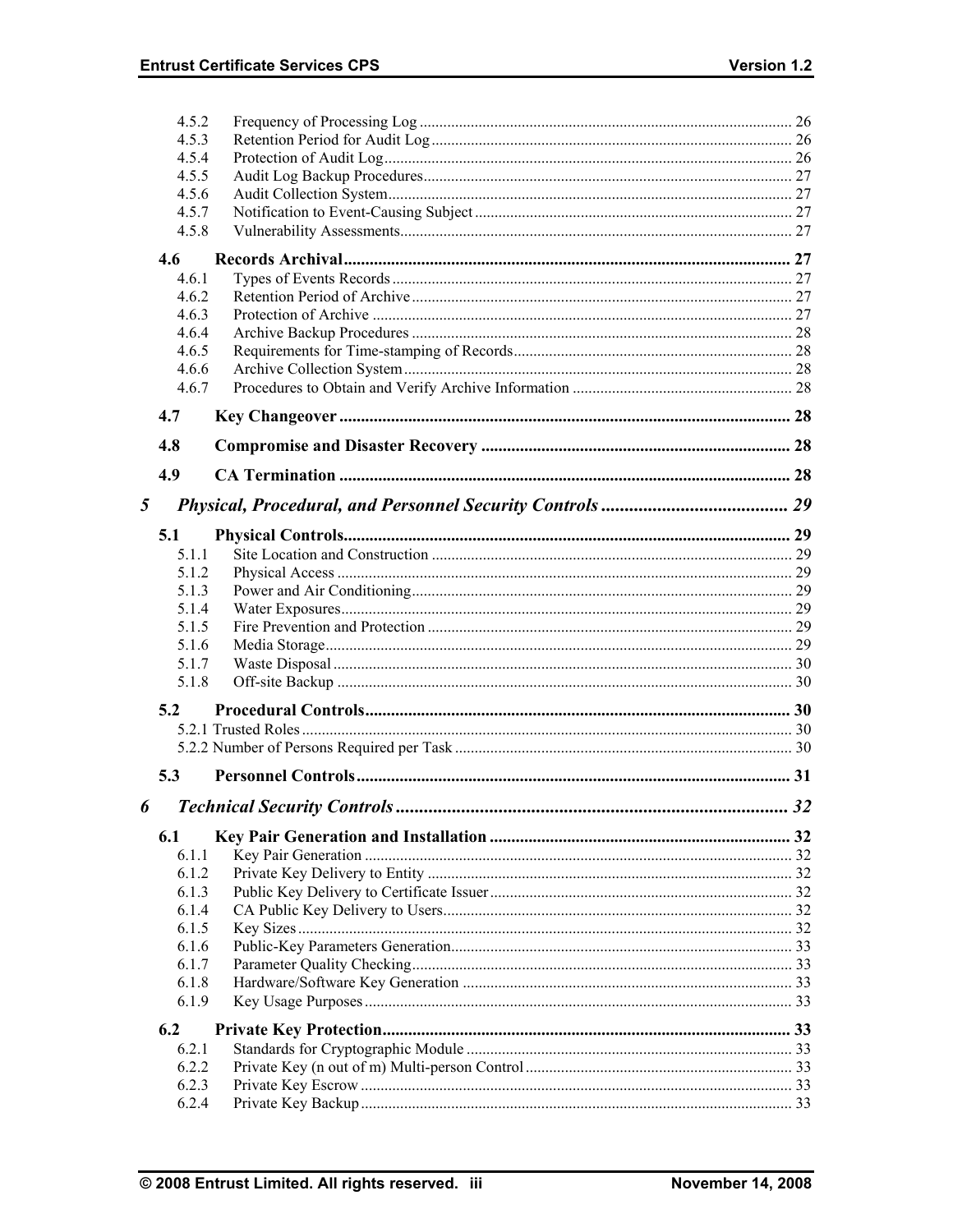|                | 6.2.5 |  |
|----------------|-------|--|
|                | 6.2.6 |  |
|                | 6.2.7 |  |
|                | 6.2.8 |  |
|                | 6.2.9 |  |
|                | 6.3   |  |
|                | 6.4   |  |
|                | 6.4.1 |  |
|                | 6.4.2 |  |
|                | 6.4.3 |  |
|                | 6.5   |  |
|                | 6.6   |  |
|                | 6.6.1 |  |
|                | 6.6.2 |  |
|                | 6.6.3 |  |
|                | 6.7   |  |
|                | 6.8   |  |
| $\overline{7}$ |       |  |
|                | 7.1   |  |
|                | 7.2   |  |
|                | 7.3   |  |
| 8              |       |  |
|                | 8.1   |  |
|                |       |  |
|                | 8.2   |  |
|                | 8.3   |  |
| 9              |       |  |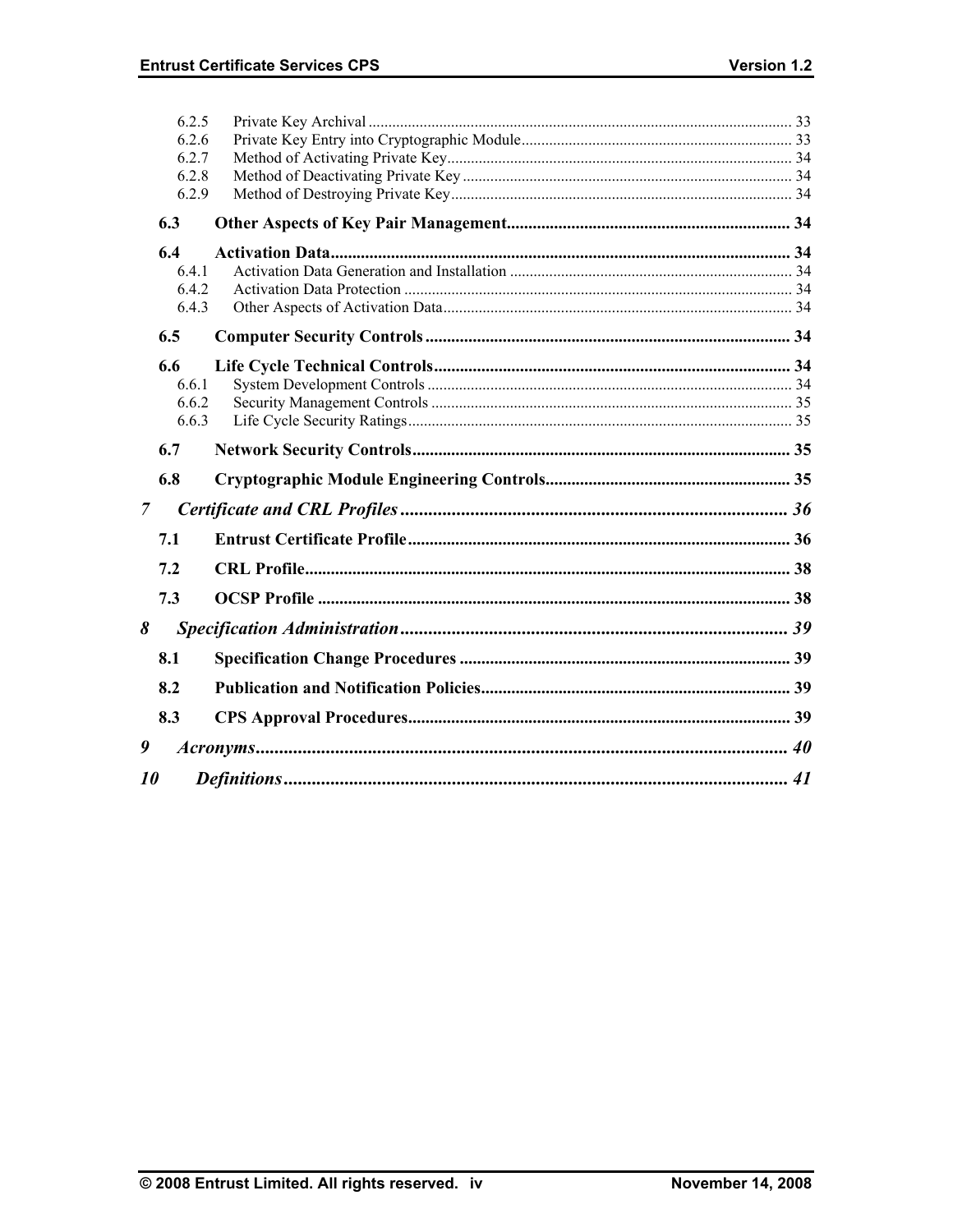### **1. Introduction**

#### **1.1 Overview**

Entrust Limited ("Entrust") uses Entrust's award winning Entrust® Authority™ family of software products to provide standards-compliant digital certificates that enable more secure on-line communications and digital signatures.

Certified Document Services (CDS) is a new platform offering first available in the Acrobat® 6.0 product family available from Adobe Systems Incorporated ("Adobe") which makes use of digital signature technology. CDS provides recipients with an improved assurance that certified PDF documents are authentic – i.e., that they did originate from their stated author and the portion of the document signed by the author has not been modified since authoring. Adobe and Entrust have partnered to enable Entrust to issue digital certificates for use within the CDS platform ("Entrust Certificate"). This Entrust Certification Practice Statement for Adobe CDS ("CPS") describes the practices and procedures that Entrust follows in issuing Entrust Certificates.

This CPS is incorporated by reference into all Entrust Certificate issued by Entrust, and is also incorporated by reference into the Subscriber Agreement pursuant to which Entrust licenses Certificates to Subscribers for use within the CDS platform.

#### **1.2 Identification**

This document is called the Entrust Certificate Services Certification Practice Statement for Adobe CDS ("CPS"). This CPS defines the practices followed by the Entrust Certification Authority for CDS ("Entrust CA") in issuing Entrust Certificates in accordance with the Adobe CDS Certificate Policy available at http://www.adobe.com/misc/pki/root\_cp.html (or a successor website thereto) ("Adobe CP"). Each Entrust Certificate issued by Entrust for use within the CDS platform contains the following Object Identifiers (OID) defined in the Adobe CP.

- The Attribute Object Identifier (OID) for this Policy is: **1.2.840.113583.1.2.1**
- The extended key usage OID for the CDS PKI is: **1.2.840.113583.1.1.5**

### **1.3 Community and Application**

The community for this CPS includes Entrust acting as a CDS Subordinate CA (as defined within the context of the Adobe CP), RAs, and Subscribers whose certificates chain to the Adobe Root CA embedded in Acrobat® by Adobe, along with all Relying Parties who rely on such certificates.

Certificates issued by Entrust for use within the CDS platform:

- will have the certificate policy extension populated with the OID identified in §1.2, and
- may only be used by Subscribers for signing Adobe Acrobat documents.

### **1.3.1 Certification Authorities**

Entrust is acting as a Certification Authority (CA) to create and issue CDS certificates to Subscribers under the Adobe CP.

#### **1.3.2 Registration Authorities**

Entrust may appoint Registration Authorities (RAs) to manage the certificate lifecycle for the Entrust CA, and otherwise delegate its obligations to subcontractors provided that Entrust remains responsible for the performance of such subcontractors. Any such RAs are responsible for issuing and revoking certificates in accordance with its contract with Entrust and this CPS, as well as the Adobe CP.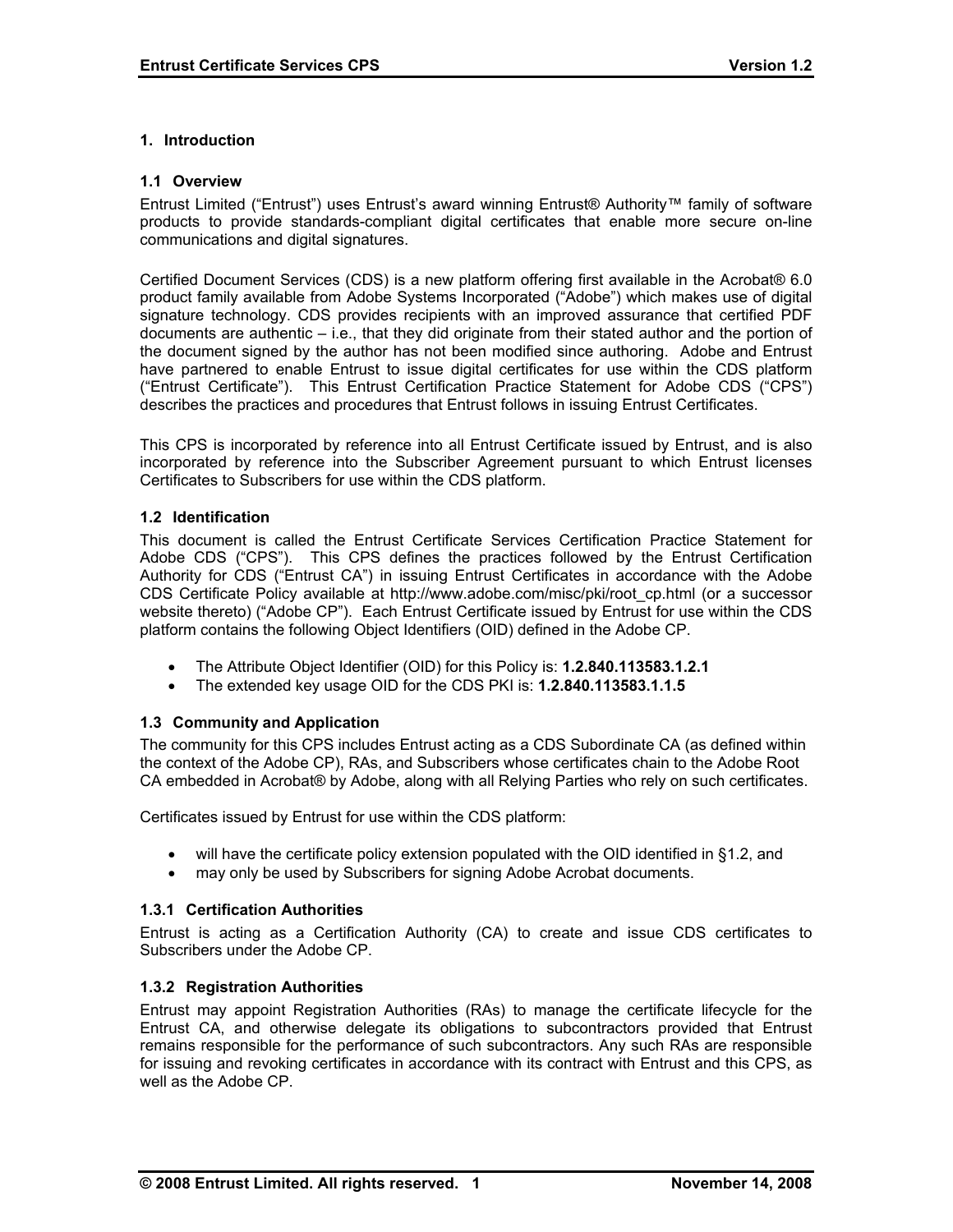## **1.3.3 End Entities**

End Entities are Subscribers and Relying Parties. A Subscriber is any authorized individual, hardware device or organization that has an Entrust Certificate issued to them and uses that certificate to sign a CDS document.

Relying Parties are recipients of CDS documents who wish to verify the Subscriber's signature.

## **1.3.4 Applicability**

Entrust Certificates are to be used only for digitally signing and verifying Adobe Acrobat documents. Entrust Certificates conform to the requirements of the ITU-T X.509 v3 standard.

### **1.4 Contact Details**

### **1.4.1 Specification Administration Organization**

This CPS is administered by the Entrust Policy Authority, which consists of selected members of Entrust's management team.

# **1.4.2 Contact Person**

The contact information for questions about Entrust Certificates is:

 Entrust Limited 1000 Innovation Drive Ottawa, Ontario Canada K2K 3E7 Attn: Entrust CDS Policy Authority

 Tel: 1-877-368-7483 Fax: 1-877-839-3538

Email: certserv.support@Entrust.com

### **2. General Provisions**

### **2.1 Obligations**

### **2.1.1 Certification Authority Obligations**

Entrust warrants to all Relying Parties placing reasonable reliance on an Entrust Certificate that:

- (i) Entrust took reasonable steps (no less than the procedures set forth in  $\S 3.1.8$  and §3.1.9 of the Adobe CP) to verify the information contained in the Entrust Certificate is accurate,
- (ii) information in the Entrust Certificate accurately reflects the information provided to Entrust by the Subscriber in all material respects,
- (iii) Each Subscriber has accepted the Entrust CDS Certificate according to the provisions of this CPS and the Adobe CP, and
- (iv) Entrust has complied in all material respects with the Adobe CP and this CPS.

### **2.1.2 Registration Authority Obligations**

Entrust may delegate specific registration activities to one or more CDS RAs, provided that Entrust remains responsible for the services provided by its CDS RAs and the CDS CA warrants that the activities of its CDS RAs will be conducted in accordance with this policy. A CDS RA shall perform all delegated registration functions in accordance with its agreement with Entrust, the requirements of the Adobe CP, and this CPS.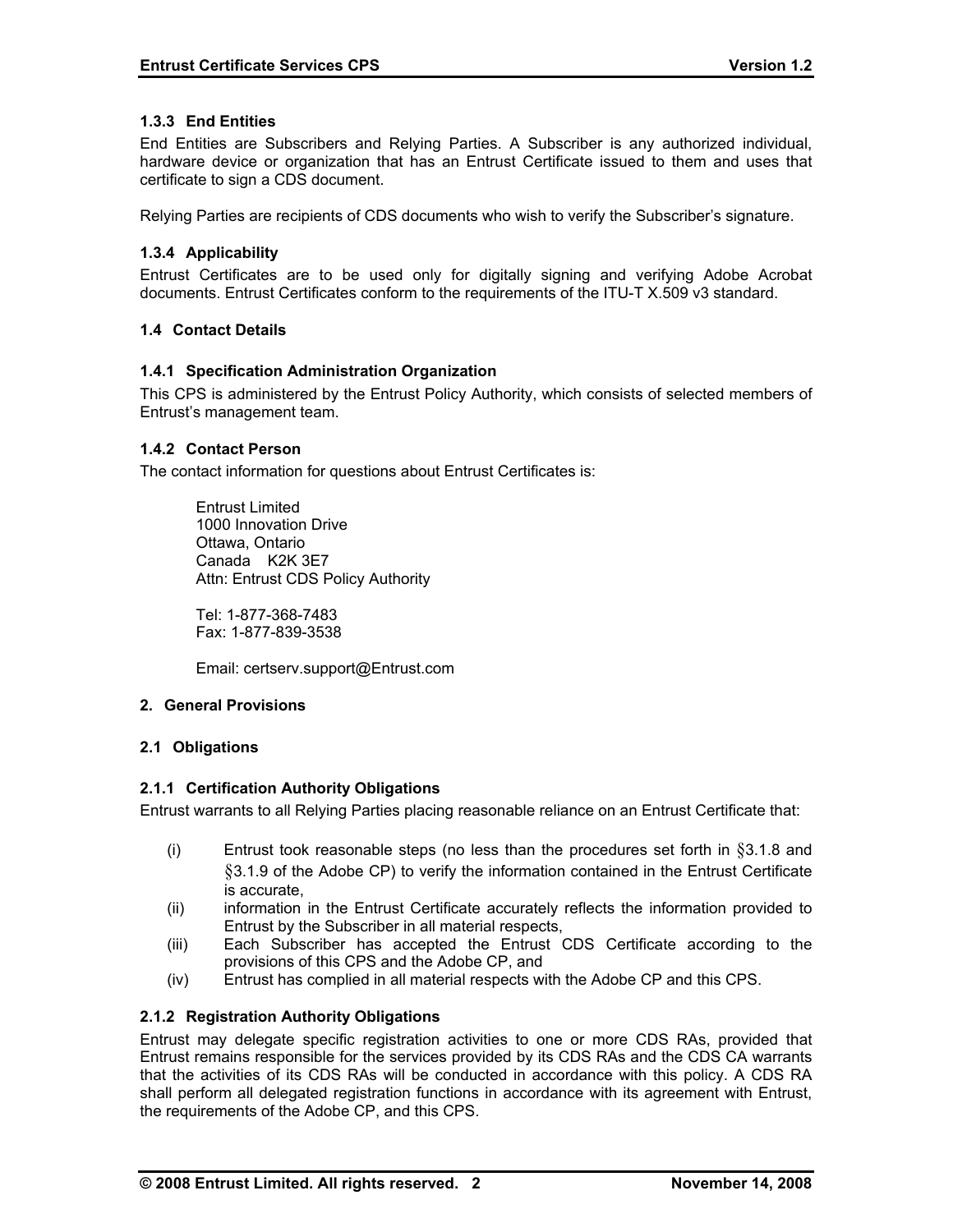### **2.1.3 Subscriber Obligations**

A Subscriber shall:

- (i) accurately represent itself in all communications with Entrust and any RAs;
- (ii) at all times, protect the private key associated with the public key in any Entrust Certificates;
- (iii) notify, in a timely manner, Entrust of any suspicion that its private key is compromised or is reasonably believed to have been compromised. Such notification shall be to the Entrust Policy Authority as identified above; and
- (iv) abide by all the terms, conditions, and restrictions in this CPS, the Adobe CP, and in the applicable Subscriber Agreement.

Entrust and Adobe reserve the right to revoke the Certificate of any Subscriber who violates the obligations specified in this CPS, the Adobe CP, and the applicable Subscriber Agreement.

Subscribers may either apply for Entrust Certificates directly, or an organization acting on behalf of a Subscriber or group of Subscribers may apply for Entrust Certificate(s).

Entrust Certificates and related information may be subject to export, import, and/or use restrictions. Subscribers shall comply with all laws and regulations applicable to a Subscriber's right to use Entrust Certificates and/or related information, including, without limitation, all laws and regulations in respect to nuclear, chemical or biological weapons proliferation. Subscribers shall be responsible for procuring all required licenses and permissions for any export, import, and/or use of Entrust Certificates and/or related information. Certain cryptographic techniques, software, hardware, and firmware ("Technology") that may be used in processing or in conjunction with Entrust Certificates may be subject to export, import, and/or use restrictions. Subscribers shall comply with all laws and regulations applicable to a Subscriber's right to export, import, and/or use such Technology or related information. Subscribers shall be responsible for procuring all required licenses and permissions for any export, import, and/or use of such Technology or related information.

### **2.1.3.1 Applicant is an Individual**

When the applicant is an individual Subscriber applying for a certificate in the name of that individual or in the name of the role of that individual within an organization, the Subscriber will:

- (i) generate a public key pair using a trustworthy system and take all reasonable precautions to prevent any loss, disclosure, or unauthorized use of the private key;
- (ii) ensure all information and representations made by the Subscriber that are included in the certificate application are true;
- (iii) upon receipt of an Entrust Certificate, acknowledge that the information identifying the Subscriber in the certificate is true and accurate, or notify Entrust immediately upon any inaccuracies in that information;
- (iv) use the certificate exclusively for CDS purposes, consistent with this CPS, the Adobe CP, the Subscriber Agreement and all applicable laws;
- (v) immediately send a written request to the Entrust CDS Policy Authority requesting certificate revocation upon any actual or suspected loss, disclosure, or other compromise of the Subscriber's private key; and
- (vi) immediately cease to use the Entrust Certificate upon (i) expiration or notification of revocation of such Entrust Certificate, or (ii) any suspected or actual Compromise of the Private Key corresponding to the Public Key in such Entrust Certificate, and destroy the Private Key corresponding to the Public Key contained in the Entrust Certificate in accordance with this CPS.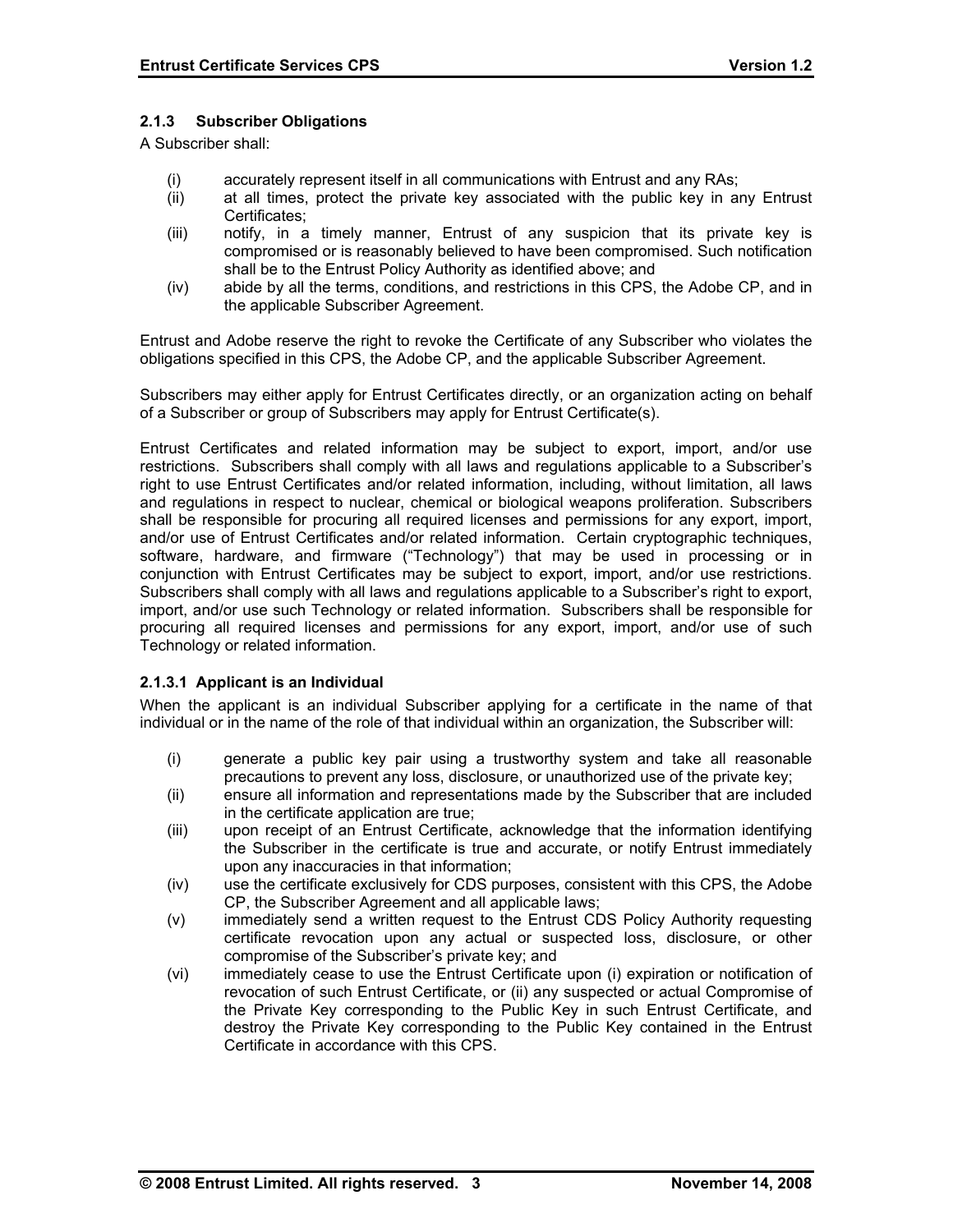#### **2.1.3.2 Applicant is an Organization Acquiring a Certificate on Behalf of an Individual Subscriber**

When the applicant is an organization acquiring and managing an Entrust Certificate on behalf of an individual Subscriber (in the name of that individual or in the name of the role of that individual within the organization), the applicant organization is required to:

- (i) maintain processes that assure that the private key can be used only with the knowledge and explicit action of the Subscriber;
- (ii) maintain information that permits a determination of who signed a particular document;
- (iii) ensure that the Entrust Certificate subject has received security training appropriate for the purposes for which the certificate is issued;
- (iv) immediately send a written request to the Entrust CDS Policy Authority requesting certificate revocation upon any actual or suspected loss, disclosure, or other compromise of the Subscriber's private key;
- (v) ensure that the Subscriber named in the certificate or responsible for the use of the private key corresponding to the public key in the certificate agrees to comply with this CPS, the Adobe CP, the Subscriber Agreement, and all applicable laws.

#### **2.1.3.3 Applicant is an Organization Acquiring and Managing a Certificate on behalf of the Organization (i.e., an organizational certificate)**

When the applicant is an organization acquiring and managing a certificate on behalf of the organization (i.e., an organizational certificate), the applicant organization will:

- (i) maintain processes, including, without limitation, changing of activation data, that assure that each private key can be used only with the knowledge and explicit action of only one human being within the organization (the certificate custodian);
- (ii) maintain information that permits a determination of who signed a particular document;
- (iii) ensure that the certificate custodian has received security training appropriate for the purposes for which the certificate is issued;
- (iv) prevent sharing of organizational certificates amongst members of the organization;
- (v) acknowledge that the information identifying the organization in the certificate is true and accurate, or notify Entrust immediately upon any inaccuracies in that information;
- (vi) immediately send a written request to the Entrust CDS Policy Authority requesting certificate revocation upon any actual or suspected loss, disclosure, or other compromise of the Subscriber's private key;
- (vii) ensure that the certificate custodian agrees to also be bound by the Subscriber Agreement, this CPS, the Adobe CP and all applicable laws.

### **2.1.3.4 Subscriber and Applicant Representations and Warranties**

Subscribers and Applicants represent and warrant to Entrust, Adobe and all third parties who rely or use the Entrust Certificate issued to such Subscriber, that:

- (i) all information provided to Entrust or to any RAs, both in the Certificate Request and as otherwise requested by Entrust in connection with the issuance of the Certificate(s) to be supplied by Entrust, is accurate and complete and does not contain any errors, omissions, or misrepresentations;
- (ii) the Private Key corresponding to the Public Key submitted to Entrust in connection with an Entrust Certificate Application was created using sound cryptographic techniques and all measures necessary have been taken to maintain sole control of, keep confidential, and properly protect the Private Key (and any associated access information or device – e.g., password or token) at all times;
- (iii) any information provided to Entrust or to any RAs in connection with an Entrust Certificate Application does not infringe, misappropriate, dilute, unfairly compete with,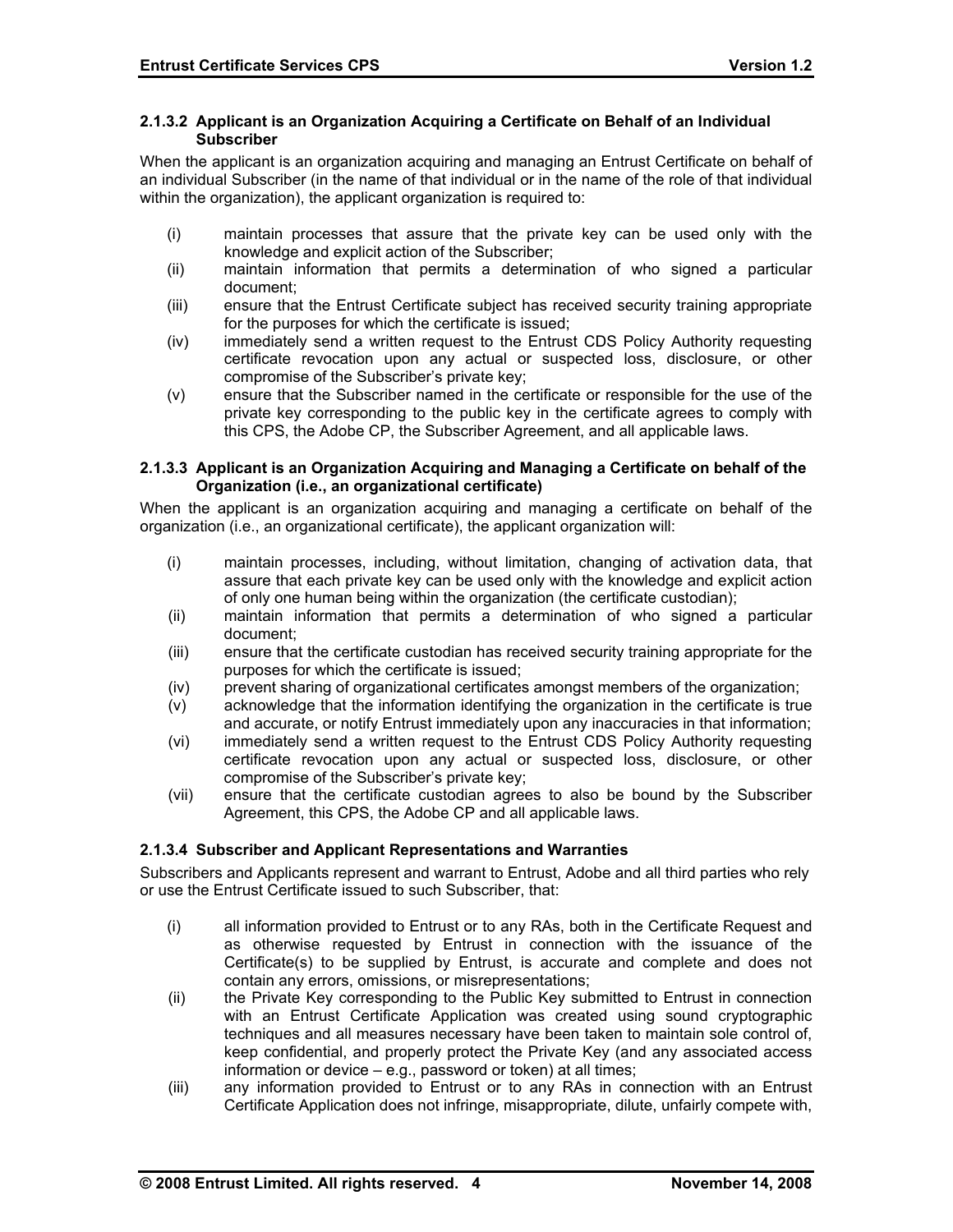or otherwise violate the intellectual property, or other rights of any person, entity, or organization in any jurisdiction:

- (iv) the Certificate(s) shall not be installed or used until it has reviewed and verified the accuracy of the data in each Certificate;
- (v) use of the Certificate shall be exclusively for signing Acrobat documents;
- (vi) Entrust shall be immediately notified if any information included in the Entrust Certificate Application changes or if any change in any circumstances would make the information in the Entrust Certificate Application misleading or inaccurate;
- (vii) all use of the Entrust Certificate and its associated private key shall cease immediately, and the Subscriber will promptly request the revocation of the Entrust Certificate, if (1) any information included in the Subscriber's Entrust Certificate changes or if any change in any circumstances would make the information in the Subscriber's Entrust Certificate misleading or inaccurate; or (2) there is any actual or suspected misuse or compromise of the Private Key associated with the Public Key in the Entrust Certificate;
- (viii) all use of the Entrust Certificate shall cease upon expiration or revocation of such certificate;
- (ix) the Entrust Certificate will not be used for any hazardous or unlawful (including tortious) activities; and
- (x) the subject named in the Entrust Certificate corresponds to the Subscriber.

### **2.1.4 Relying Party Obligations**

Relying Parties shall, in accordance with the applicable requirements of this CPS:

- (i) understand and, if necessary, receive proper education in the use of Public-Key cryptography and Certificates including Entrust Certificates;
- (ii) read and agree to all terms and conditions of this CPS and the Relying Party Agreement;
- (iii) trust and make use of an Entrust Certificate only if the Entrust Certificate has not expired or been revoked and if a proper chain of trust can be established to a trustworthy root;
- (iv) trust and make use of an Entrust Certificate only if verified on a Supported Platform; and
- (v) make their own judgment and rely on an Entrust Certificate only if such reliance is reasonable in the circumstances, including determining whether such reliance is reasonable given the nature of the security and trust provided by an Entrust Certificate and the value of any transaction that may involve the use of an Entrust Certificate.

Entrust Certificates and related information may be subject to export, import, and/or use restrictions. Relying Parties shall comply with all laws and regulations applicable to a Relying Party's right to use Entrust Certificates and/or related information, including, without limitation, all laws and regulations in respect to nuclear, chemical or biological weapons proliferation. Relying Parties shall be responsible for procuring all required licenses and permissions for any export, import, and/or use of Entrust Certificates and/or related information. Certain cryptographic techniques, software, hardware, and firmware ("Technology") that may be used in processing or in conjunction with Entrust Certificates may be subject to export, import, and/or use restrictions. Relying Parties shall comply with all laws and regulations applicable to a Relying Party's right to export, import, and/or use such Technology or related information. Relying Parties shall be responsible for procuring all required licenses and permissions for any export, import, and/or use of such Technology or related information.

### **2.1.4.1 Relying Party Representations and Warranties**

In addition to any other Relying Party obligations in the Acrobat End User License Agreement, Entrust hereby provides notice to all Relying Parties that reliance on a CDS-signed document is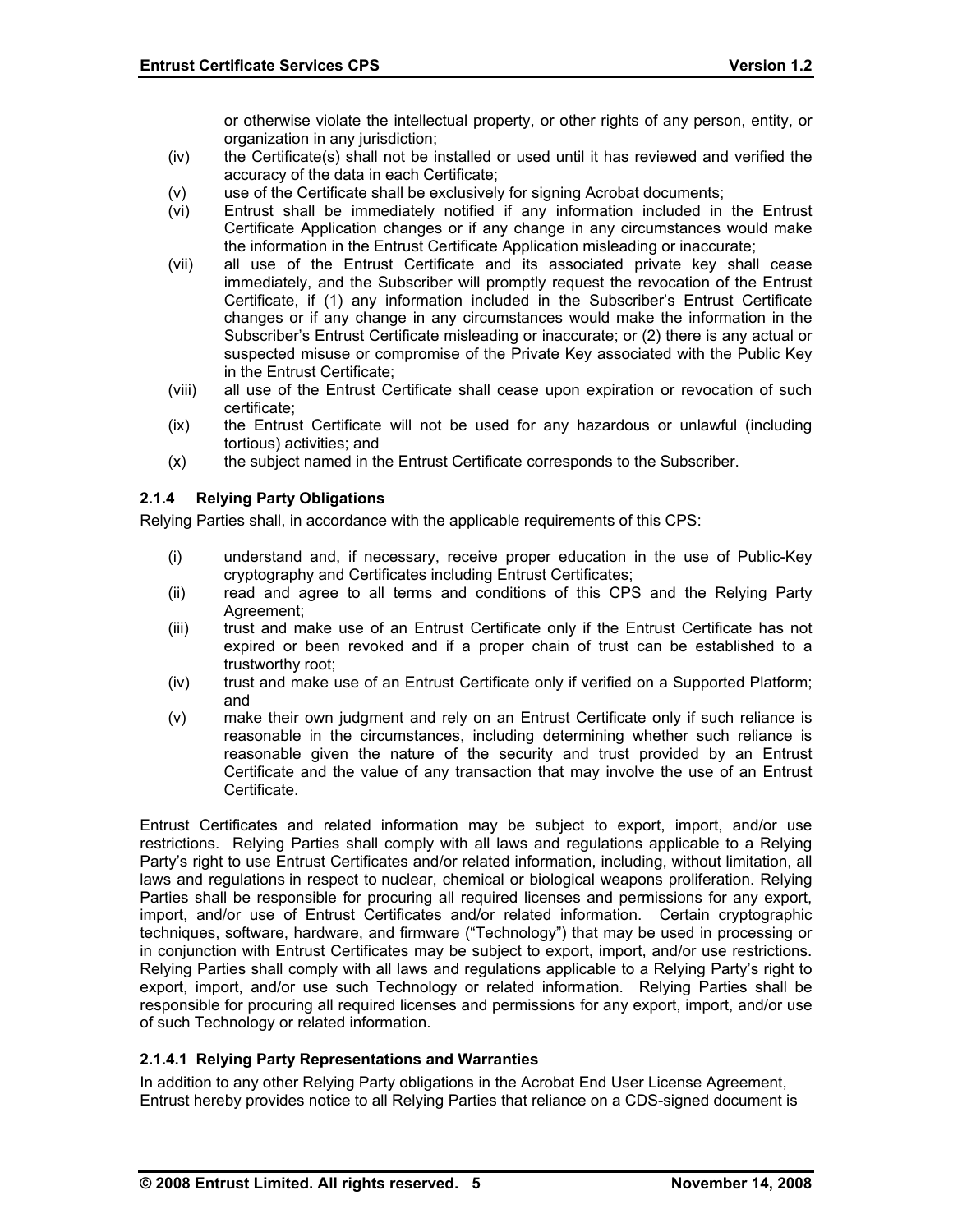only permitted if verified on a Supported Platform (as identified in the Adobe CP). This notice is also included in the User Notice field within each Certificate published by Entrust.

Relying Parties represent and warrant to Entrust that:

- (i) the Relying Party shall properly validate an Entrust Certificate before making a determination about whether to rely on such Entrust Certificate, including confirmation that the Entrust Certificate has not expired or been revoked and that a proper chain of trust can be established to a trustworthy root;
- (ii) the Relying Party shall not rely on a revoked or expired Entrust Certificate;
- (iii) the Relying Party shall not rely on an Entrust Certificate that cannot be validated back to a trustworthy root;
- (iv) the Relying Party shall not rely on an Entrust Certificate unless verified on a Supported Platform;
- (v) the Relying Party shall exercise its own judgment in determining whether it is reasonable under the circumstances to rely on an Entrust Certificate, including determining whether such reliance is reasonable given the nature of the security and trust provided by an Entrust Certificate and the value of any transaction that may involve the use of an Entrust Certificate;
- (v) the Relying Party shall not use an Entrust Certificate for any hazardous or unlawful (including tortious) activities; and
- (vi) the Relying Party shall not unreasonably rely on any Entrust Certificate having regard to this CPS, including without limit the limitations of liability set forth in this CPS at §2.2 (including all subsections of such section).

### **2.1.5 Repository Obligations**

Entrust will make available, in accordance with this CPS, Entrust Certificate revocation information published by the Entrust CA.

#### **2.2 Liability**

In this §2.2 (including all subsections):

- the Entrust Group is defined to mean Entrust, Inc. and all of its subsidiaries, including any subcontractors, distributors, agents, suppliers, employees or directors of any of the foregoing; and
- the Adobe Root CA has the meaning set forth in the Adobe CP.

The Entrust Group and the Adobe Root CA are express third party beneficiaries of this §2.2 (including all subsections).

#### **2.2.1 Warranty Disclaimers**

In addition to any other warranty disclaimers in the Subscriber Agreement or the Adobe CP, except as expressly set forth in this CPS or the Adobe CP, the Entrust Group and the Adobe Root CA disclaim any and all warranties related to any certificates issued in the CDS PKI, including warranties:

- (i) related to the accuracy, authenticity, reliability, completeness, currentness, merchantability, or fitness of any information contained in certificates or otherwise compiled, published, or disseminated by or on behalf of any entities other than the Entrust CA or the Adobe Root CA;
- (ii) related to the security provided by any cryptographic process implemented by any entities other than the Adobe Root CA or the Entrust CA;
- (iii) for representations of information contained in a certificate;
- (iv) of non-repudiation of any messages; and
- (v) related to any software or applications.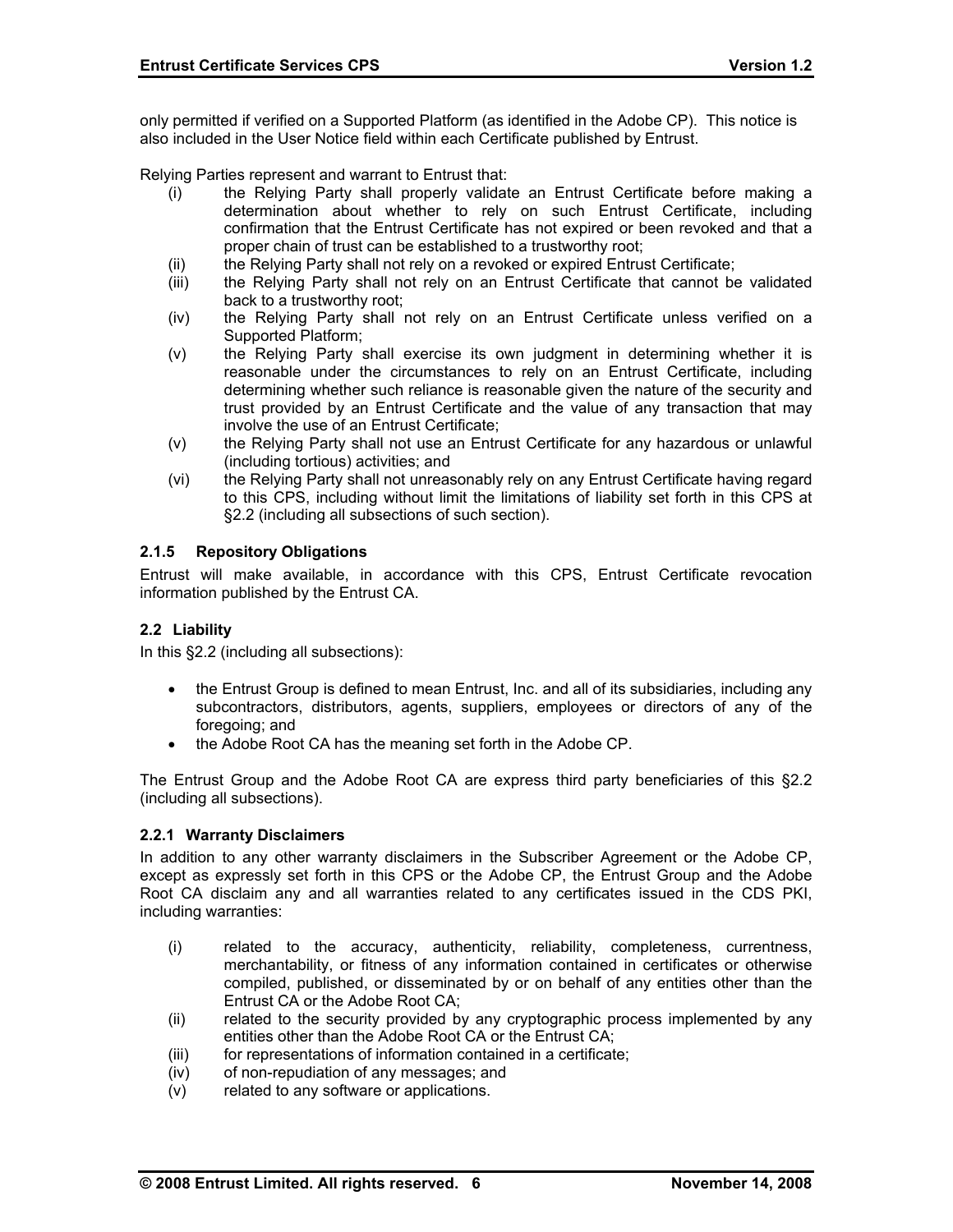#### **THE ENTRUST GROUP AND THE ADOBE ROOT CA SPECIFICALLY DISCLAIM ANY AND ALL REPRESENTATIONS, WARRANTIES, AND CONDITIONS OF MERCHANTABILITY, NON-INFRINGEMENT, TITLE, SATISFACTORY QUALITY, AND/OR FITNESS FOR A PARTICULAR PURPOSE.**

### **2.2.2 Limitations on CA Liability**

Under no circumstances will the Entrust Group or the Adobe Root CA be liable to any purported Relying Parties, or any other person or entity, for any loss of use, revenue or profit, lost or damaged data, or other commercial or economic loss or for any other direct, indirect, incidental, special, punitive, exemplary or consequential damages whatsoever, even if advised of the possibility of such damages or if such damages are foreseeable. This limitation shall apply even in the event of a fundamental breach or a breach of the fundamental terms of this CPS.

Except as expressly provided for in the Adobe CP, the Adobe Root CA accepts no responsibility or liability for any transactions relying upon certificates issued by Entrust.

Except as expressly provided for in this CPS, the Entrust Group accepts no responsibility or liability for any transactions relying upon certificates issued by any person other than Entrust.

**IN NO EVENT SHALL THE TOTAL CUMULATIVE LIABILITY OF THE ENTRUST GROUP TO ANY APPLICANT, SUBSCRIBER, RELYING PARTY OR ANY OTHER PERSON, ENTITY, OR ORGANIZATION ARISING OUT OF OR RELATING TO ANY ENTRUST CERTIFICATE OR ANY SERVICES PROVIDED IN RESPECT TO ENTRUST CERTIFICATES, INCLUDING ANY USE OR RELIANCE ON ANY ENTRUST CERTIFICATE, EXCEED FIVE THOUSAND UNITED STATES DOLLARS (\$5000.00 U.S.) ("CUMULATIVE DAMAGE CAP"). THIS LIMITATION SHALL APPLY ON A PER ENTRUST CERTIFICATE BASIS REGARDLESS OF THE NUMBER OF TRANSACTIONS OR CAUSES OF ACTION ARISING OUT OF OR RELATED TO SUCH ENTRUST CERTIFICATE OR ANY SERVICES PROVIDED IN RESPECT TO SUCH ENTRUST CERTIFICATE. THE FOREGOING LIMITATIONS SHALL APPLY TO ANY LIABILITY WHETHER BASED IN CONTRACT (INCLUDING FUNDAMENTAL BREACH), TORT (INCLUDING NEGLIGENCE), LEGISLATION OR ANY OTHER THEORY OF LIABILITY, INCLUDING ANY DIRECT, INDIRECT, SPECIAL, STATUTORY, PUNITIVE, EXEMPLARY, CONSEQUENTIAL, RELIANCE, OR INCIDENTAL DAMAGES.** 

**IN THE EVENT THAT LIABILITY TO ANY PARTY ARISING OUT OF OR RELATING TO AN ENTRUST CERTIFICATE OR ANY SERVICES PROVIDED IN RESPECT TO AN ENTRUST CERTIFICATE EXCEEDS THE CUMULATIVE DAMAGE CAP SET FORTH IN THIS SECTION ABOVE, THE AMOUNTS AVAILABLE UNDER THE CUMULATIVE DAMAGE CAP SHALL BE APPORTIONED FIRST TO THE EARLIEST CLAIMS TO ACHIEVE FINAL DISPUTE RESOLUTION UNLESS OTHERWISE ORDERED BY A COURT OF COMPETENT JURISDICTION. IN NO EVENT SHALL THE ENTRUST GROUP BE OBLIGATED TO PAY MORE THAN THE CUMULATIVE DAMAGE CAP FOR ANY ENTRUST CERTIFICATE OR ANY SERVICES PROVIDED IN RESPECT TO AN ENTRUST CERTIFICATE REGARDLESS OF APPORTIONMENT AMONG CLAIMANTS.** 

**THE FOREGOING LIMITATIONS SHALL APPLY NOTWITHSTANDING THE FAILURE OF ESSENTIAL PURPOSE OF ANY LIMITED REMEDY STATED HEREIN AND EVEN IF THE ENTRUST GROUP OR THE ADOBE CA HAVE BEEN ADVISED OF THE POSSIBILITY OF THOSE DAMAGES.** 

**SOME JURISDICTIONS DO NOT ALLOW THE EXCLUSION OR LIMITATION OF LIABILITY FOR CONSEQUENTIAL OR INCIDENTAL DAMAGES, SO THESE LIMITATIONS SET FORTH ABOVE MAY NOT APPLY TO CERTAIN APPLICANTS, SUBSCRIBERS, RELYING PARTIES, OR OTHER PERSONS, ENTITIES, OR ORGANIZATIONS.**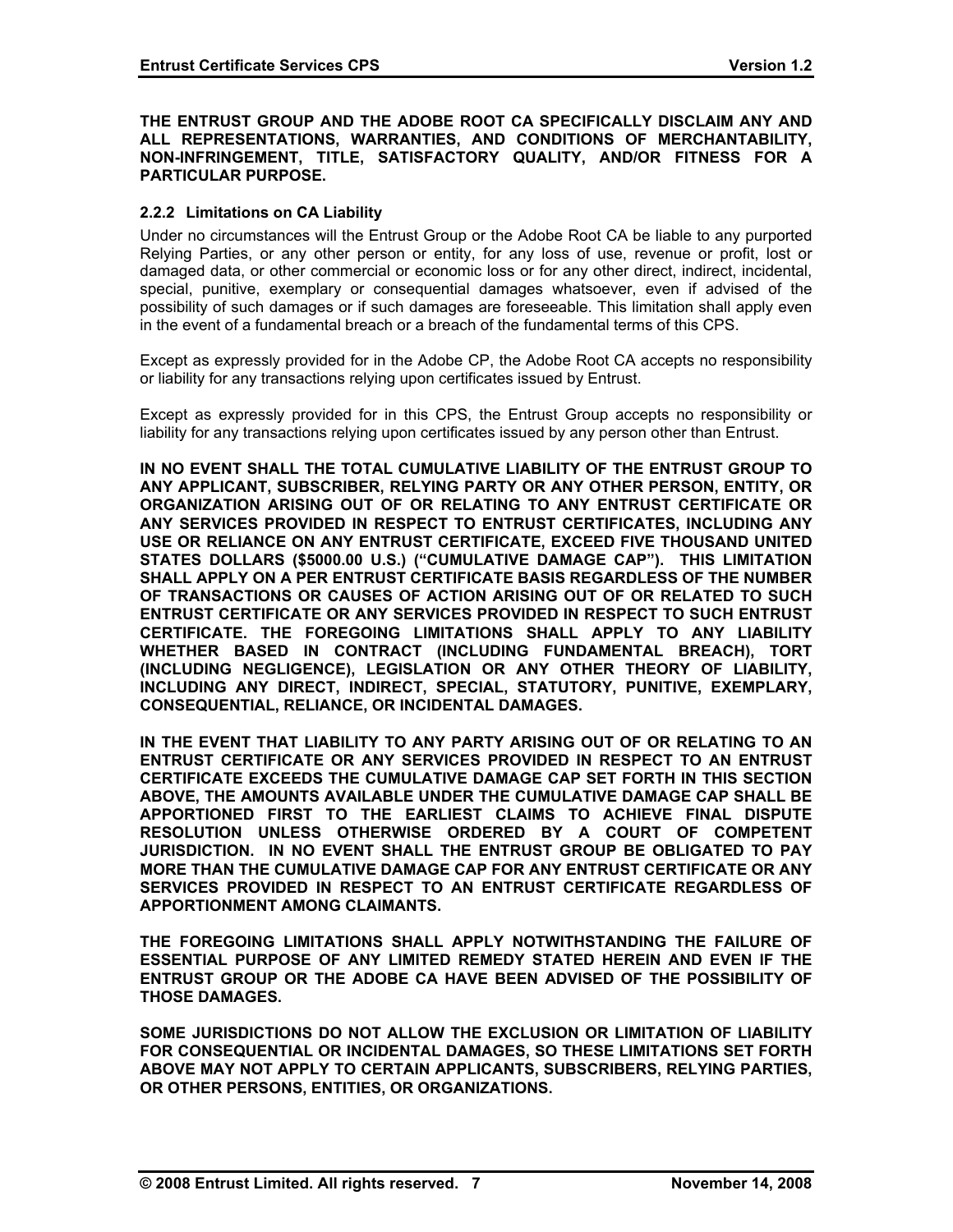**THE DISCLAIMERS OF REPRESENTATIONS, WARRANTIES, AND CONDITIONS AND THE LIMITATIONS OF LIABILITY IN THIS CPS CONSTITUTE AN ESSENTIAL PART OF THIS CPS, AND SUBSCRIBER AGREEMENTS.** 

**ALL APPLICANTS, SUBSCRIBERS, RELYING PARTIES, AND OTHER PERSONS, ENTITIES, AND ORGANIZATIONS ACKNOWLEDGE THAT BUT FOR THESE DISCLAIMERS OF REPRESENTATIONS, WARRANTIES, AND CONDITIONS AND LIMITATIONS OF LIABILITY, ENTRUST WOULD NOT ISSUE ENTRUST CERTIFICATES TO SUBSCRIBERS AND THAT THESE PROVISIONS PROVIDE FOR A REASONABLE ALLOCATION OF RISK.** 

#### **2.3 Financial Responsibility**

In this §2.3 (including all subsections):

- the Entrust Group is defined to mean Entrust, Inc. and all of its subsidiaries, including any subcontractors, distributors, agents, suppliers, employees or directors of any of the foregoing; and
- the Adobe Root CA has the meaning set forth in the Adobe CP.

The Entrust Group and the Adobe Root CA are express third party beneficiaries of this §2.3 (including all subsections).

### **2.3.1 Indemnification by Relying Parties**

RELYING PARTIES SHALL INDEMNIFY AND HOLD ADOBE AND THE ENTRUST GROUP (COLLECTIVELY, THE "INDEMNIFIED PARTIES") HARMLESS FROM AND AGAINST ANY AND ALL LIABILITIES, LOSSES, COSTS, EXPENSES, DAMAGES, CLAIMS, AND SETTLEMENT AMOUNTS (INCLUDING REASONABLE ATTORNEY'S FEES, COURT COSTS, AND EXPERT'S FEES) ARISING OUT OF OR RELATING TO ANY USE OR RELIANCE BY A RELYING PARTY ON ANY ENTRUST CERTIFICATE OR ANY SERVICE PROVIDED IN RESPECT TO ENTRUST CERTIFICATES, INCLUDING (I) LACK OF PROPER VALIDATION OF AN ENTRUST CERTIFICATE BY A RELYING PARTY, (II) RELIANCE BY THE RELYING PARTY ON AN EXPIRED OR REVOKED ENTRUST CERTIFICATE, (III) USE OF AN ENTRUST CERTIFICATE OTHER THAN AS PERMITTED BY THIS CPS, THE SUBSCRIBER AGREEMENT, ANY RELYING PARTY AGREEMENT, THE ADOBE CP, AND APPLICABLE LAW, (IV) FAILURE BY A RELYING PARTY TO EXERCISE REASONABLE JUDGMENT IN THE CIRCUMSTANCES IN RELYING ON AN ENTRUST CERTIFICATE, OR (V) ANY CLAIM OR ALLEGATION THAT THE RELIANCE BY A RELYING PARTY ON AN ENTRUST CERTIFICATE OR THE INFORMATION CONTAINED IN AN ENTRUST CERTIFICATE INFRINGES, MISAPPROPRIATES, DILUTES, UNFAIRLY COMPETES WITH, OR OTHERWISE VIOLATES THE RIGHTS INCLUDING INTELLECTUAL PROPERTY RIGHTS OR ANY OTHER RIGHTS OF ANYONE IN ANY JURISDICTION. NOTWITHSTANDING THE FOREGOING, RELYING PARTIES SHALL NOT BE OBLIGATED TO PROVIDE ANY INDEMNIFICATION TO AN INDEMNIFIED PARTY IN RESPECT TO ANY LIABILITIES, LOSSES, COSTS, EXPENSES, DAMAGES, CLAIMS, AND SETTLEMENT AMOUNTS (INCLUDING REASONABLE ATTORNEY'S FEES, COURT COSTS AND EXPERT'S FEES) TO THE EXTENT THAT SUCH LIABILITIES, LOSSES, COSTS, EXPENSES, DAMAGES, CLAIMS, AND SETTLEMENT AMOUNTS (INCLUDING REASONABLE ATTORNEY'S FEES, COURT COSTS, AND EXPERT'S FEES) ARISE OUT OF OR RELATE TO ANY WILLFUL MISCONDUCT BY SUCH INDEMNIFIED PARTY.

### **2.3.1.1 Indemnification by Subscribers**

SUBSCRIBERS SHALL INDEMNIFY AND HOLD ADOBE AND THE ENTRUST GROUP (COLLECTIVELY, THE "INDEMNIFIED PARTIES") HARMLESS FROM AND AGAINST ANY AND ALL LIABILITIES, LOSSES, COSTS, EXPENSES, DAMAGES, CLAIMS, AND SETTLEMENT AMOUNTS (INCLUDING REASONABLE ATTORNEY'S FEES, COURT COSTS, AND EXPERT'S FEES) ARISING OUT OF OR RELATING TO ANY RELIANCE BY A RELYING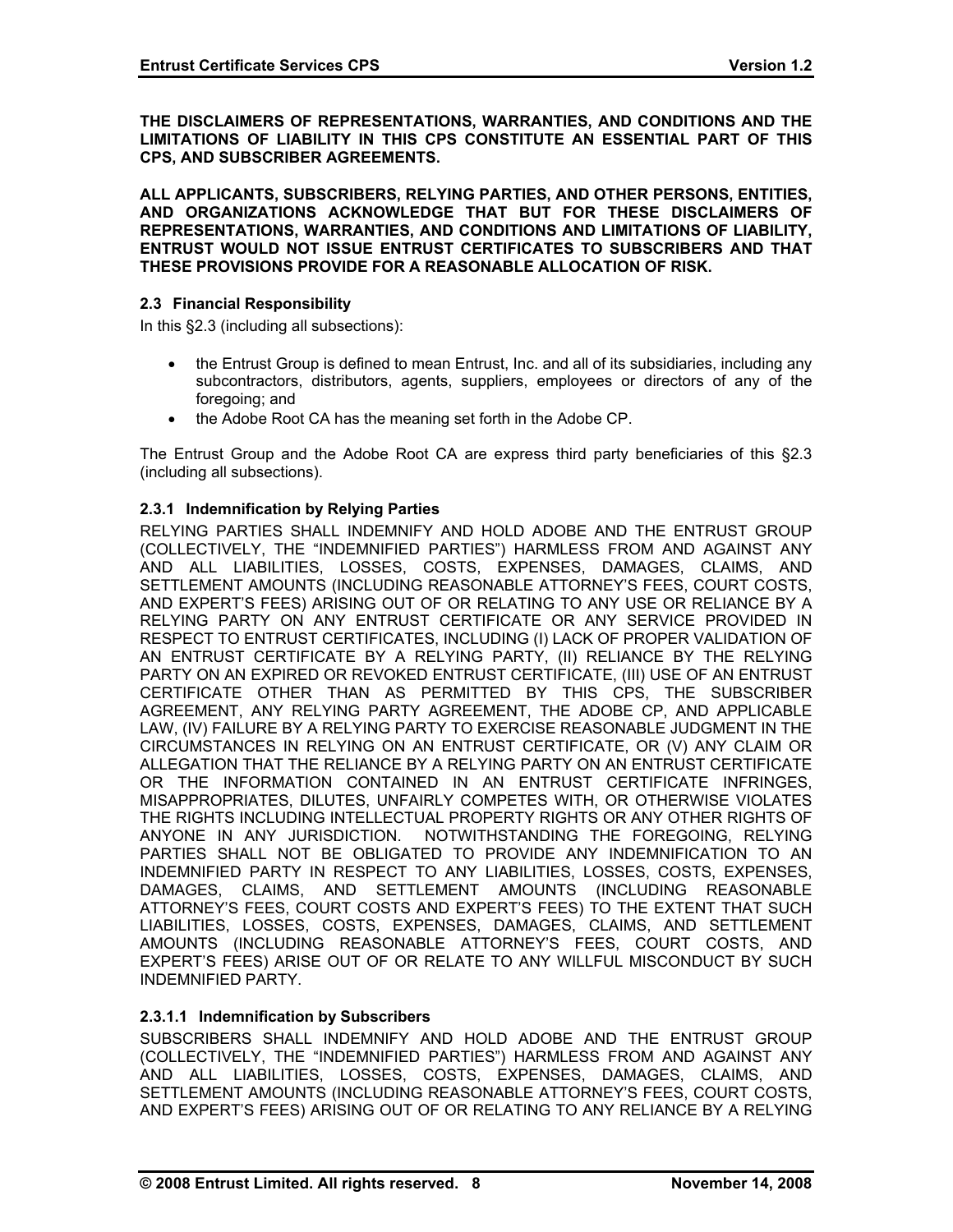PARTY ON ANY ENTRUST CERTIFICATE OR ANY SERVICE PROVIDED IN RESPECT TO ENTRUST CERTIFICATES, INCLUDING ANY (I) ERROR, MISREPRESENTATION OR OMISSION MADE BY A SUBSCRIBER IN USING OR APPLYING FOR AN ENTRUST CERTIFICATE, (II) MODIFICATION MADE BY A SUBSCRIBER TO THE INFORMATION CONTAINED IN AN ENTRUST CERTIFICATE, (III) USE OF AN ENTRUST CERTIFICATE OTHER THAN AS PERMITTED BY THIS CPS, THE SUBSCRIBER AGREEMENT, ANY RELYING PARTY AGREEMENT, THE ADOBE CP, AND APPLICABLE LAW, (IV) FAILURE BY A SUBSCRIBER TO TAKE THE NECESSARY PRECAUTIONS TO PREVENT LOSS, DISCLOSURE, COMPROMISE OR UNAUTHORIZED USE OF THE PRIVATE KEY CORRESPONDING TO THE PUBLIC KEY IN SUCH SUBSCRIBER'S ENTRUST CERTIFICATE, OR (V) ALLEGATION THAT THE USE OF A SUBSCRIBER'S ENTRUST CERTIFICATE OR THE INFORMATION CONTAINED IN A SUBSCRIBER'S ENTRUST CERTIFICATE INFRINGES, MISAPPROPRIATES, DILUTES, UNFAIRLY COMPETES WITH, OR OTHERWISE VIOLATES THE RIGHTS INCLUDING INTELLECTUAL PROPERTY RIGHTS OR ANY OTHER RIGHTS OF ANYONE IN ANY JURISDICTION. NOTWITHSTANDING THE FOREGOING, A SUBSCRIBER SHALL NOT BE OBLIGATED TO PROVIDE ANY INDEMNIFICATION TO AN INDEMNIFIED PARTY IN RESPECT TO ANY LIABILITIES, LOSSES, COSTS, EXPENSES, DAMAGES, CLAIMS, AND SETTLEMENT AMOUNTS (INCLUDING REASONABLE ATTORNEY'S FEES, COURT COSTS AND EXPERTS FEES) TO THE EXTENT THAT SUCH LIABILITIES, LOSSES, COSTS, EXPENSES, DAMAGES, CLAIMS, AND SETTLEMENT AMOUNTS (INCLUDING REASONABLE ATTORNEY'S FEES, COURT COSTS, AND EXPERT'S FEES) ARISE OUT OF OR RELATE TO ANY WILLFUL MISCONDUCT BY SUCH INDEMNIFIED PARTY.

# **2.3.2 Fiduciary Relationships**

Nothing contained in this CPS, or in any Subscriber Agreement, or any Relying Party Agreement, or in the Adobe CP shall be deemed to make the Entrust Group or the Adobe Root CA the fiduciary, partner, agent, trustee, or legal representative of any Applicant, Subscriber, Relying Party or any other person, entity, or organization or to create any fiduciary relationship between either Entrust and any other third party. Nothing in this CPS, or in any Subscriber Agreement or any Relying Party Agreement shall confer on any Subscriber, Applicant, Relying Party, or any other third party, any authority to act for, bind, or create or assume any obligation or responsibility, or make any representation on behalf of the Entrust Group or the Adobe Root CA.

### **2.3.3 Administrative Processes**

No Stipulation.

### **2.4 Interpretation and Enforcement**

### **2.4.1 Governing Law**

The laws of the Province of Ontario, Canada, excluding its conflict of laws rules, shall govern the construction, validity, interpretation, enforceability and performance of this CPS, all Subscriber Agreements and all Relying Party Agreements. The application of the United Nations Convention on Contracts for the International Sale of Goods to this CPS, any Subscriber Agreements, and any Relying Party Agreements is expressly excluded. Any dispute arising out of or in respect to this CPS, any Subscriber Agreement, any Relying Party Agreement, or in respect to any Entrust Certificate or any services provided in respect to any Entrust Certificate that is not resolved by alternative dispute resolution, shall be brought in the provincial or federal courts sitting in Ottawa, Ontario, and each person, entity, or organization hereby agrees that such courts shall have personal and exclusive jurisdiction over such disputes. In the event that any matter is brought in a provincial or federal court, Applicants, Subscribers, and Relying Parties waive any right that such Applicants, Subscribers, and Relying Parties may have to a jury trial.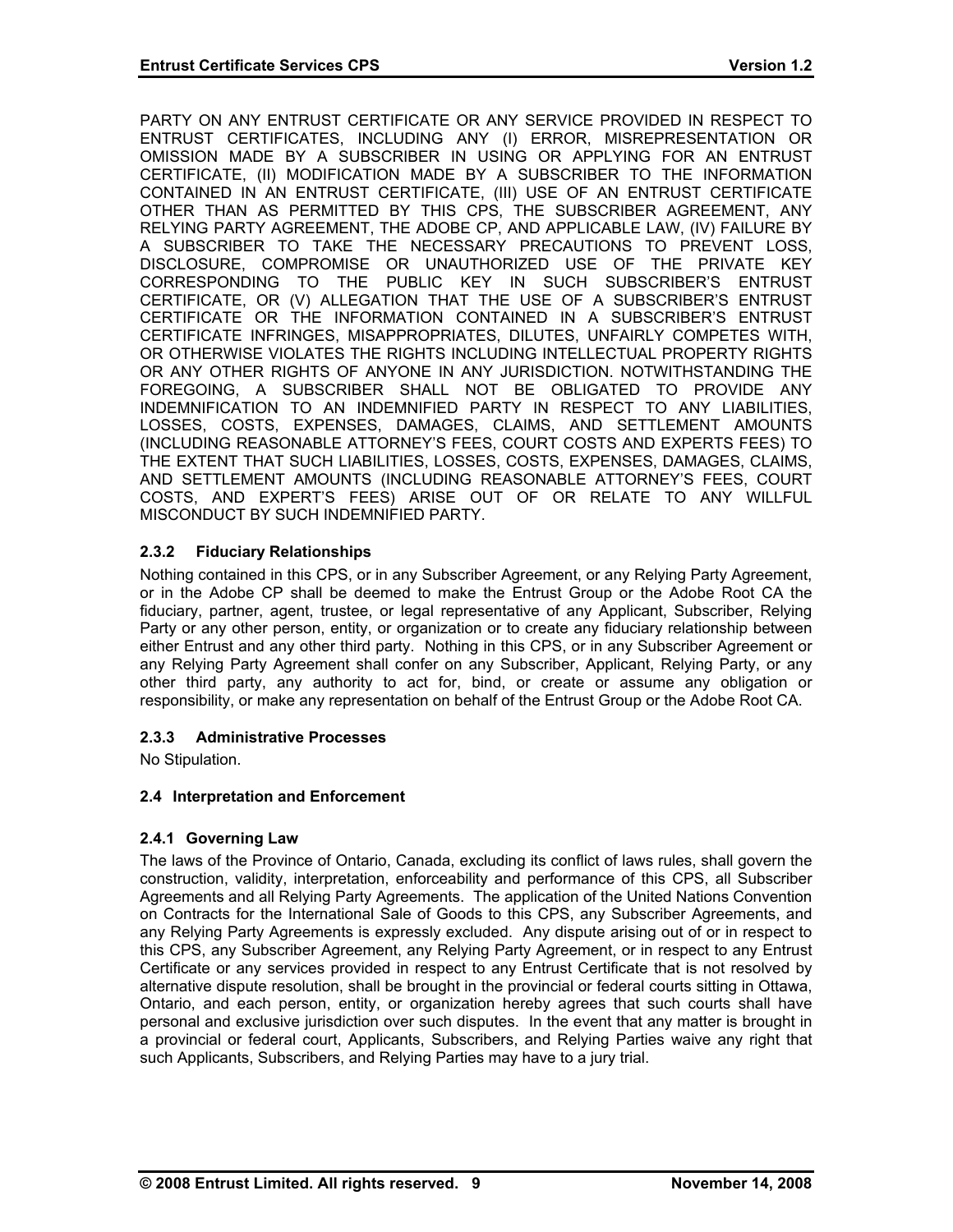## **2.4.1.1 Force Majeure**

Neither Entrust nor RAs operating under the authority of the Entrust CA, nor any Resellers, Comarketers, nor any subcontractors, distributors, agents, suppliers, employees, or directors of any of the foregoing shall be in default hereunder or liable for any losses, costs, expenses, liabilities, damages, claims, or settlement amounts arising out of or related to delays in performance or from failure to perform or comply with the terms of this CPS, any Subscriber Agreement, or any Relying Party Agreement due to any causes beyond its reasonable control, which causes include acts of God or the public enemy, riots and insurrections, war, accidents, fire, strikes and other labor difficulties (whether or not Entrust is in a position to concede to such demands), embargoes, judicial action, failure or default of any superior certification authority, lack of or inability to obtain export permits or approvals, necessary labor, materials, energy, utilities, components or machinery, acts of civil or military authorities.

# **2.4.1.2 Interpretation**

All references in this CPS to " $\S$ " refer to the sections of this CPS. As used in this CPS, neutral pronouns and any variations thereof shall be deemed to include the feminine and masculine and all terms used in the singular shall be deemed to include the plural, and vice versa, as the context may require. The words "hereof", "herein", and "hereunder" and other words of similar import refer to this CPS as a whole, as the same may from time to time be amended or supplemented, and not to any subdivision contained in this CPS. The word "including" when used herein is not intended to be exclusive and means "including, without limitation."

# **2.4.2 Severability, Survival, Merger, Notice**

# **2.4.2.1 Severability**

Whenever possible, each provision of this CPS, any Subscriber Agreements, and any Relying Party Agreements shall be interpreted in such a manner as to be effective and valid under applicable law. If the application of any provision of this CPS, any Subscriber Agreements, or any Relying Party Agreements or any portion thereof to any particular facts or circumstances shall be held to be invalid or unenforceable by an arbitrator or court of competent jurisdiction, then (i) the validity and enforceability of such provision as applied to any other particular facts or circumstances and the validity of other provisions of this CPS, any Subscriber Agreements, or any Relying Party Agreements shall not in any way be affected or impaired thereby, and (ii) such provision shall be enforced to the maximum extent possible so as to effect its intent and it shall be reformed without further action to the extent necessary to make such provision valid and enforceable.

**FOR GREATER CERTAINTY, IT IS EXPRESSLY UNDERSTOOD AND AGREED THAT EVERY PROVISION OF THIS CPS, ANY SUBSCRIBER AGREEMENTS, OR ANY RELYING PARTY AGREEMENTS THAT DEAL WITH (I) LIMITATION OF LIABILITY OR DAMAGES, (II) DISCLAIMERS OF REPRESENTATIONS, WARRANTIES, CONDITIONS, OR LIABILITIES, OR (III) INDEMNIFICATION, IS EXPRESSLY INTENDED TO BE SEVERABLE FROM ANY OTHER PROVISIONS OF THIS CPS, ANY SUBSCRIBER AGREEMENTS, OR ANY RELYING PARTY AGREEMENTS AND SHALL BE SO INTERPRETED AND ENFORCED.** 

### **2.4.2.2 Survival**

The provisions of the section entitled "Definitions" and  $\S 2.1$ ,  $\S 2.2$  (including all subsections),  $\S 2.3$ (including all subsections),  $\S 2.4$ ,  $\S 2.8$ ,  $\S 2.9$ ,  $\S 3.1.5$ ,  $\S 3.1.6$ ,  $\S 4.6$  and  $\S 8.1$  shall survive termination or expiration of this CPS, any Subscriber Agreements, and any Relying Party Agreements. All references to sections that survive termination of this CPS, any Subscriber Agreements, and any Relying Party Agreements, shall include all sub-sections of such sections. All payment obligations shall survive any termination or expiration of this CPS, any Subscriber Agreements, and any Relying Party Agreements.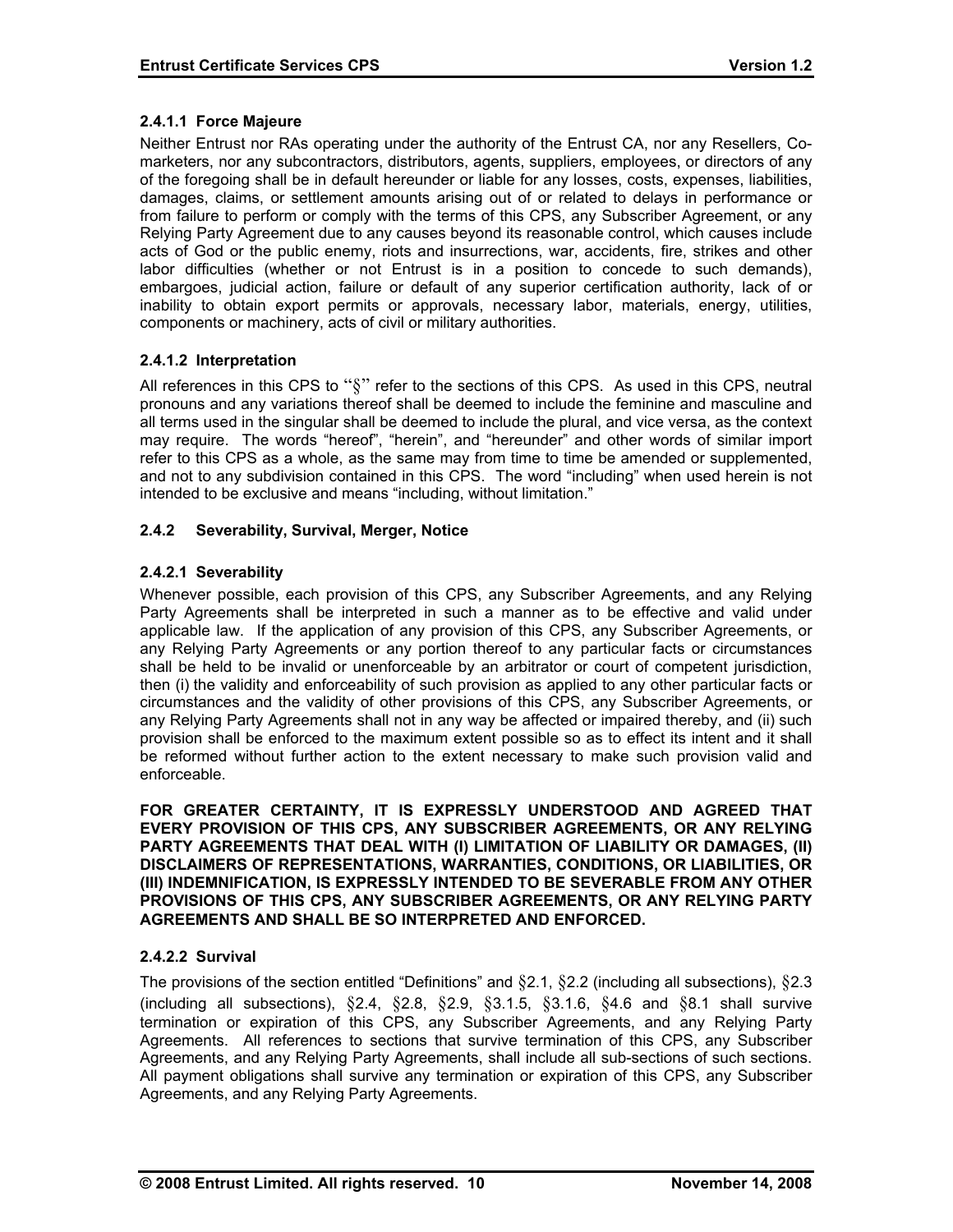### **2.4.2.3 Merger**

This CPS, the Subscriber Agreements, and the Relying Party Agreements state all of the rights and obligations of Entrust, any RAs operating under the Entrust CA, any Resellers, Comarketers, and any subcontractors, distributors, agents, suppliers, employees, or directors of any of the foregoing, and any Applicant, Subscriber, or Relying Party and any other persons, entities, or organizations in respect to the subject matter hereof and thereof and such rights and obligations shall not be augmented or derogated by any prior agreements, communications, or understandings of any nature whatsoever whether oral or written. The rights and obligations of Entrust, any RAs operating under the Entrust CA, any Resellers, Co-marketers, and any subcontractors, distributors, agents, suppliers, employees, and directors of any of the foregoing may not be modified or waived orally and may be modified only in a writing signed or authenticated by a duly authorized representative of Entrust.

# **2.4.2.4 Conflict of Provisions**

In the event of a conflict between the provisions of this CPS and any express written agreement between Entrust or an RA operating under the Entrust CA and a Subscriber or Relying Party, with respect to Entrust Certificates or any services provided in respect to Entrust Certificates, such other express written agreement shall take precedence. In the event of any inconsistency between the provisions of this CPS and the provisions of any Subscriber Agreement or any Relying Party Agreement, this CPS shall govern.

### **2.4.2.5 Waiver**

The failure of Entrust to enforce, at any time, any of the provisions of this CPS, a Subscriber Agreement with Entrust, or a Relying Party Agreement with Entrust or the failure of Entrust to require, at any time, performance by any Applicant, Subscriber, Relying Party or any other person, entity, or organization of any of the provisions of this CPS, a Subscriber Agreement with Entrust, or a Relying Party Agreement with Entrust, shall in no way be construed to be a present or future waiver of such provisions, nor in any way affect the ability of Entrust to enforce each and every such provision thereafter. The express waiver by Entrust of any provision, condition, or requirement of this CPS, a Subscriber Agreement with Entrust, or a Relying Party Agreement with Entrust shall not constitute a waiver of any future obligation to comply with such provision, condition, or requirement. The failure of an RA or Reseller operating under the Entrust CA ("Registration Authority") to enforce, at any time, any of the provisions of this CPS, any Subscriber Agreement with such Registration Authority, or any Relying Party Agreement with such Registration Authority or the failure to require by such Registration Authority, at any time, performance by any Applicant, Subscriber, Relying Party or any other person, entity, or organization of this CPS, any Subscriber Agreement with such Registration Authority, or any Relying Party Agreement with such Registration Authority shall in no way be construed to be a present or future waiver of such provisions, nor in any way affect the ability of such Registration Authority to enforce each and every such provision thereafter. The express waiver by a Registration Authority of any provision, condition, or requirement of a Subscriber Agreement with such Registration Authority or a Relying Party Agreement with such Registration Authority shall not constitute a waiver of any future obligation to comply with such provision, condition, or requirement.

### **2.4.2.6 Notice**

Any notice to be given by a Subscriber, Applicant, or Relying Party to Entrust under this CPS, a Subscriber Agreement, or a Relying Party Agreement shall be given in writing to the address specified in §1.4 by prepaid receipted mail, facsimile, or overnight courier, and shall be effective as follows (i) in the case of facsimile or courier, on the next Business Day, and (ii) in the case of receipted mail, five (5) Business Days following the date of deposit in the mail. Any notice to be given by Entrust under this CPS, any Subscriber Agreement, or any Relying Party Agreement shall be given by email or by facsimile or courier to the last address, email address or facsimile number for the Subscriber on file with Entrust. In the event of notice by email, the notice shall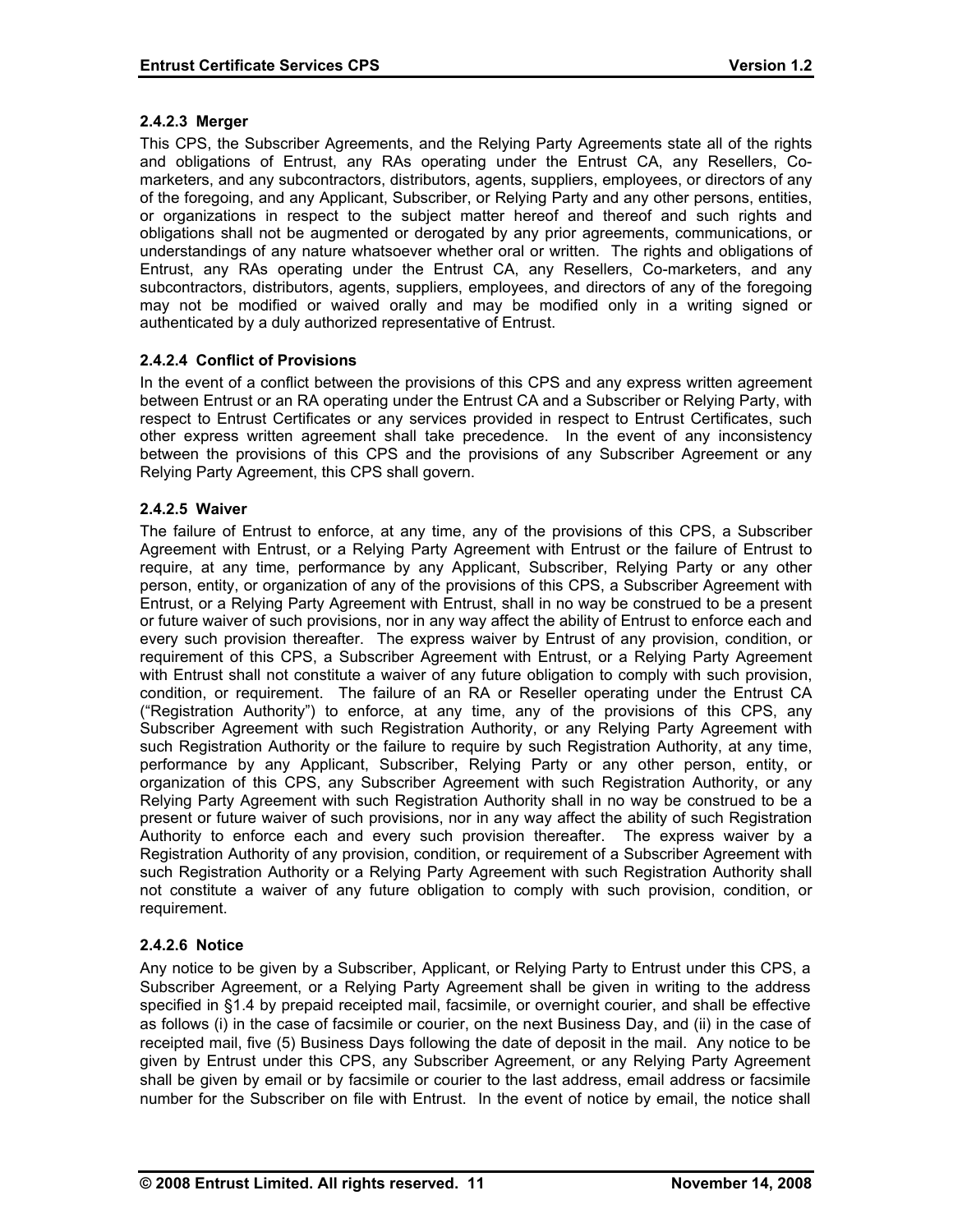become effective on the next Business Day. In the event of notice by prepaid receipted mail, facsimile, or overnight courier, notice shall become effective as specified in (i) or (ii), depending on the means of notice utilized.

# **2.4.2.7 Assignment**

Entrust Certificates and the rights granted under this CPS, any Subscriber Agreement, or any Relying Party Agreement are personal to the Applicant, Subscriber, or Relying Party that entered into the Subscriber Agreement or Relying Party Agreement and cannot be assigned, sold, transferred, or otherwise disposed of, whether voluntarily, involuntarily, by operation of law, or otherwise, without the prior written consent of Entrust or the Registration Authority under an Entrust Certification Authority with which such Applicant, Subscriber, or Relying Party has contracted. Any attempted assignment or transfer without such consent shall be void and shall automatically terminate such Applicant's, Subscriber's or Relying Party's rights under this CPS, any Subscriber Agreement, or any Relying Party Agreement. Entrust may assign, sell, transfer, or otherwise dispose of this CPS, any Subscriber Agreements, or any Relying Party Agreements together with all of its rights and obligations under this CPS, any Subscriber Agreements, and any Relying Party Agreements (i) to an Affiliate, or (ii) as part of a sale, merger, or other transfer of all or substantially all the assets or stock of the business of Entrust to which this CPS, the Subscriber Agreements, and Relying Party Agreements relate. Subject to the foregoing limits, this Agreement shall be binding upon and shall inure to the benefit of permitted successors and assigns of Entrust, any third-party Registration Authorities operating under the Entrust Certification Authorities, Applicants, Subscribers, and Relying Parties, as the case may be.

# **2.4.3 Dispute Resolution Procedures**

Any disputes between a Subscriber or an Applicant and Entrust or any third-party Registration Authorities operating under the Entrust Certification Authorities, or a Relying Party and Entrust or any third-party Registration Authorities operating under the Entrust Certification Authorities, shall be submitted to mediation in accordance with the Commercial Mediation Rules of the American Arbitration Association which shall take place in English in Ottawa, Ontario. In the event that a resolution to such dispute cannot be achieved through mediation within thirty (30) days, the dispute shall be submitted to binding arbitration. The arbitrator shall have the right to decide all questions of arbitrability. The dispute shall be finally settled by arbitration in accordance with the rules of the American Arbitration Association, as modified by this provision. Such arbitration shall take place in English in Ottawa, Ontario, before a sole arbitrator appointed by the American Arbitration Association (AAA) who shall be appointed by the AAA from its Technology Panel and shall be reasonably knowledgeable in electronic commerce disputes. The arbitrator shall apply the laws of the Province of Ontario, without regard to its conflict of laws provisions, and shall render a written decision within thirty (30) days from the date of close of the arbitration hearing, but no more than one (1) year from the date that the matter was submitted for arbitration. The decision of the arbitrator shall be binding and conclusive and may be entered in any court of competent jurisdiction. In each arbitration, the prevailing party shall be entitled to an award of all or a portion of its costs in such arbitration, including reasonable attorney's fees actually incurred. Nothing in this CPS, or in any Subscriber Agreement, or any Relying Party Agreement shall preclude Entrust or any third-party Registration Authorities operating under the Entrust Certification Authorities from applying to any court of competent jurisdiction for temporary or permanent injunctive relief, without breach of this §2.4.3 and without any abridgment of the powers of the arbitrator, with respect to any (i) alleged Compromise that affects the integrity of an Entrust Certificate, or (ii) alleged breach of this CPS, any Subscriber Agreement, or any Relying Party Agreement. The institution of any arbitration or any action shall not relieve an Applicant, Subscriber or Relying Party of its obligations under this CPS, any Subscriber Agreement, or any Relying Party Agreement.

### **2.4.3.1 Limitation Period on Arbitrations and Actions**

Any and all arbitrations or legal actions in respect to a dispute that is related to an Entrust Certificate or any services provided in respect to an Entrust Certificate shall be commenced prior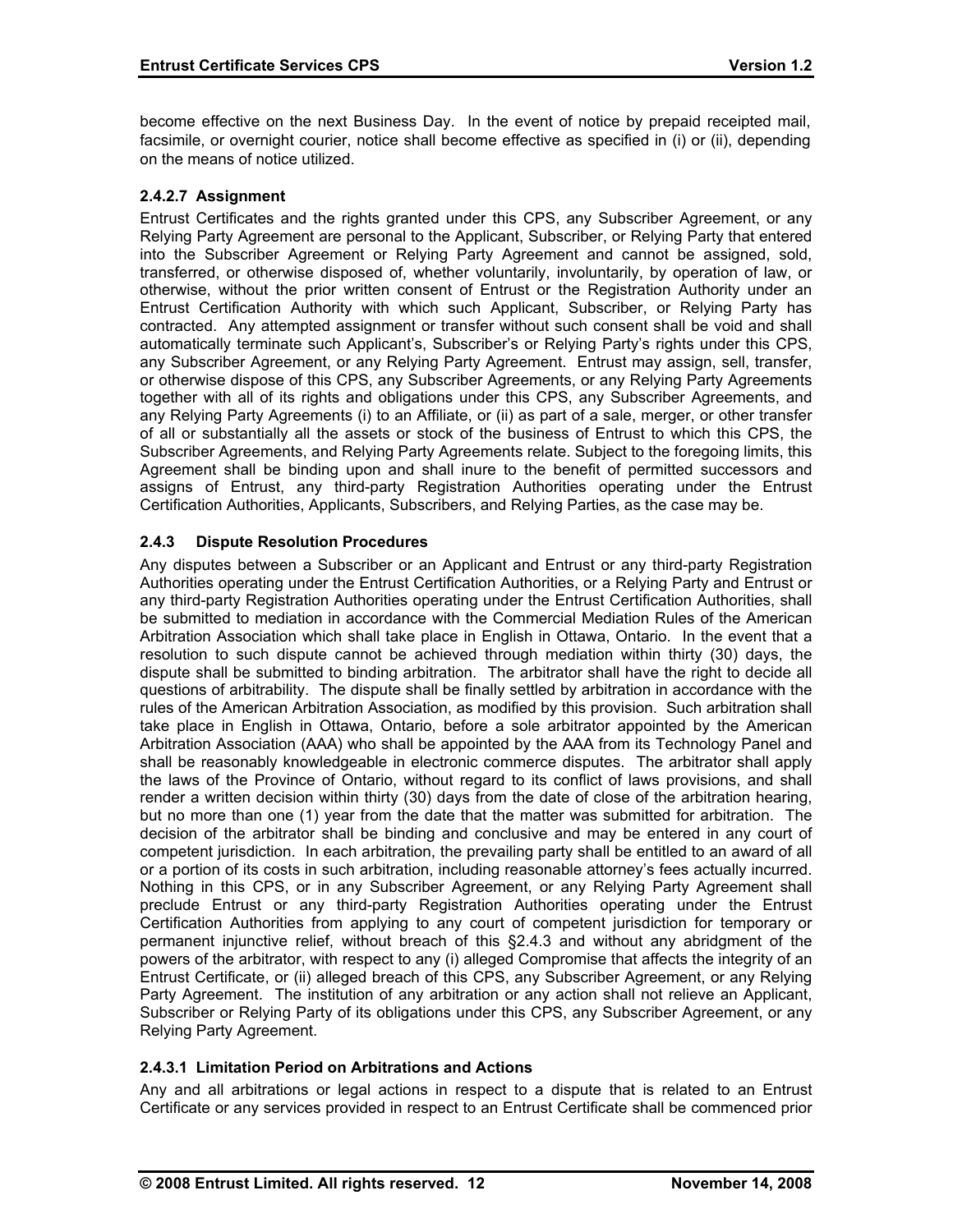to the end of one (1) year after (i) the expiration or revocation of the Entrust Certificate in dispute, or (ii) the date of provision of the disputed service or services in respect to the Entrust Certificate in dispute, whichever is sooner. If any arbitration or action in respect to a dispute that is related to an Entrust Certificate or any service or services provided in respect to an Entrust Certificate is not commenced prior to such time, any party seeking to institute such an arbitration or action shall be barred from commencing or proceeding with such arbitration or action.

## **2.5 Fees**

The fees for services provided by Entrust in respect to Entrust Certificates are set forth in the Entrust Repository. These fees are subject to change, and any such changes shall become effective immediately after posting in the Entrust Repository. The fees for services provided by RAs, Resellers and Co-marketers in respect to Entrust Certificates are set forth on the web sites operated by such Registration Authorities, Resellers and Co-marketers. These fees are subject to change, and any such changes shall become effective immediately after posting in such web sites.

### **2.5.1 Certificate Issuance or Renewal Fees**

See the Entrust Repository for the fees charged by Entrust. See the web sites operated by Registration Authorities operating under the Entrust Certification Authorities, Resellers, and Comarketers for the fees charged by such Registration Authorities, Resellers, and Co-marketers.

### **2.5.2 Certificate Access Fees**

See the Entrust Repository for the fees charged by Entrust. See the web sites operated by Registration Authorities operating under the Entrust Certification Authorities, Resellers, and Comarketers for the fees charged by such Registration Authorities, Resellers, and Co-marketers.

### **2.5.3 Revocation or Status Information Access Fees**

See the Entrust Repository for the fees charged by Entrust. See the web sites operated by Registration Authorities operating under the Entrust Certification Authorities, Resellers, and Comarketers for the fees charged by such Registration Authorities, Resellers, and Co-marketers.

### **2.5.4 Fees for Other Services such as Policy Information**

See the Entrust Repository for the fees charged by Entrust. See the web sites operated by Registration Authorities operating under the Entrust Certification Authorities, Resellers, and Comarketers for the fees charged by such Registration Authorities, Resellers, and Co-marketers.

### **2.5.5 Refund Policy**

Neither Entrust nor any Registration Authorities operating under the Entrust Certification Authorities nor any Resellers or Co-Marketers provide any refunds for Entrust Certificates or services provided in respect to Entrust Certificates.

### **2.6 Publication and Repositories**

Entrust maintains the Entrust Repository to store various information related to Entrust Certificates and the operation of Entrust Certification Authorities, Entrust Registration Authorities, and third-party Registration Authorities operating under the Entrust Certification Authorities. This CPS and various other related information is published in the Entrust Repository. This CPS is also available from Entrust in hard copy upon request.

### **2.6.1 Publication of CA Information**

The following Entrust Certificate information is published in the Entrust Repository:

(i) current and past versions of this CPS for Adobe CDS;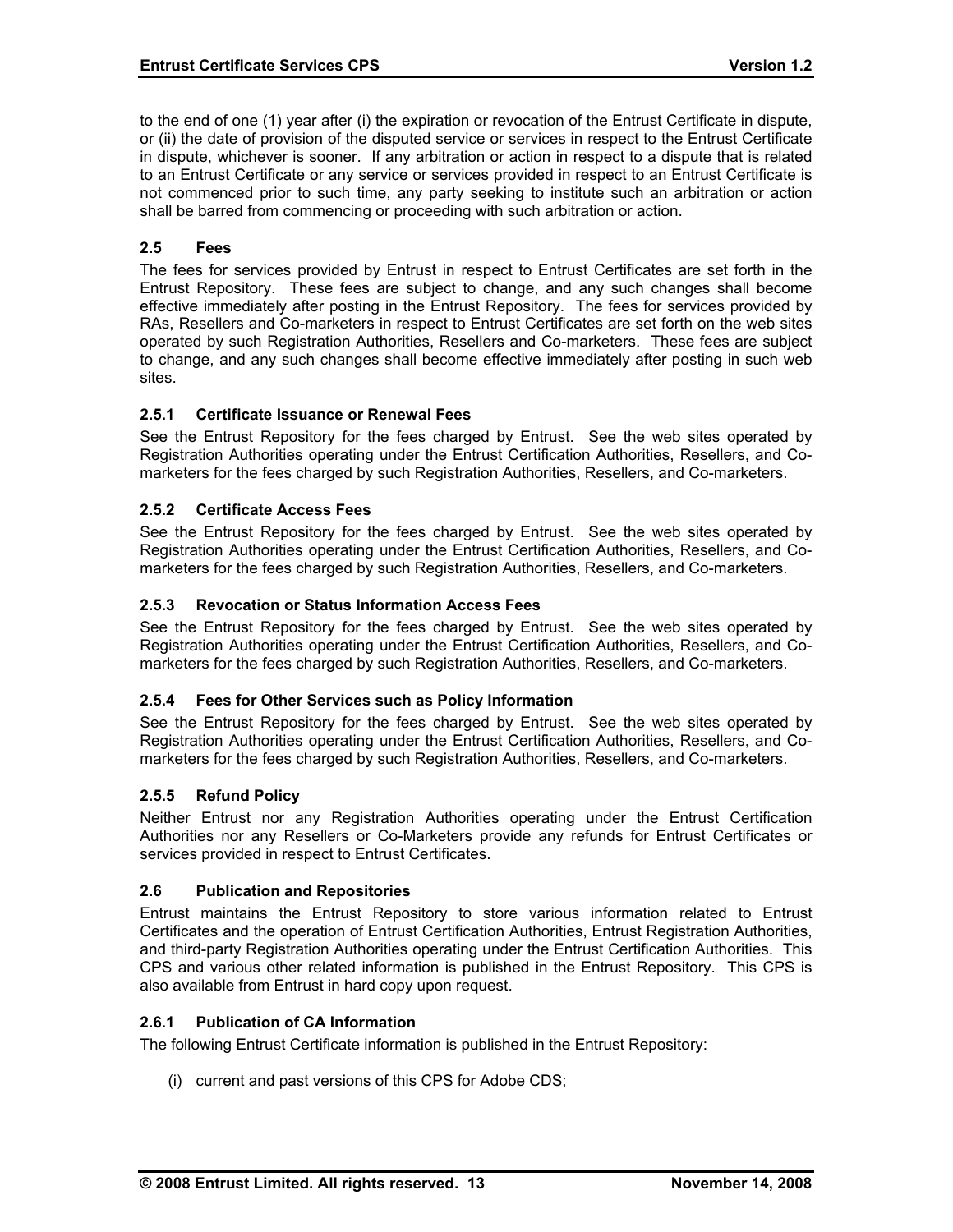- (ii) information and agreements regarding the subscription for and reliance on Entrust Certificates; and
- (iii) revocations of Entrust Certificates performed by an Entrust Certification Authority, published in a Certificate Revocation List (CRL).

The data formats used for Entrust Certificates and for Certificate Revocation Lists in the Entrust Repository are in accordance with the associated definitions in §7.

# **2.6.2 Frequency of Publication**

This CPS may be re-issued and published in accordance with the policy set forth in §8.

### **2.6.3 Access Controls**

This CPS is published in the Entrust Repository. This CPS will be available to all Applicants, Subscribers and Relying Parties, but may only be modified by the Entrust Policy Authority.

### **2.6.4 Repositories**

The Entrust Certification Authorities maintain the Entrust Repositories to allow access to Entrust Certificate-related and CRL information. The information in the Entrust Repositories is accessible through a web interface and is periodically updated as set forth in this CPS. The Entrust Repositories are the only approved source for CRL and other information about Entrust Certificates.

### **2.7 Compliance Audit**

Entrust Certification Authorities will undergo an annual compliance audit in accordance with the then-current WebTrust for CA audit program as published by the AICPA.

## **2.7.1 Frequency of Entity Compliance Audit**

Entrust Certification Authorities, Entrust-operated Registration Authorities, and RAs operating under the Entrust Certification Authorities shall be audited once per calendar year for compliance with the practices and procedures set forth in this CPS. If the results of an audit report recommend remedial action, Entrust or the applicable RA shall initiate corrective action within thirty (30) days of receipt of such audit report.

### **2.7.2 Identity/Qualifications of Auditor**

The compliance audit of Entrust Certification Authorities shall be performed by a certified public accounting firm with a demonstrated competency in the evaluation of Certification Authorities and Registration Authorities and who is currently licensed to perform WebTrust for CA audits.

### **2.7.3 Auditor's Relationship to Audited Party**

The certified public accounting firm selected to perform the compliance audit for the Entrust Certification Authorities, Entrust-operated Registration Authorities, or independent third-party operated Registration Authorities under the Entrust Certification Authorities shall be independent from the entity being audited.

### **2.7.4 Topics Covered by Audit**

The compliance audit shall test compliance of Entrust Certification Authorities, Entrust-operated Registration Authorities, or independent third-party operated Registration Authorities under the Entrust Certification Authorities against the policies and procedures set forth in:

- i. this CPS for Adobe CDS; and
- ii. the WebTrust Program for Certification Authorities.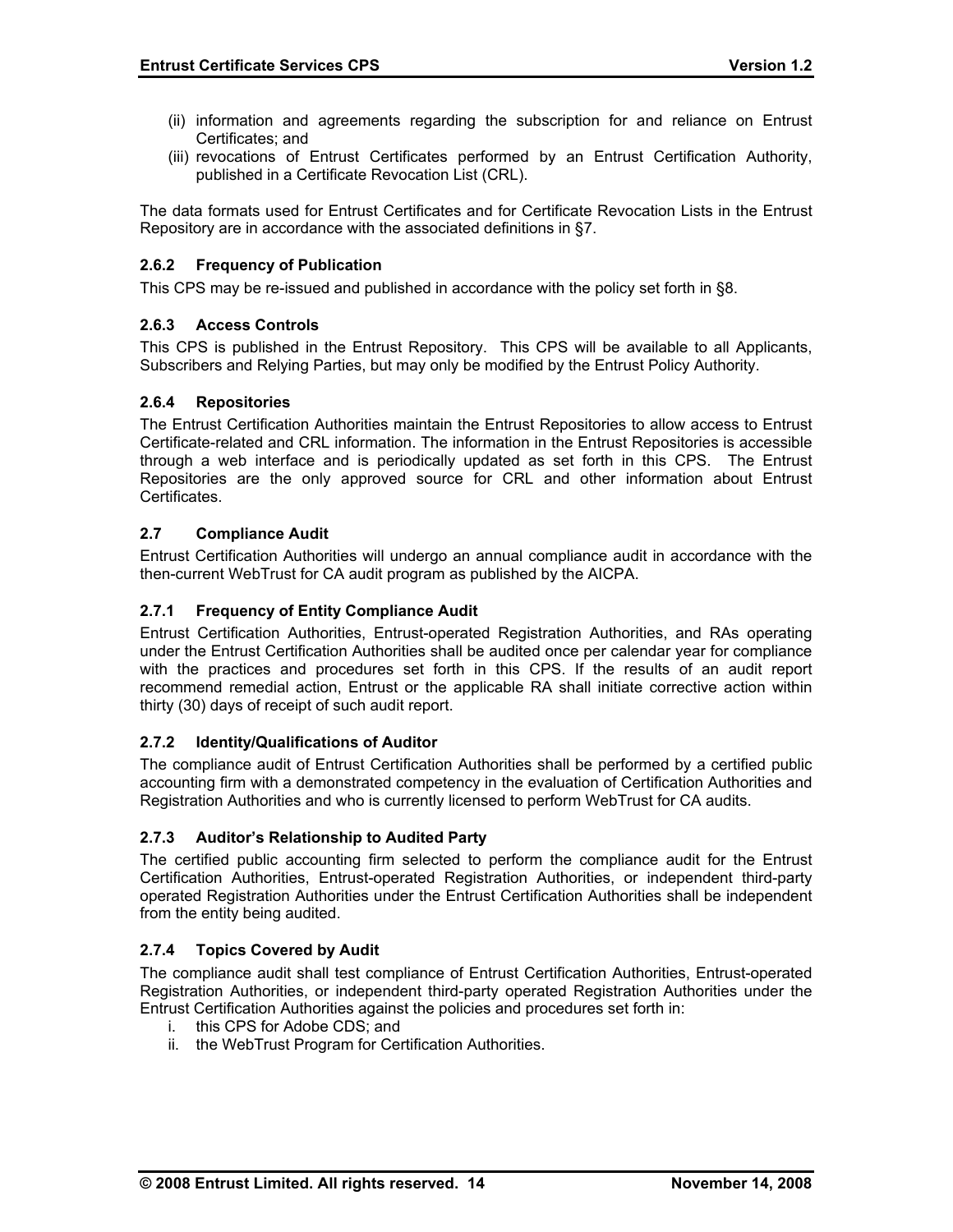## **2.7.5 Actions Taken as a Result of Deficiency**

Upon receipt of a compliance audit that identifies any deficiencies, the audited Entrust Certification Authority, Entrust-operated Registration Authority, or independent third-party operated Registration Authority under an Entrust Certification Authority shall use commercially reasonable efforts to correct any such deficiencies in an expeditious manner.

## **2.7.6 Communication of Results**

The results of all compliance audits shall be communicated, in the case of Entrust Certification Authorities, to the Entrust Policy Authority, and, in the case of any Entrust-operated Registration Authorities under an Entrust Certification Authorities, to the Entrust Policy Authority, and in the case of third-party Registration Authorities operating under the Entrust CA, to the operational authority for such Registration Authority.

The results of the most recent compliance audit will be posted to the Repository.

### **2.8 Confidentiality**

Neither Entrust nor any RAs operating under the Entrust Certification Authorities, nor any Resellers or Co-Marketers shall disclose or sell Applicant or Subscriber names (or other information submitted by an Applicant or Subscriber when applying for an Entrust Certificate), except in accordance with this CPS, a Subscriber Agreement, or a Relying Party Agreement. Entrust and all RAs operating under the Entrust Certification Authorities, and all Resellers and Co-Marketers shall use a commercially reasonable degree of care to prevent such information from being used or disclosed for purposes other than those set forth in this CPS, a Subscriber Agreement, or a Relying Party Agreement. Notwithstanding the foregoing, Applicants and Subscribers acknowledge that some of the information supplied with an Entrust Certificate Application is incorporated into an Entrust Certificate and that Entrust and all RAs operating under the Entrust Certification Authorities, and all Resellers and Co-Marketers shall be entitled to make such information publicly available.

### **2.8.1 Types of Information to be Kept Confidential**

Information that is supplied by Applicants, Subscribers, or Relying Parties for the subscription for, use of, or reliance upon an Entrust Certificate, and which is not included in the information described in §2.8.2 below, shall be considered to be confidential. Entrust and RAs under the Entrust Certification Authorities shall be entitled to disclose such information to any subcontractors or agents that are assisting Entrust in the verification of information supplied in Entrust Certificate Applications or that are assisting Entrust in the operation of the Entrust Certification Authorities or Entrust-operated Registration Authorities. Information considered to be confidential shall not be disclosed unless compelled pursuant to legal, judicial, or administrative proceedings, or otherwise required by law. Entrust and RAs under the Entrust Certification Authorities shall be entitled to disclose information that is considered to be confidential to legal and financial advisors assisting in connection with any such legal, judicial, administrative, or other proceedings required by law, and to potential acquirors, legal counsel, accountants, banks and financing sources and their advisors in connection with mergers, acquisitions, or reorganizations.

### **2.8.2 Types of Information not Considered Confidential**

Information that is included in an Entrust Certificate or a Certificate Revocation List shall not be considered confidential. Information contained in this CPS shall not be considered confidential. Without limiting the foregoing, information that (i) was or becomes known through no fault of Entrust, an RA under an Entrust Certification Authority, a Reseller, or a Co-marketer, (ii) was rightfully known or becomes rightfully known to Entrust, an RA under the Entrust Certification Authority, a Reseller, or a Co-marketer without confidential or proprietary restriction from a source other than the Subscriber, (iii) is independently developed by Entrust, an RA under an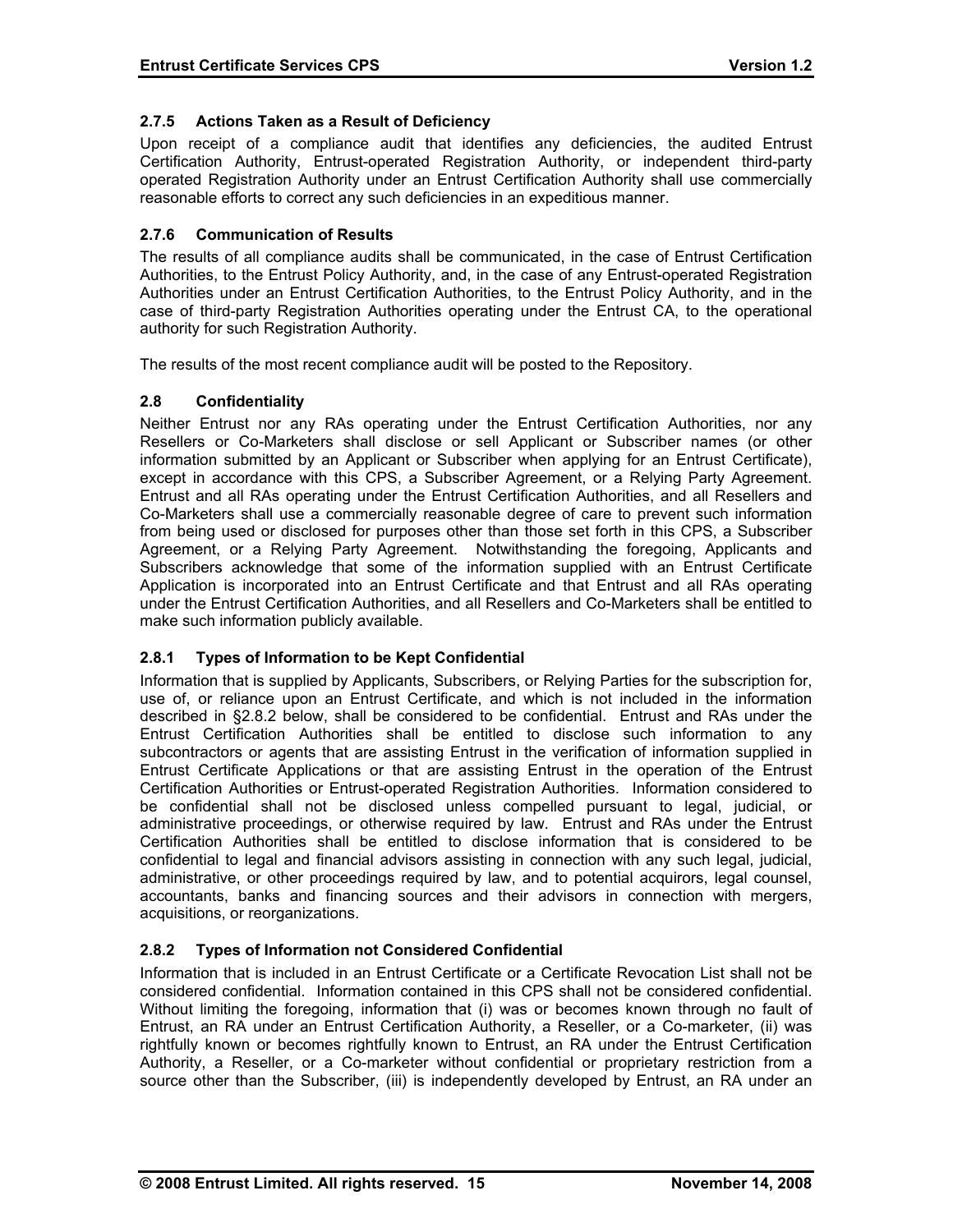Entrust Certification Authority, a Reseller, or a Co-marketer, or (iv) is approved by a Subscriber for disclosure, shall not be considered confidential.

## **2.8.3 Disclosure of Certificate Revocation/Suspension Information**

If an Entrust Certificate is revoked by an Entrust Certification Authority, a serial number will be included in the Certificate Revocation List entry for the revoked Entrust Certificate.

## **2.8.4 Release to Law Enforcement Officials**

Entrust, RAs under an Entrust Certification Authority, Resellers, and Co-marketers shall have the right to release information that is considered to be confidential to law enforcement officials in compliance with applicable law.

### **2.8.5 Release as Part of Civil Discovery**

Entrust, RAs under an Entrust Certification Authority, Resellers, and Co-marketers may disclose information that is considered confidential during the course of any arbitration, litigation, or any other legal, judicial, or administrative proceeding relating to such information. Any such disclosures shall be permissible provided that Entrust, the RA, Reseller, or Co-marketer uses commercially reasonable efforts to obtain a court-entered protective order restricting the use and disclosure of any such information to the extent reasonably required for the purposes of such arbitration, litigation, or any other legal, judicial, or administrative proceeding.

### **2.8.6 Disclosure Upon Owner's Request**

Entrust, RAs under an Entrust Certification Authority, Resellers, and Co-marketers may disclose information provided to Entrust, such Registration Authority, Reseller or Co-marketer, by an Applicant, a Subscriber, or a Relying Party upon request of such Applicant, Subscriber, or Relying Party.

### **2.8.7 Other Information Release Circumstances**

No stipulation.

# **2.9 Intellectual Property Rights**

Entrust retains all right, title, and interest (including all intellectual property rights), in, to and under all Entrust Certificates, except for any information that is supplied by an Applicant or a Subscriber and that is included in an Entrust Certificate, which information shall remain the property of the Applicant or Subscriber. All Applicants and Subscribers grant to Entrust and any Registration Authorities operating under the Entrust Certification Authorities a non-exclusive, worldwide, paid-up, royalty-free license to use, copy, modify, publicly display, and distribute such information, by any and all means and through any and all media whether now known or hereafter devised for the purposes contemplated under this CPS, the Subscriber's Subscriber Agreement, and any Relying Party Agreements. Entrust and any Registration Authorities operating under the Entrust Certification Authorities shall be entitled to transfer, convey, or assign this license in conjunction with any transfer, conveyance, or assignment as contemplated in §2.4.2.7. Entrust grants to Subscribers and Relying Parties a non-exclusive, non-transferable license to use, copy, and distribute Entrust Certificates, subject to such Entrust Certificates being used as contemplated under this CPS, the Subscriber's Subscriber Agreement, and any Relying Party Agreements, and further provided that such Entrust Certificates are reproduced fully and accurately and are not published in any publicly available database, repository, or directory without the express written permission of Entrust. Except as expressly set forth herein, no other right is or shall be deemed to be granted, whether by implication, estoppel, inference or otherwise. Subject to availability, Entrust may in its discretion make copies of one or more Cross Certificate(s) available to Subscribers for use solely with the Entrust Certificate issued to such Subscribers. Entrust retains all right, title, and interest (including all intellectual property rights), in, to and under the Cross Certificate(s).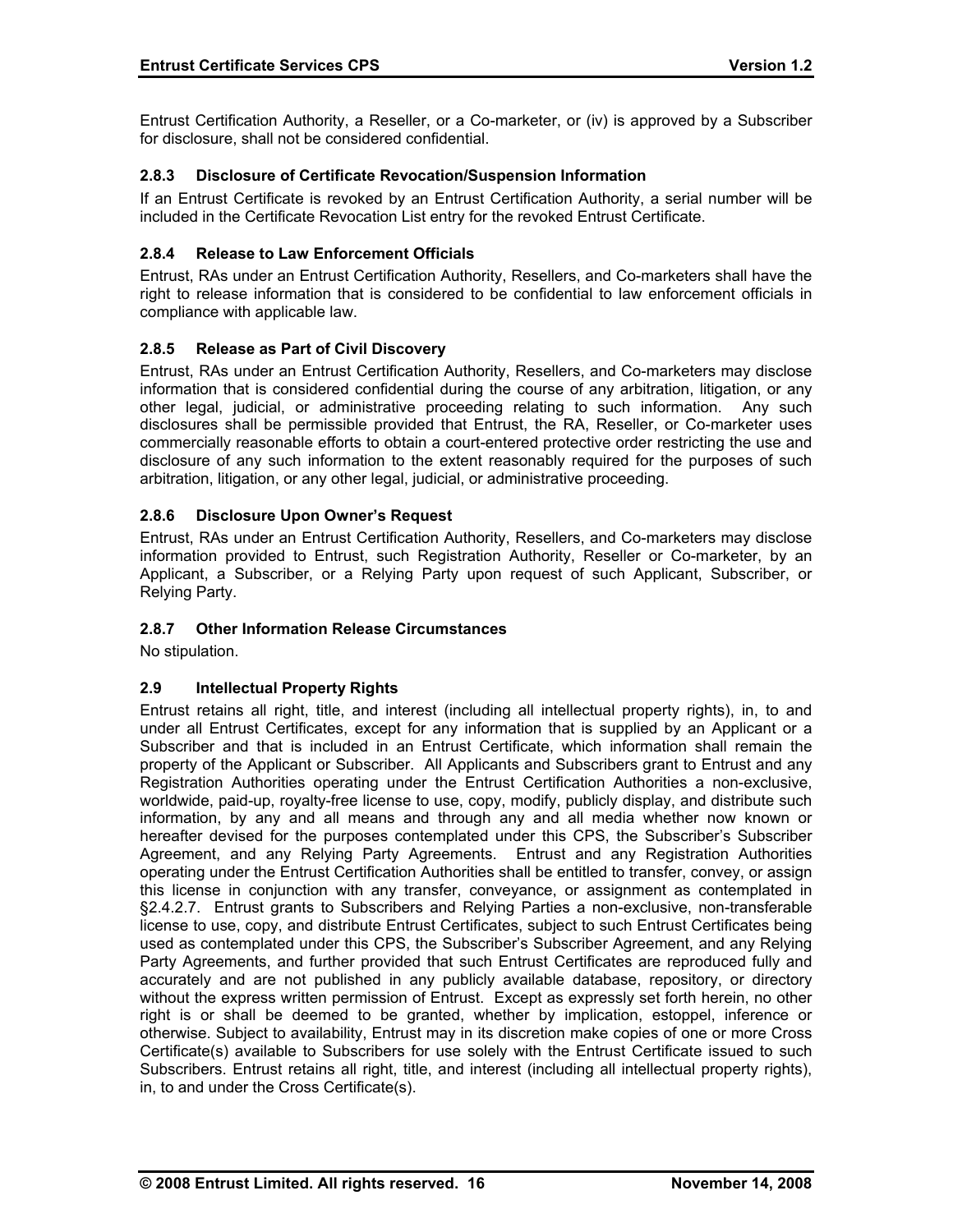Entrust grants permission to reproduce this CPS provided that (i) the copyright notice on the first page of this CPS is retained on any copies of this CPS, and (ii) this CPS is reproduced fully and accurately. Entrust retains all right, title, and interest (including all intellectual property rights), in, to and under this CPS.

In no event shall Entrust or an RA operating under the authority of the Entrust CA, or any Resellers or Co-marketers, or any subcontractors, distributors, agents, suppliers, employees, or directors of any of the foregoing be liable to any Applicants, Subscribers, or Relying Parties or any other third parties for any losses, costs, liabilities, expenses, damages, claims, or settlement amounts arising from or relating to claims of infringement, misappropriation, dilution, unfair competition, or any other violation of any patent, trademark, copyright, trade secret, or any other intellectual property or any other right of person, entity, or organization in any jurisdiction arising from or relating to any Entrust Certificate or arising from or relating to any services provided in relation to any Entrust Certificate.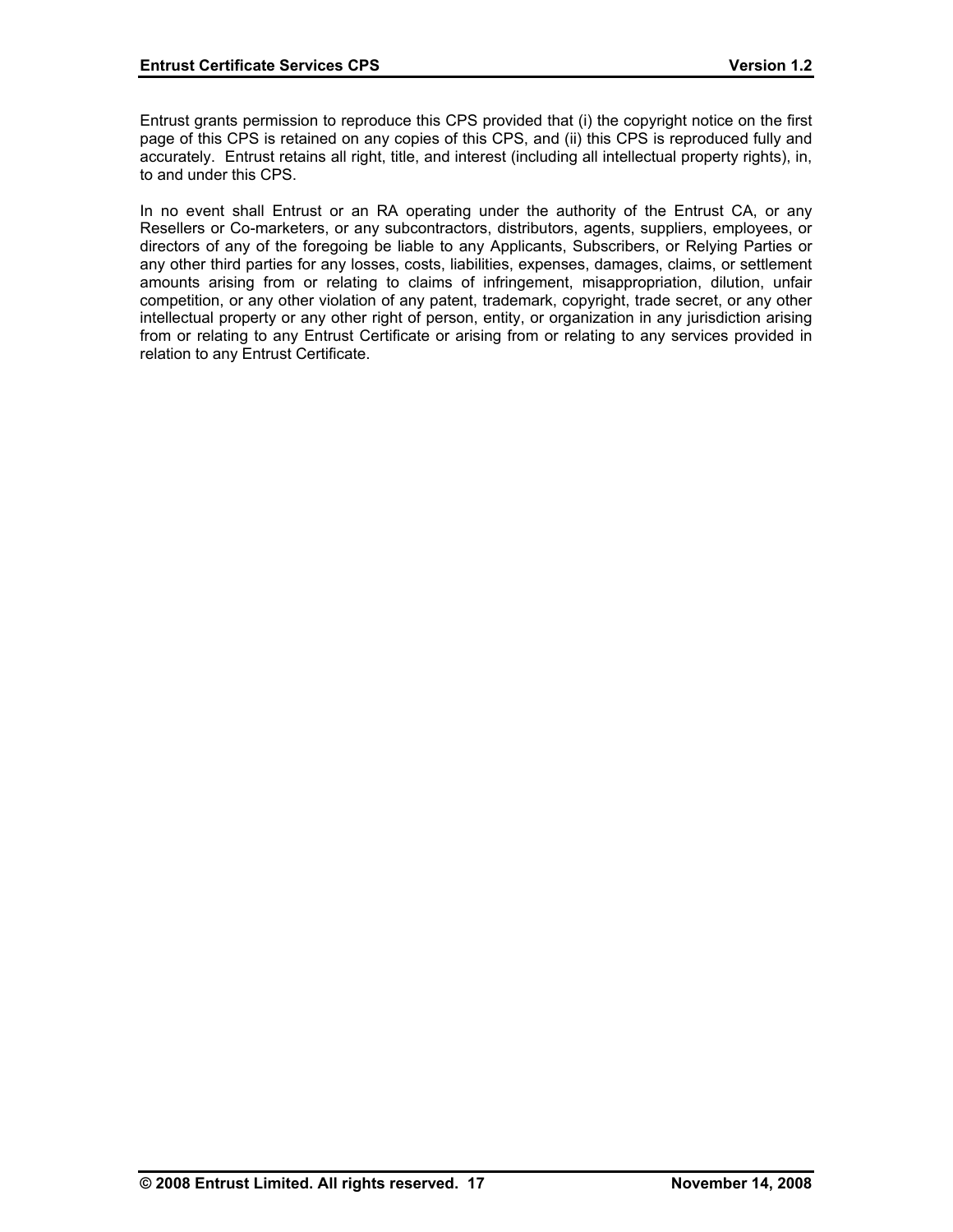## **3 Identification and Authentication**

### **3.1 Initial Registration**

Before issuing an Entrust Certificate, the Entrust Certification Authorities ensure that all Subject organization information in the Entrust Certificate conforms to the requirements of and has been verified in accordance with the procedures prescribed in this CPS and matches the information confirmed and documented by the Registration Authority pursuant to its verification processes.

## **3.1.1 Types of Names**

The Subject names in an Entrust Certificate comply with the X.501 Distinguished Name (DN) form. Entrust Certification Authorities shall use a single naming convention as set forth below. Each Entrust Certificate shall contain the following information:

- (i) the "Country Name" (C) which is the two-letter ISO 3166 code for the country in which the Applicant is located;
- (ii) the "Organization Name" (O) which is the name of the organization in the case of a corporation, partnership, or other entity. In the case of a sole proprietorship or an individual not associated with an organization, the organization name can be the name of the Applicant; and
- (iii) the "Common Name" (CN) which may be an individual's name, an organization's name or the name of a specific role within an organization.

All attributes are as defined in ITU-T Recommendation X.521.

# **3.1.2 Need for Names to Be Meaningful**

Names used in Entrust Certificates must be meaningful in that they can be understood and used by Relying Parties and linked to a Subscriber, an Organization or a specific individual operating in a certain role.

### **3.1.3 Rules for Interpreting Various Name Forms**

Subject names for Entrust Certificates shall be interpreted as set forth in §3.1.1 and §3.1.2.

### **3.1.4 Uniqueness of Names**

Names shall be defined unambiguously for each Subject in an Entrust Repository. The Distinguished Name attribute will usually be unique to the subject to which it is issued. Each Entrust Certificate shall be issued a unique serial number within the name space of the issuing Entrust Certification Authority.

# **3.1.5 Name Claim Dispute Resolution Procedure**

The Subject names in Entrust Certificates are issued on a "first come, first served" basis. By accepting a Subject name for incorporation into an Entrust Certificate, a Registration Authority operating under the Entrust CA does not determine whether the use of such information infringes upon, misappropriates, dilutes, unfairly competes with, or otherwise violates any intellectual property right or any other rights of any person, entity, or organization. The Entrust Certification Authorities and any Registration Authorities operating under the Entrust Certification Authorities neither act as an arbitrator nor provide any dispute resolution between Subscribers or between Subscribers and third-party complainants in respect to the use of any information in an Entrust Certificate. This CPS does not bestow any procedural or substantive rights on any Subscriber or third-party complainant in respect to any information in an Entrust Certificate. Neither the Entrust Certification Authorities nor any Registration Authorities operating under the Entrust Certification Authorities shall in any way be precluded from seeking legal or equitable relief (including injunctive relief) in respect to any dispute between Subscribers or between Subscribers and thirdparty complainants or in respect to any dispute between Subscribers and an Entrust Certification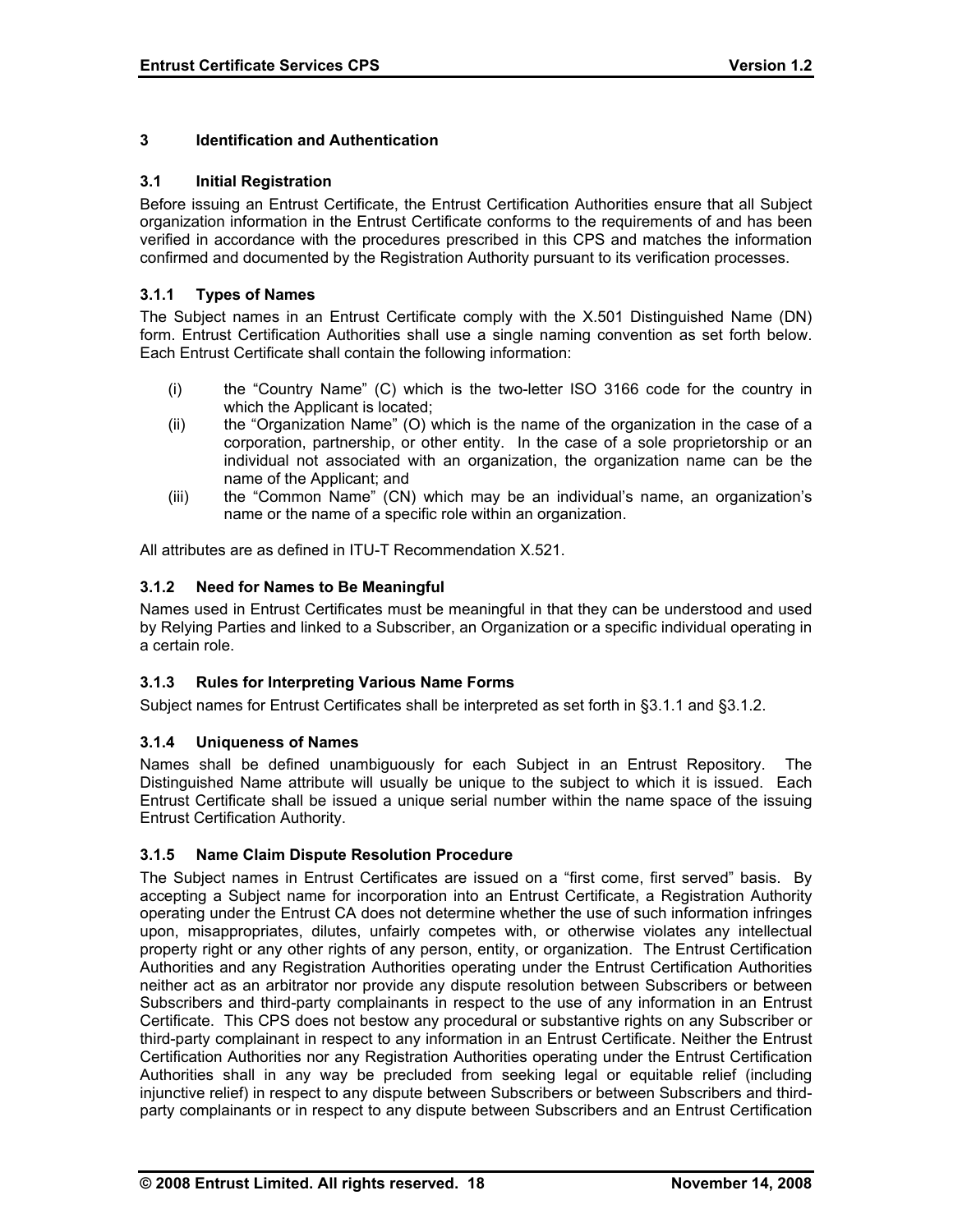Authority or a Registration Authority operating under the Entrust CA or between a third-party complainant and an Entrust Certification Authority or a Registration Authority operating under the Entrust CA arising out of any information in an Entrust Certificate. Entrust Certification Authorities and Registration Authorities operating under Entrust Certification Authorities shall respectively have the right to revoke and the right to request revocation of Entrust Certificate upon receipt of a properly authenticated order from an arbitrator or court of competent jurisdiction requiring the revocation of an Entrust Certificate.

## **3.1.6 Recognition, Authentication and Role of Trademarks**

An Entrust Certification Authority or a Registration Authority operating under the Entrust CA may, in certain circumstances, take action in respect to an Entrust Certificate containing information that possibly violates the trademark rights of a third-party complainant. In the event that a thirdparty complainant provides an Entrust Certification Authority or a Registration Authority operating under the Entrust CA with (i) a certified copy that is not more than three (3) months old of a trademark registration from the principal trademark office in any one of the United States, Canada, Japan, Australia or any of the member countries of the European Union, and further provided that such registration is still in full force and effect, and (ii) a copy of a prior written notice to the Subscriber of the Entrust Certificate in dispute, stating that the complainant believes that information in the Subscriber's Entrust Certificate violates the trademark rights of the complainant, and (iii) a representation by the complainant indicating the means of notice and basis for believing that such notice was received by the Subscriber of the Entrust Certificate in dispute, an Entrust Certification Authority or a Registration Authority operating under the Entrust CA may initiate the following actions. The Entrust Certification Authority or the Registration Authority operating under the Entrust CA may determine whether the issue date of the Subscriber's Entrust Certificate predates the registration date on the trademark registration provided by the complainant. If the date of issuance of the Subscriber's Certificate predates the trademark registration date, the Entrust Certification Authority or the Registration Authority operating under the Entrust Certification Authority will take no further action unless presented with an authenticated order from an arbitrator or court of competent jurisdiction. If the date of issuance of the Entrust Certificate is after the registration date on the trademark registration provided by the complainant, the Entrust Certification Authority or the Registration Authority operating under the Entrust Certification Authority shall request that the Subscriber provide a proof of ownership for the Subscriber's own corresponding trademark registration from the principal trademark office in any one of the United States, Canada, Japan, Australia or any of the member countries of the European Union. If the Subscriber can provide a certified copy, as set forth above, that predates or was issued on the same date as the complainant's trademark registration, the Entrust Certification Authority or the Registration Authority operating under the Entrust Certification Authority will take no further action unless presented with an authenticated order from an arbitrator or court of competent jurisdiction. If the Subscriber does not respond within ten (10) Business Days, or if the date on the certified copy of the trademark registration provided by the Subscriber postdates the certified copy of the trademark registration provided by the complainant, the Entrust Certification Authority and the Registration Authorities operating under that Entrust Certification Authority respectively may revoke or may request revocation of the disputed Entrust Certificate.

If a Subscriber files litigation against a complainant, or if a complainant files litigation against a Subscriber, and such litigation is related to any information in an issued Entrust Certificate, and if the party instigating the litigation provides an Entrust Certification Authority or a Registration Authority operating under the Entrust CA with a copy of the file-stamped complaint or statement of claim, the Entrust Certification Authority will maintain the current status of the Entrust Certificate or the Registration Authority operating under the Entrust Certification Authority will request that the Entrust Certification Authority maintain the current status of the Entrust Certificate, subject to any requirements to change the status of such Entrust Certificate otherwise provided or required under this CPS, a Subscriber Agreement, or any Relying Party Agreement. During any litigation, an Entrust Certification Authority will not revoke and a Registration Authority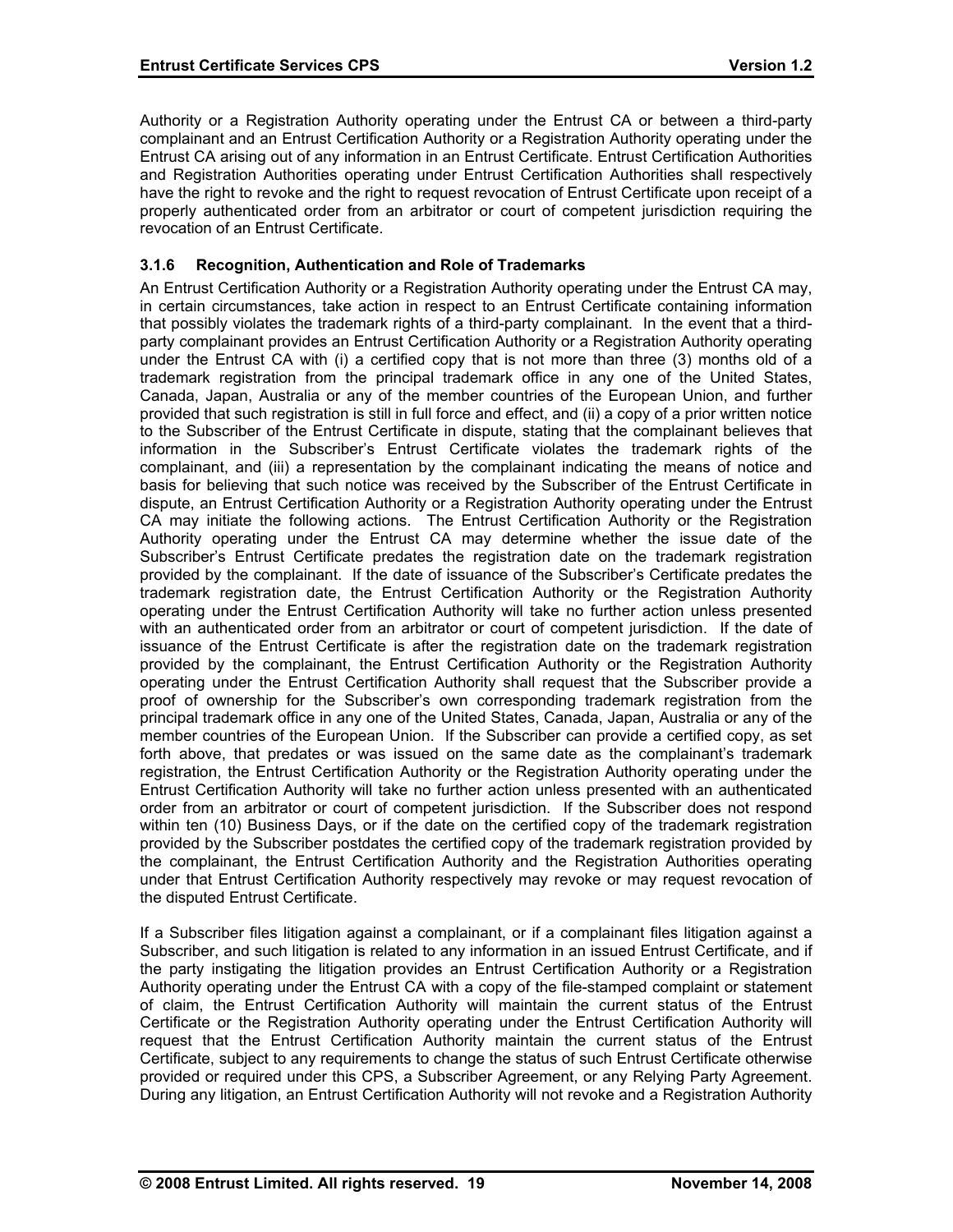operating under the Entrust CA will not request revocation of an Entrust Certificate that is in dispute unless ordered by an arbitrator or a court of competent jurisdiction or as otherwise provided or required under this CPS, a Subscriber Agreement, or any Relying Party Agreement. In the event of litigation as contemplated above, Entrust Certification Authorities and Registration Authorities operating under the Entrust Certification Authorities will comply with any directions by a court of competent jurisdiction in respect to an Entrust Certificate in dispute without the necessity of being named as a party to the litigation. If named as a party in any litigation in respect to an Entrust Certificate, Entrust and/or any third party operating a Registration Authority under an Entrust Certification Authority shall be entitled to take any action that it deems appropriate in responding to or defending such litigation. Any Subscriber or Relying Party that becomes involved in any litigation in respect to an Entrust Certificate shall remain subject to all of this CPS, the Subscriber's Subscriber Agreement, and the Relying Party's Relying Party Agreement.

Registration Authorities operating under the Entrust CA shall notify the Entrust Certification Authority of any disputes of which such Registration Authority is aware and which relate to any information contained in an Entrust Certificate whose issuance was requested by such Registration Authority.

### **3.1.7 Method to Prove Possession of Private Key**

Applicants generating their own private keys must prove possession of that private key by using it to sign a certificate request and providing that request to the Issuing CA. The Entrust Certification Authority will validate the signature using the Applicant's public key.

# **3.1.8 Authentication of Organizational Identity**

Authentication of the Organization Identity will apply to applicants requesting Entrust Certificate for use on behalf of an Organization.

An Organizational Representative will be required to submit an application including the following information:

- Organization Name, Address, City/Locality, State/Province and Country
- Organization Representative Name,
- Organization Representative Phone Number,
- Organization Representative E-mail Address

The Organization Representative must identify and authorize the individuals who will act as the Local Registration Authority on behalf of the Organization. The Local Registration Authority will be responsible for approving authorized applicants for Entrust Certificate.

Registration Authorities operating under the Entrust Certification Authorities shall perform a limited verification of any organizational identities that are submitted by an Applicant or Subscriber according to the requirements of this CPS. Registration Authorities operating under the Entrust Certification Authorities shall determine whether the organizational identity and address provided with an Entrust Certificate Application are consistent with information contained in third-party databases and/or governmental sources. An application for an Entrust Certificate shall only be approved if the organizational identity information provided can be confirmed to be consistent with the appropriate third-party databases and/or governmental sources.

### **3.1.9 Authentication of Individual Identity**

Authentication of the Individual Identity will apply to applicants requesting an Entrust Certificate for individual use and not associated with an Organization.

Registration Authorities operating under the Entrust Certification Authorities shall perform a limited verification of any individual identities that are submitted by an Applicant or Subscriber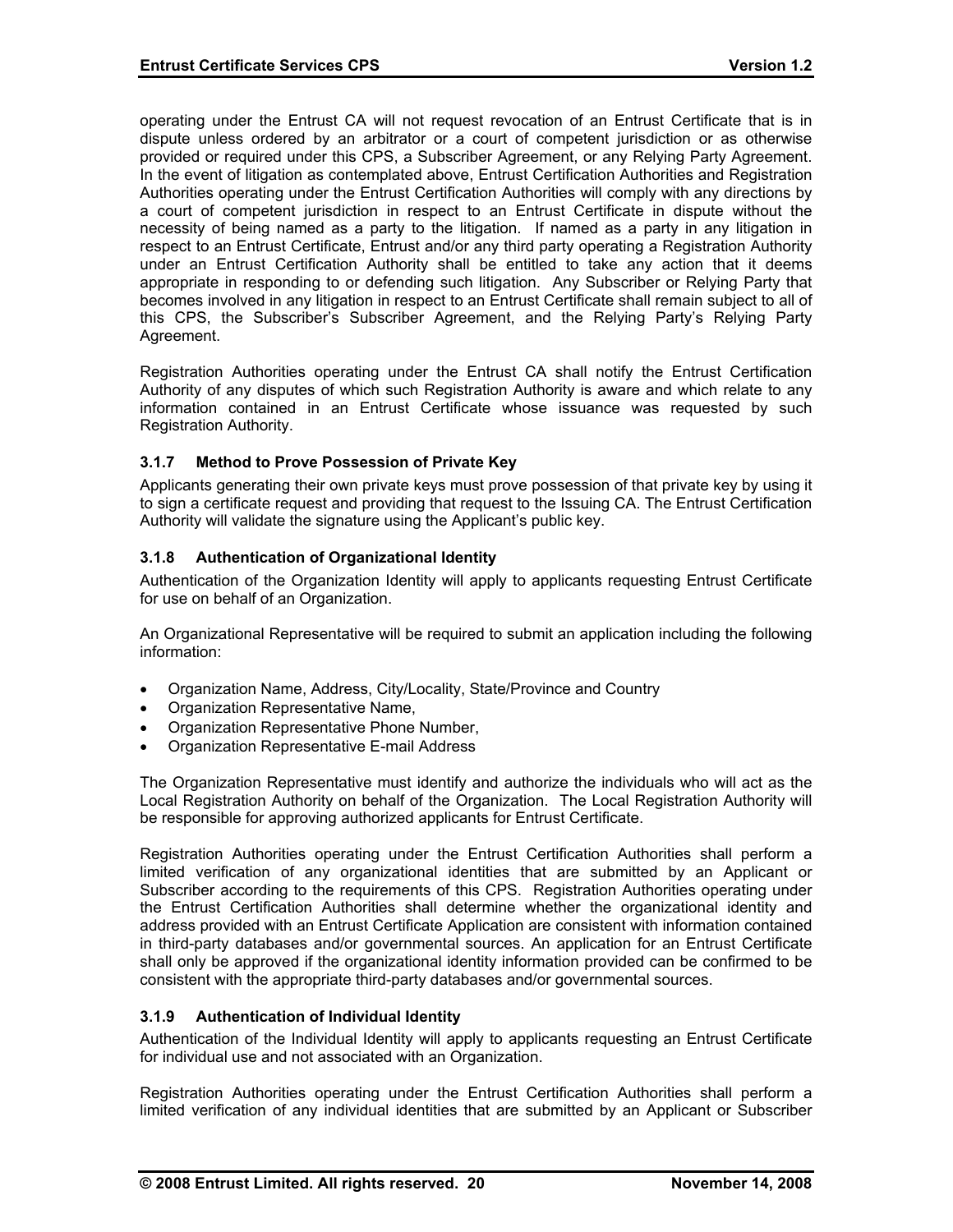according to the requirements of this CPS. In order to establish the accuracy of an individual identity, the individual shall submit a copy of a government-issued picture identification to a Registration Authority operating under the Entrust CA. The submitted identification must be appropriate for proper identification within the jurisdiction of the Applicant.

### **3.2 Routine Rekey**

Each Entrust Certificate shall contain a Certificate expiration date. Entrust does not renew Entrust Certificate, accordingly, if a Subscriber wishes to continue to use an Entrust Certificate beyond the expiry date for the current Entrust Certificate, the Subscriber must obtain a new Entrust Certificate and replace the Entrust Certificate that is about to expire. Subscribers will be required to complete the initial application process, as described in §4.1, including generation of a new Key Pair and submission of the new Public Key Pair of this Key Pair with the Entrust Certificate Application.

The Registration Authority that processed the Subscriber's Entrust Certificate Application shall make a commercially reasonable effort to notify Subscribers of the pending expiration of their Entrust Certificate by sending an email to the technical contact listed in the corresponding Entrust Certificate Application. Upon expiration of an Entrust Certificate, the Subscriber shall immediately cease using such Entrust Certificate and shall destroy the Private Key corresponding to the Public Key contained in the Subscriber's Entrust Certificate in accordance with §6.2.9.

### **3.3 Rekey After Revocation**

Entrust Certification Authorities and Registration Authorities operating under Entrust Certification Authorities do not renew Entrust Certificate that have been revoked. If a Subscriber wishes to use an Entrust Certificate after revocation, the Subscriber must apply for a new Entrust Certificate and replace the Entrust Certificate that has been revoked. In order to obtain another Entrust Certificate, the Subscriber will be required to complete the initial application process, as described in §4.1. Upon revocation of an Entrust Certificate, the Subscriber shall immediately cease using such Entrust Certificate.

### **3.4 Revocation Request**

A Subscriber may request revocation of their Entrust Certificate at any time provided that the Subscriber can validate to the Registration Authority that processed the Subscriber's Entrust Certificate Application that the Subscriber is the person, organization, or entity to whom the Entrust Certificate was issued. The Registration Authority shall authenticate a request from a Subscriber for revocation of their Entrust Certificate by requiring the pass phrase submitted by the Subscriber with the Entrust Certificate Application and/or some subset of the information provided by the Subscriber with the Entrust Certificate Application. Upon receipt and confirmation of such information, the Registration Authority shall then process the revocation request as stipulated in §4.4.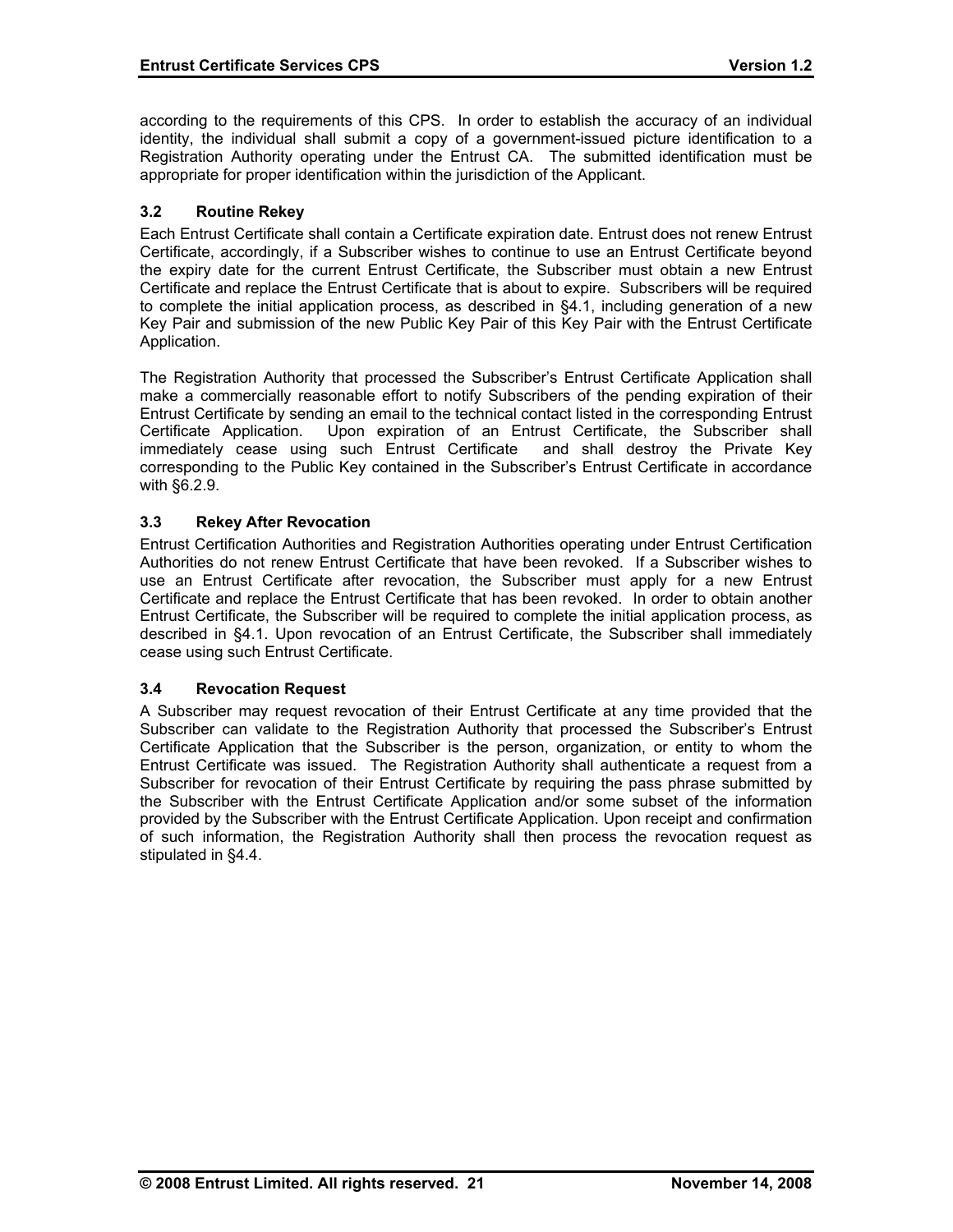### **4 Operational Requirements**

### **4.1 Certificate Application**

To obtain an Entrust Certificate, an Applicant must:

- (i) generate a secure and cryptographically sound Key Pair on a cryptographic device that meets or exceeds FIPS-140 Level 2 certification standards,
- (ii) agree to all of this CPS and the Subscriber Agreement, and
- (iii) complete and submit an Entrust Certificate Application, providing all information requested by an Entrust-operated Registration Authority or by an RA under an Entrust Certification Authority (a "Registration Authority") without any errors, misrepresentation, or omissions.

Upon an Applicant's completion of the Entrust Certificate Application and acceptance of this CPS and the Subscriber Agreement, an Entrust-operated Registration Authority or a RA operating under the Entrust CA shall follow the procedures described in §3.1.8 and §3.1.9 to perform a limited verification of the information contained in the Entrust Certificate Application. If the verification performed by a Registration Authority is successful, the Registration Authority may, in its sole discretion, request the issuance to the Applicant of an Entrust Certificate from an Entrust Certification Authority. If a Registration Authority refuses to request the issuance of an Entrust Certificate, the Registration Authority shall (i) use commercially reasonable efforts to notify the Applicant by email of any reasons for refusal, and (ii) promptly refund any amounts that have been paid in connection with the Entrust Certificate Application.

In the event of successful verification of an Entrust Certificate Application, the Registration Authority shall submit a request to an Entrust Certification Authority for the issuance of an Entrust Certificate and shall notify the Applicant by email once an Entrust Certificate has been issued by the Entrust Certification Authority.

### **4.2 Certificate Issuance**

After performing limited verification of the information provided by an Applicant with an Entrust Certificate Application according to the requirements of this CPS, a Registration Authority operating under the Entrust CA may request that an Entrust Certification Authority issue an Entrust Certificate. Upon receipt of a request from a Registration Authority operating under the Entrust CA, the Entrust Certification Authority may generate and digitally sign an Entrust Certificate in accordance with the Certificate profile described in §7.

Upon issuance of an Entrust Certificate, neither Entrust nor RA operating under the authority of the Entrust CA, nor any Resellers or Co-marketers, or any subcontractors, distributors, agents, suppliers, employees, or directors of any of the foregoing shall have any obligation to perform any ongoing monitoring, investigation, or verification of the information provided in an Entrust Certificate Application.

### **4.3 Certificate Acceptance**

The Applicant shall review and verify the accuracy of the contents of the Entrust Certificate. If the contents of the Entrust Certificate are inaccurate, the Applicant shall immediately advise the Registration Authority; otherwise the Entrust Certificate shall be deemed to be accepted. The Entrust Certificate shall also be deemed to be accepted by the Applicant upon first use.

### **4.4 Certificate Suspension and Revocation**

An Entrust Certification Authority shall revoke an Entrust Certificate after receiving a valid revocation request from a Registration Authority operating under such Entrust Certification Authority. A Registration Authority operating under the Entrust CA shall be entitled to request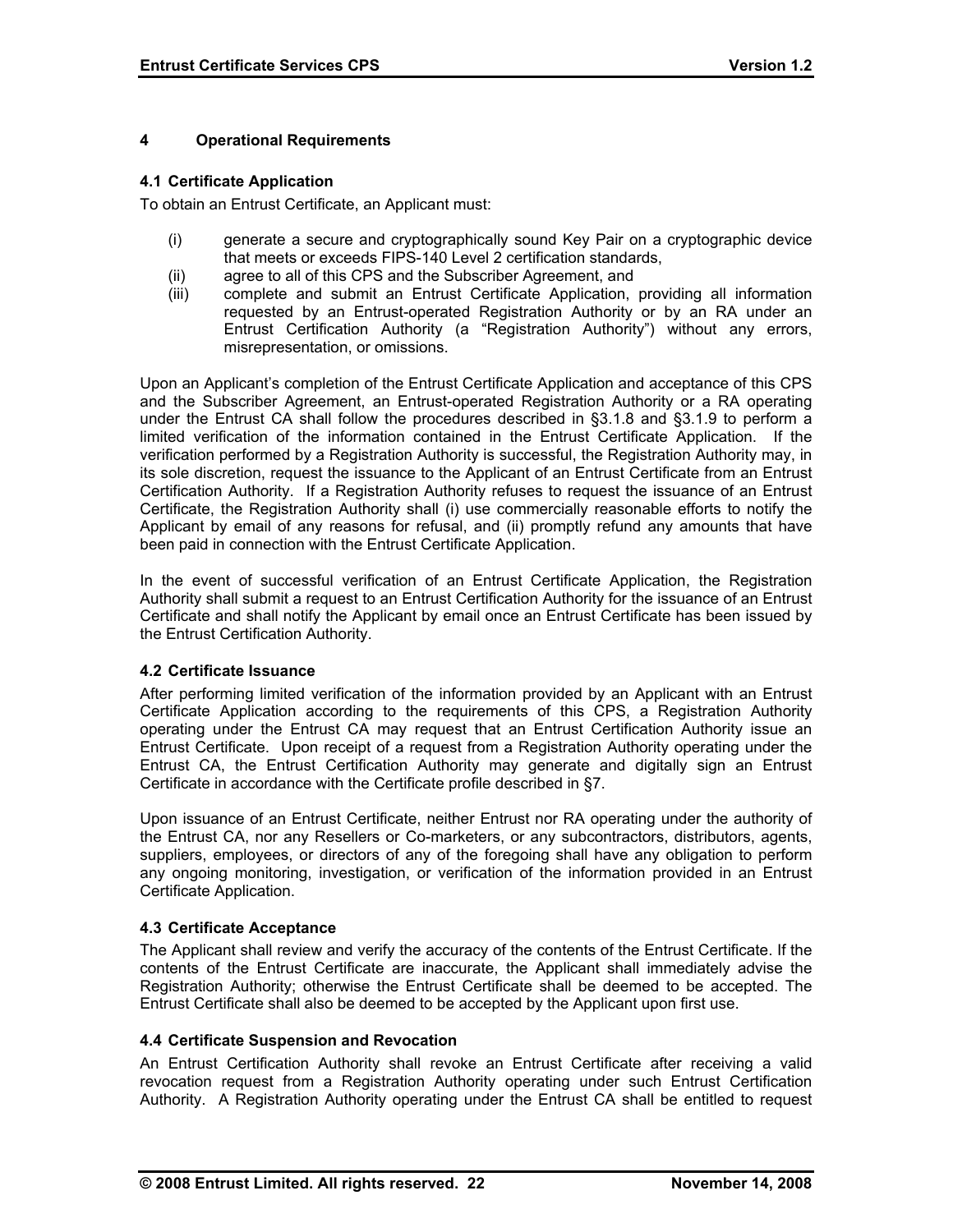and may request that an Entrust Certification Authority revoke an Entrust Certificate after such Registration Authority receives a valid revocation request from the Subscriber for such Entrust Certificate. A Registration Authority operating under the Entrust CA shall be entitled to request and shall request that an Entrust Certification Authority revoke an Entrust Certificate if such Registration Authority becomes aware of the occurrence of any event that would require a Subscriber to cease to use such Entrust Certificate.

Entrust Certification Authorities do not allow the suspension of Entrust Certificates.

#### **4.4.1 Circumstances for Revocation**

An Entrust Certification Authority shall be entitled to revoke and may revoke, and a Registration Authority operating under the Entrust CA shall be entitled to request revocation of and shall request revocation of, a Subscriber's Entrust Certificate if such Entrust Certification Authority or Registration Authority has knowledge of or a reasonable basis for believing that of any of the following events have occurred:

- (i) receipt of a revocation request from the Adobe Policy Authority;
- (ii) Compromise of such Entrust Certification Authority's Private Key or Compromise of a superior Certification Authority's Private Key;
- (iii) breach by the Subscriber of any of the terms of this CPS or the Subscriber's Subscriber Agreement;
- (iv) any change in the information contained in an Entrust Certificate issued to a Subscriber;
- (v) non-payment of any Entrust Certificate fees or service fees;
- (vi) a determination that an Entrust Certificate was not issued in accordance with the requirements of this CPS or the Subscriber's Subscriber Agreement;
- (vii) the Entrust Certification Authority receives notice or otherwise become aware that a Subscriber has been added as a denied party or prohibited person to a blacklist, or is operating from a prohibited destination under the laws of the Entrust Certification Authority's jurisdiction of operation as described in §2.4;
- (viii) the Entrust Certification Authority ceases operations for any reason or the Entrust Certification Authority's right to issue Entrust Certificate expires or is revoked or terminated and the Entrust Certification Authority has not arranged for another Certification Authority to provide revocation support for the Entrust Certificate; or
- (ix) any other reason that may be reasonably expected to affect the integrity, security, or trustworthiness of an Entrust Certificate or an Entrust Certification Authority.

A Subscriber shall request revocation of their Entrust Certificate if the Subscriber has a suspicion or knowledge of or a reasonable basis for believing that of any of the following events have occurred:

- (i) Compromise of the Subscriber's Private Key;
- (ii) knowledge that the original Entrust Certificate request was not authorized and such authorization will not be retroactively granted;
- (iii) change in the information contained in the Subscriber's Entrust Certificate;
- (iv) change in circumstances that causes the information contained in Subscriber's Entrust Certificate to become inaccurate, incomplete, or misleading.

Such revocation request shall be submitted by the Subscriber to the Registration Authority that processed the Subscriber's Entrust Certificate Application. If a Subscriber's Entrust Certificate is revoked for any reason, the Registration Authority that processed the Subscriber's Entrust Certificate Application shall make a commercially reasonable effort to notify such Subscriber by sending an email to the technical and security contacts listed in the Entrust Certificate Application. Revocation of an Entrust Certificate shall not affect any of the Subscriber's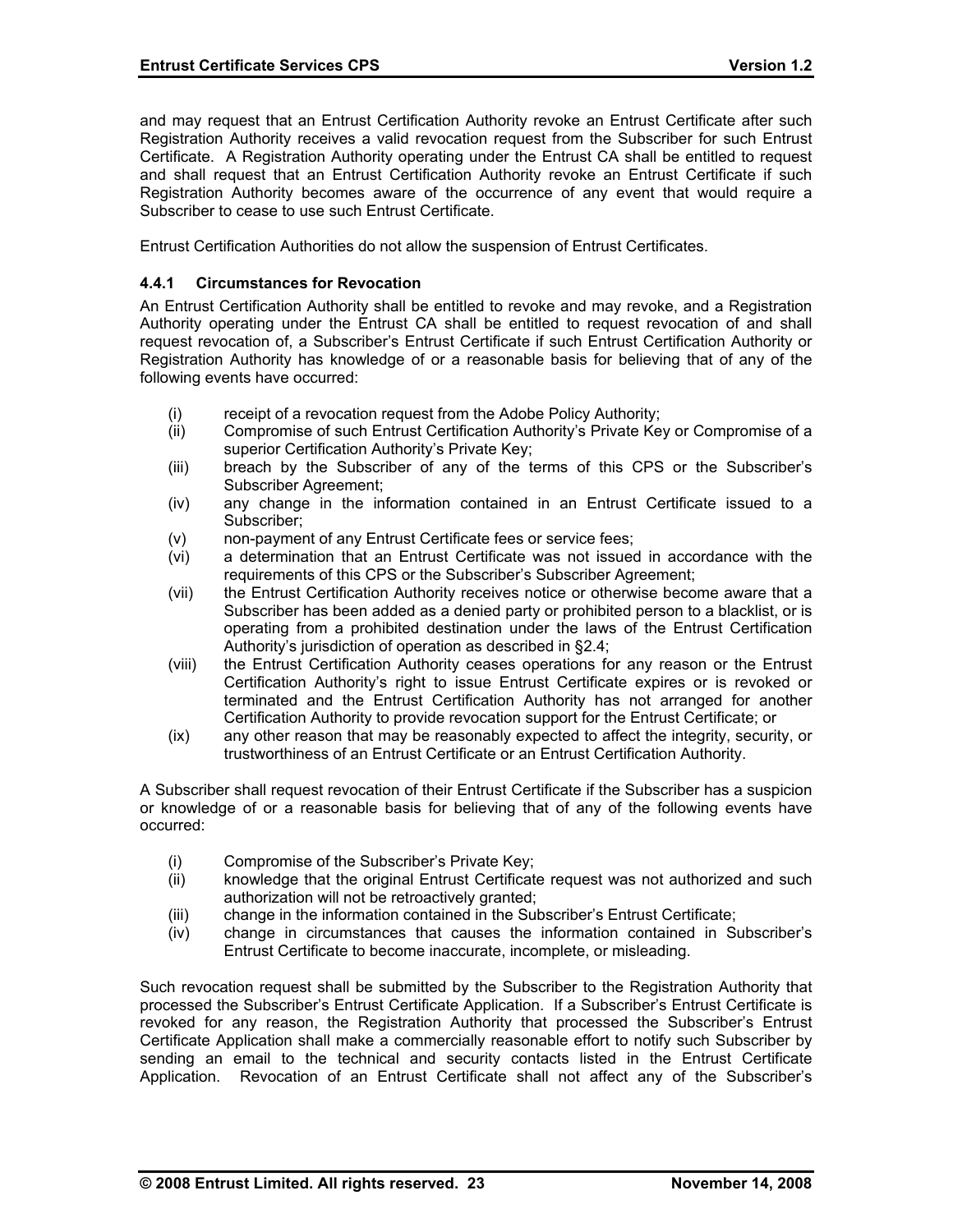contractual obligations under this CPS, the Subscriber's Subscriber Agreement, or any Relying Party Agreements.

## **4.4.2 Who Can Request Revocation**

A Subscriber may request revocation of their Entrust Certificate at any time for any reason. If a Subscriber requests revocation of their Entrust Certificate, the Subscriber must be able to validate themselves as set forth in §3.4 to the Registration Authority that processed the Subscriber's Entrust Certificate Application. The Entrust Certification Authorities shall not be required to revoke and the Registration Authorities operating under the Entrust Certification Authorities shall not be required to request revocation of an Entrust Certificate until a Subscriber can properly validate themselves as set forth in §3.4 and §4.4.3. An Entrust Certification Authority shall be entitled to revoke and shall revoke, and a Registration Authority operating under the Entrust CA shall be entitled to request revocation of and shall request revocation of, a Subscriber's Entrust Certificate at any time for any of the reasons set forth in §4.4.1. An Entrust Certification Authority shall be entitled to revoke and shall revoke a Subscriber's Entrust Certificate upon receipt of a revocation request from an authorized representative of the Adobe Policy Authority.

### **4.4.3 Procedure for Revocation Request**

A Registration Authority operating under the Entrust CA shall authenticate a request by a Subscriber for revocation of their Entrust Certificate by requiring (i) a subset of the information provided by the Subscriber with the Subscriber's Entrust Certificate Application that would allow a reasonable person to determine that the requester is the Subscriber, or (ii) the pass phrase submitted by the Subscriber with the Subscriber's Entrust Certificate Application or (iii) verification by a contact at the Subscriber. Upon receipt and confirmation of such information, the Registration Authority shall send a revocation request to the Entrust Certification Authority that issued such Entrust Certificate. The Entrust Certification Authority shall post the serial number of the revoked Entrust Certificate to a CRL in an Entrust Repository within one (1) business day of receiving such revocation request. For Certificate revocation that is not initiated by the Subscriber, the Registration Authority that requested revocation of the Subscriber's Entrust Certificate shall make a commercially reasonable effort to notify the Subscriber by sending an email to the applicable contacts specified in the Subscriber's Entrust Certificate Application.

### **4.4.4 Revocation Request Grace Period**

In the case of Private Key Compromise, or suspected Private Key Compromise, a Subscriber shall request revocation of the corresponding Entrust Certificate immediately upon detection of the Compromise or suspected Compromise. Revocation requests for other required reasons shall be made as soon as reasonably practicable.

### **4.4.5 Circumstances for Suspension**

Entrust Certification Authorities do not suspend Entrust Certificates.

### **4.4.6 Who Can Request Suspension**

Entrust Certification Authorities do not suspend Entrust Certificates.

### **4.4.7 Procedure for Suspension Request**

Entrust Certification Authorities do not suspend Entrust Certificates.

#### **4.4.8 Limits on Suspension Period**

Entrust Certification Authorities do not suspend Entrust Certificates.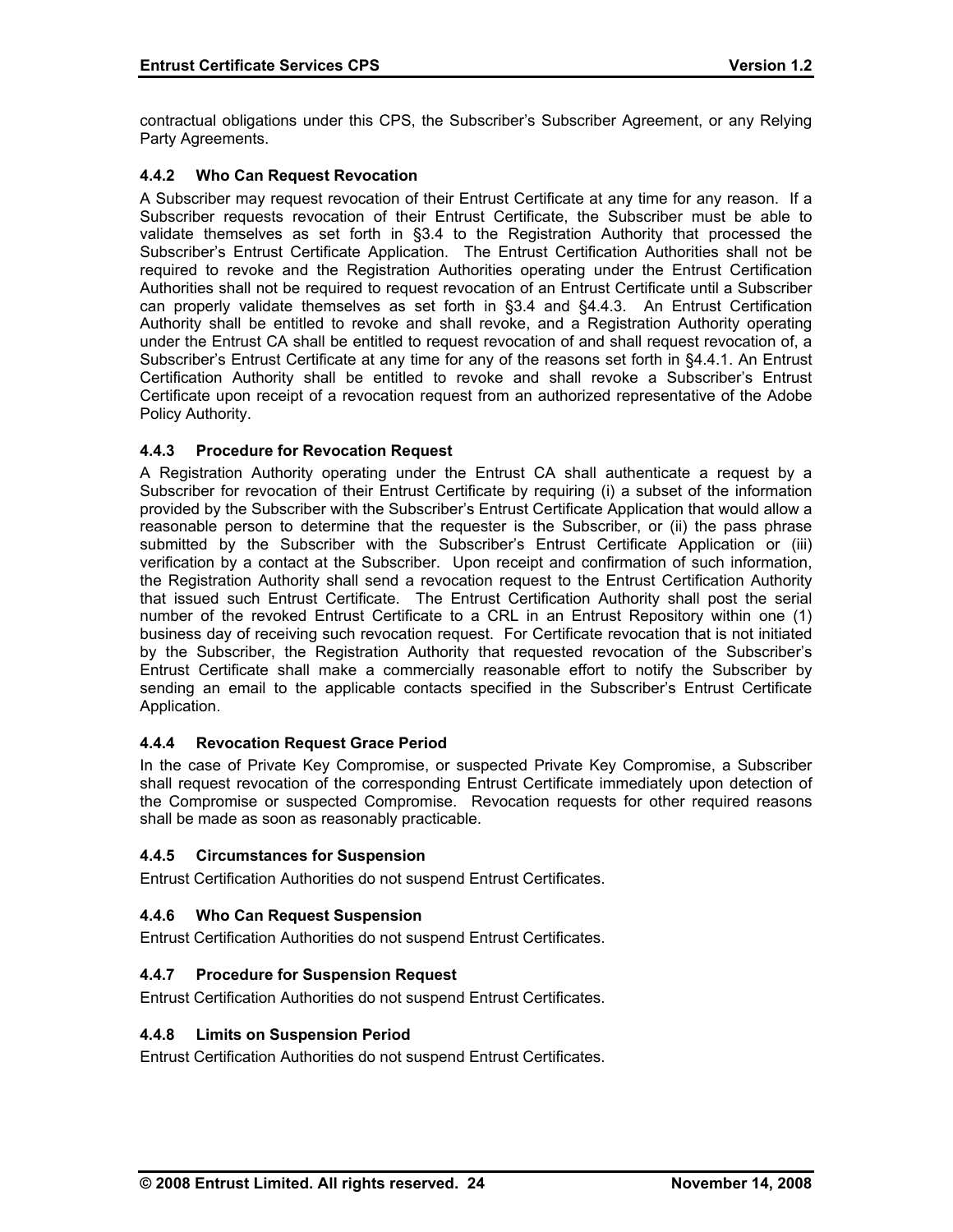## **4.4.9 CRL Issuance Frequency**

Entrust Certification Authorities shall issue CRLs at least once every twenty-four (24) hours with a validity period of no greater than ten (10) days. In certain circumstances, CRLs may also be issued between these intervals, such as in the event of the detection of a serious Compromise.

### **4.4.10 CRL Checking Requirements**

A Relying Party shall check whether the Entrust Certificate that the Relying Party wishes to rely on has been revoked. A Relying Party shall check the Certificate Revocation Lists maintained in the appropriate Repository or perform an on-line revocation status check using OCSP at least once every 24 hours to determine whether the Entrust Certificate that the Relying Party wishes to rely on has been revoked. In no event shall Adobe, Entrust, or any RAs operating under the Entrust CA, or any Resellers or Co-marketers, or any subcontractors, distributors, agents, suppliers, employees, or directors of any of the foregoing be liable for any damages whatsoever due to (i) the failure of a Relying Party to check for revocation or expiration of an Entrust Certificate, or (ii) any reliance by a Relying Party on an Entrust Certificate that has been revoked or that has expired.

# **4.4.11 On-line Revocation/Status Checking Availability**

On-line revocation/status checking of certificates is available on a continuous basis by On-line Certificate Status Protocol (OCSP). Entrust Certification Authorities shall use commercially reasonable efforts to update OCSP responses at least once every twenty-four (24) hours with a validity period of seven (7) days. The location of the OCSP response is included in the Entrust Certificate to support software applications that perform automatic certificate status checking. A Relying Party can also check certificate revocation status directly with the Repository at www.entrust.net.

# **4.4.12 On-line Revocation Checking Requirements**

Refer to §4.4.10.

# **4.4.13 Other Forms of Revocation Advertisements Available**

No stipulation.

# **4.4.14 Checking Requirements For Other Forms of Revocation Advertisements**

No stipulation.

# **4.4.15 Special Requirements Re Key Compromise**

If a Subscriber suspects or knows that the Private Key corresponding to the Public Key contained in the Subscriber's Entrust Certificate has been Compromised, the Subscriber shall immediately notify the Registration Authority that processed the Subscriber's Entrust Certificate Application, using the procedures set forth in §4.4.3, of such suspected or actual Compromise. The Subscriber shall immediately stop using such Entrust Certificate and shall destroy the Private Key corresponding to the Public Key contained in the Subscriber's Entrust Certificate in accordance with §6.2.9. The Subscriber shall be responsible for investigating the circumstances of such Compromise or suspected Compromise and for notifying any Relying Parties that may have been affected by such Compromise or suspected Compromise.

### **4.4.16 Time Stamp Server**

All digital signatures created by Entrust Certificates will include a trusted time stamp issued from an RFC 3161 compliant Time Stamp Authority (TSA) server. The TSA certificate is issued by the Entrust Certification Authority for Adobe CDS which issued the Entrust Certificate used to apply the digital signature.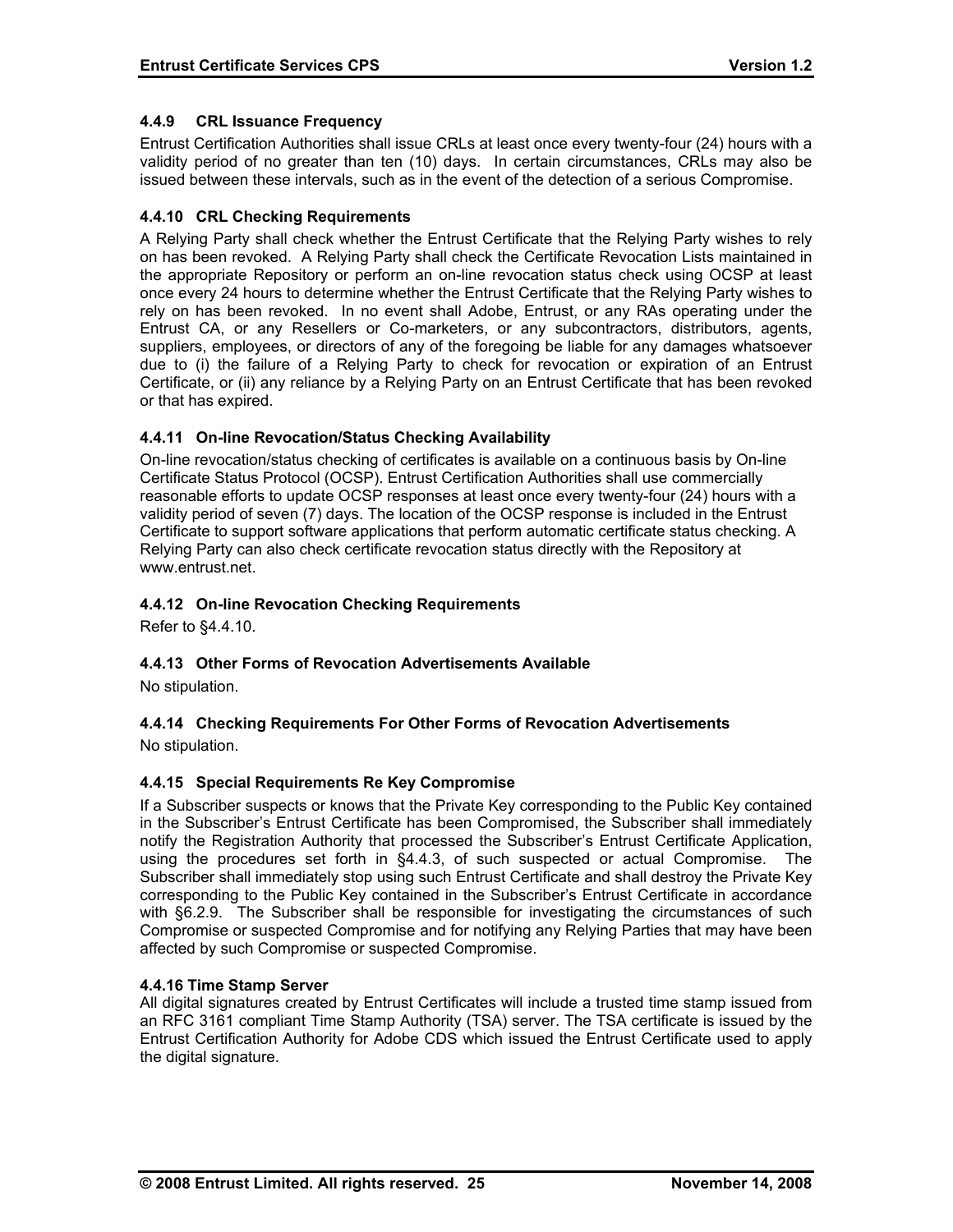### **4.5 Security Audit Procedures**

#### **4.5.1 Types of Event Recorded**

Significant security events in the Entrust Certification Authorities are automatically time-stamped and recorded as audit logs in audit trail files.

The Entrust Certification Authorities and all Registration Authorities operating under the Entrust CA record in detail every action taken to process an Entrust Certificate Request and to issue an Entrust Certificate, including all information generated or received in connection with an Entrust Certificate Request, and every action taken to process the Request, including time, date, and personnel involved in the action.

The foregoing record requirements include, but are not limited to, an obligation to record the following events:

- (i) Entrust Certification Authority key lifecycle management events, including:
	- a. Key generation, backup, storage, recovery, archival, and destruction; and
	- b. Cryptographic device lifecycle management events.
- (ii) Entrust Certification Authority and Entrust Certificate lifecycle management events, including:
	- a. Certificate Requests, renewal and re-key requests, and revocation;
	- b. All verification activities required by this CPS;
	- c. Date, time, phone number used, persons spoken to, and end results of verification telephone calls;
	- d. Acceptance and rejection of Certificate Requests;
	- e. Issuance of Entrust Certificate; and
	- f. Generation of Certificate Revocation Lists (CRLs) and OCSP messages.
- (iii) Security events, including:
	- a. Successful and unsuccessful PKI system access attempts;
	- b. PKI and security system actions performed;
	- c. Security profile changes;
	- d. System crashes, hardware failures, and other anomalies;
	- e. Firewall and router activities; and
	- f. Entries to and exits from the Entrust Certification Authority facility.
- (iv) Log entries include the following elements:
	- a. Date and time of entry;
		- b. Identity of the person making the journal entry; and
		- c. Description of entry.

### **4.5.2 Frequency of Processing Log**

The audit trail files are processed (reviewed for policy violations or other significant events) on a regular basis.

#### **4.5.3 Retention Period for Audit Log**

Audit logs are maintained for a minimum of 7 years.

#### **4.5.4 Protection of Audit Log**

The audit log is stored in operating system flat files. Each audit log file consists of an audit header that contains information about the audits in the file and list of events. A Message Authentication Code (MAC) is created for each of the audit events and the audit header. Each audit log file has a different key used to generate the MAC. The CA key is used to protect the audit key, which is stored in the audit header.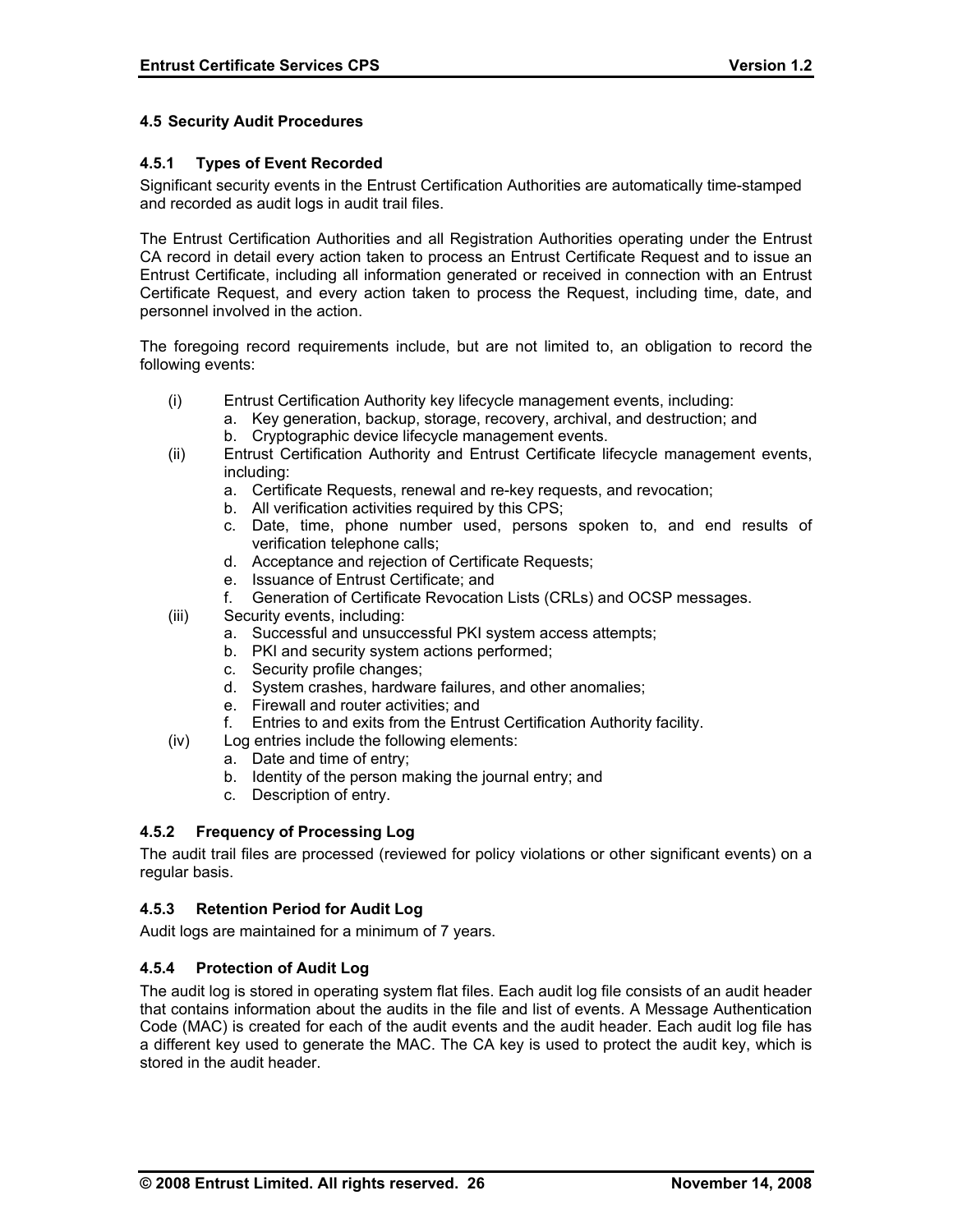### **4.5.5 Audit Log Backup Procedures**

Audit trail files are regularly backed up and sent offsite for storage in a secure archive facility

### **4.5.6 Audit Collection System**

No stipulation.

### **4.5.7 Notification to Event-Causing Subject**

No stipulation.

### **4.5.8 Vulnerability Assessments**

The Entrust Certification Authority monitors anomalies and attempts to violate the integrity of the system, including the equipment, its physical location, and its personnel.

#### **4.6 Records Archival**

#### **4.6.1 Types of Events Records**

| <b>Archive Records</b>                                  |
|---------------------------------------------------------|
| <b>Certification Practice Statement</b>                 |
| Contractual obligations                                 |
| System and equipment configuration                      |
| Modifications and updates to system or configuration    |
| Revocation requests                                     |
| Subscriber identity Authentication data.                |
| Documentation of receipt and acceptance of certificates |
| All certificates issued or published                    |
| A complete listing of all certificates revoked          |
| All Audit Logs                                          |
| Other data or applications to verify archive contents   |
| Documentation required by compliance auditors           |

### **4.6.2 Retention Period of Archive**

The audit trail files, databases and revocation information for Entrust Certification Authorities are both archived. The archive of an Entrust Certification Authorities' database and the archive of revocation information are retained for at least three (3) years. Archives of audit trail files are retained for at least seven (7) year(s) after any Entrust Certificate based on that documentation ceases to be valid

#### **4.6.3 Protection of Archive**

The databases for Entrust Certification Authorities are encrypted and protected by Entrust software master keys. The archive media is protected through storage in a restricted-access facility to which only Entrust-authorized personnel have access.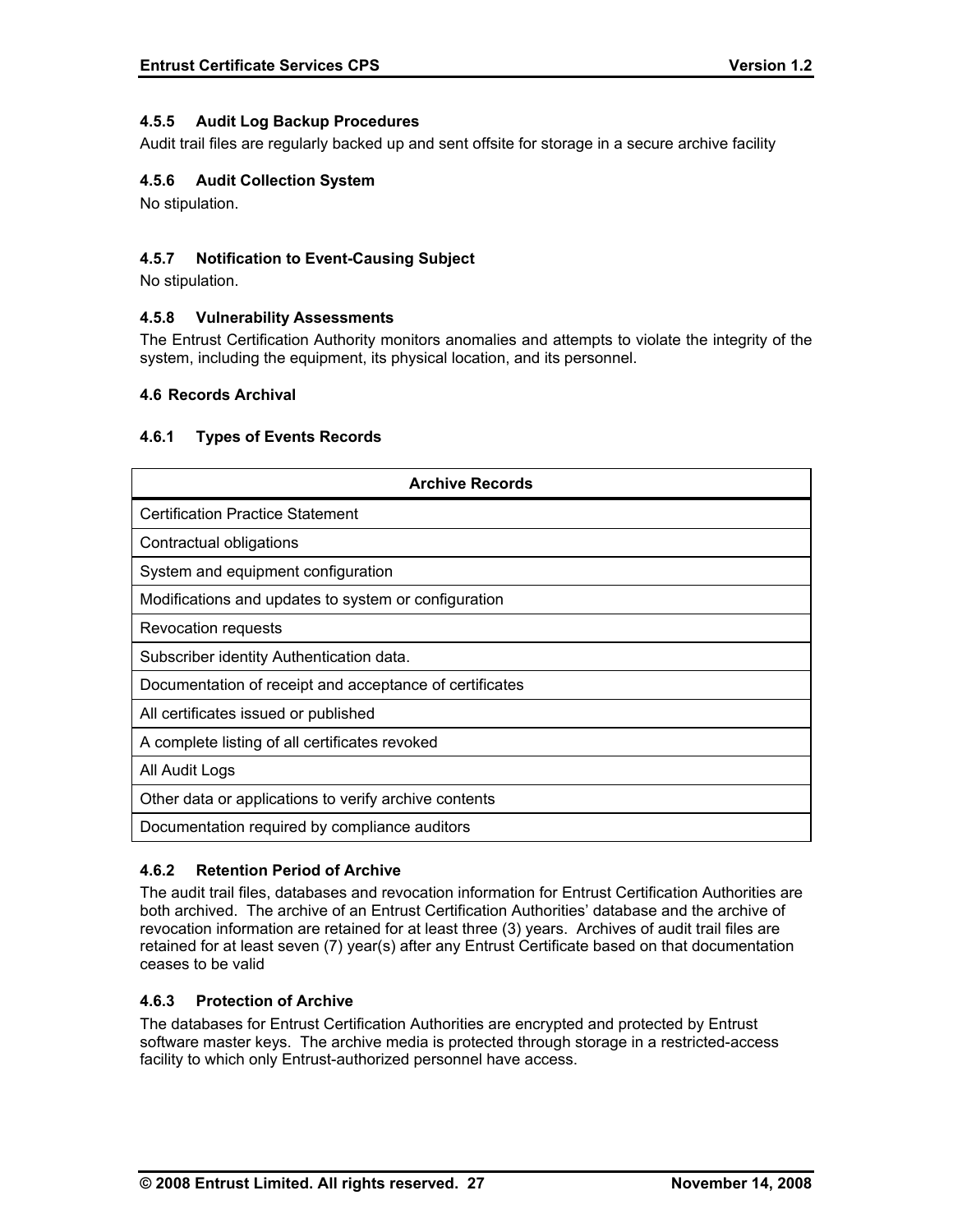## **4.6.4 Archive Backup Procedures**

Archive files are backed up as they are created. Originals are stored on-site and housed with an Entrust Certification Authority system. Backup files are stored at a secure and separate location.

#### **4.6.5 Requirements for Time-stamping of Records**

No stipulation.

### **4.6.6 Archive Collection System**

No stipulation.

### **4.6.7 Procedures to Obtain and Verify Archive Information**

Requests for access to the archives must be authorized by the Entrust Certificate Authority. For approved requests, the CA obtains the requested archive materiel or accompanies the requestor to the archive facility.

#### **4.7 Key Changeover**

Entrust Certification Authorities will be retired from service at the end of their respective lifetimes as defined in §6.3. New Certification Authorities with new key pairs will be created as required to support the continuation of Entrust Certification Authority Services. Each Entrust Certification Authority will continue to sign and publish CRLs until the end of the CA certificate lifetime. The Certification Authority termination process will be performed such that it causes minimal disruption to Subscribers and Relying Parties.

#### **4.8 Compromise and Disaster Recovery**

Entrust Certification Authorities have a disaster recovery plan to provide for timely recovery of services in the event of a system outage or loss of facility. In the event of facility loss, the Adobe Policy Authority will be notified immediately.

Entrust requires rigorous security controls to maintain the integrity of Entrust Certification Authorities. The Compromise of the Private Key used by an Entrust Certification Authority is viewed by Entrust as being very unlikely; however, Entrust has policies and procedures that will be employed in the event of such a Compromise. Such policies include investigation of the compromise, determination of the root cause, and implementation of appropriate measures to address the causes. Detailed procedures to address key compromise are documented in the Entrust Certification Authority operating procedures.

At a minimum, all Subscribers and the Adobe Policy Authority shall be informed as soon as practicable of such a Compromise and information shall be posted in the Entrust Repository.

### **4.9 CA Termination**

In the event that an Entrust Certification Authority ceases operation, all Entrust Certificates issued by such Entrust Certification Authority shall be revoked. The Adobe Policy Authority will be notified prior to any termination of services for Entrust Certificates.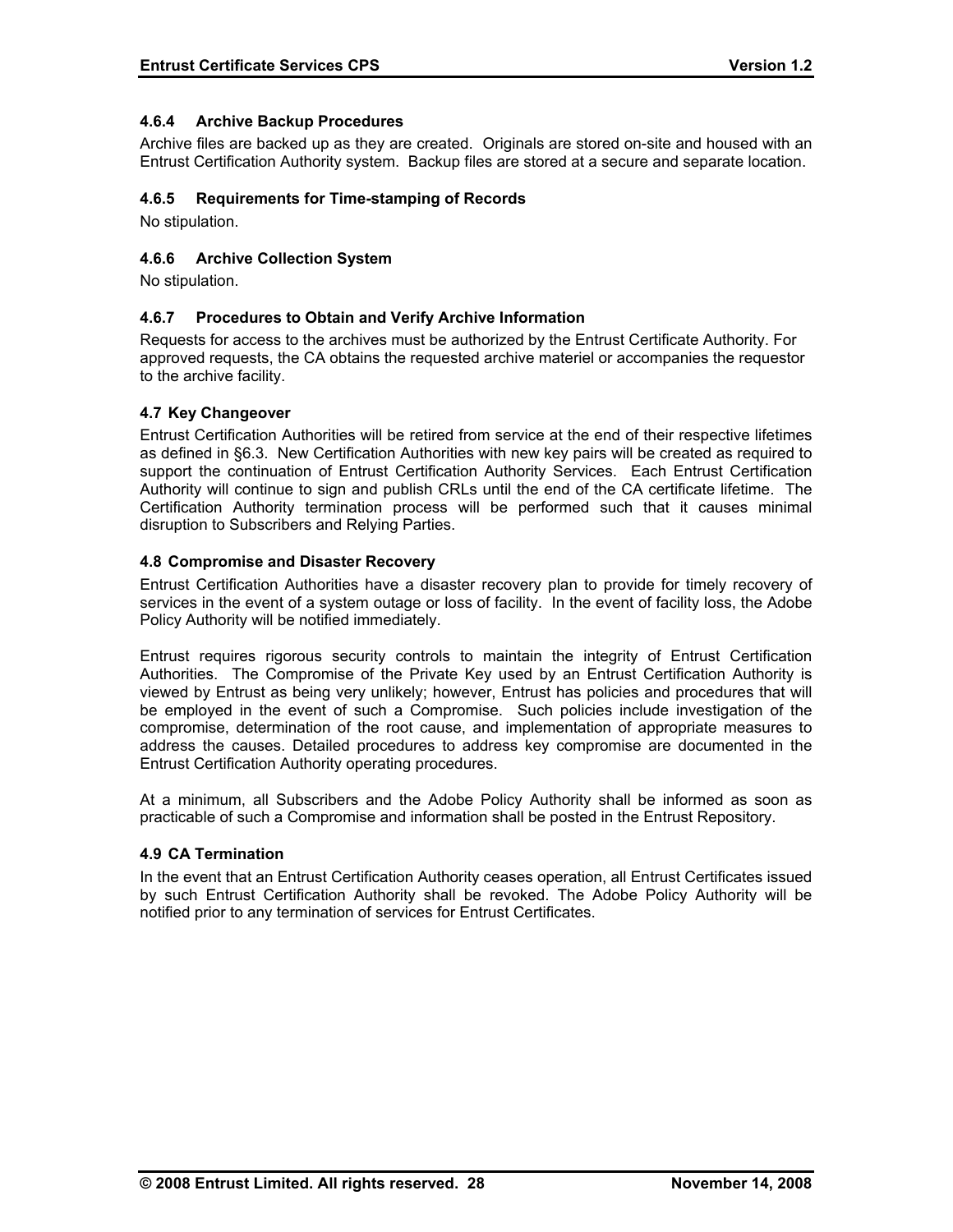# **5 Physical, Procedural, and Personnel Security Controls**

### **5.1 Physical Controls**

#### **5.1.1 Site Location and Construction**

The computing facilities that host the Entrust Certificate Authority services are located within the Entrust Ottawa, Canada facility. The CA equipment is located in a Security zone that is physically separated from Entrust's other systems so that only authorized CA personnel can access it. The Security zone is constructed slab-to-slab with drywall and wire mesh. The Security zone is protected by electronic control access systems, alarmed doors and is monitored via a 24x7 recorded security camera and motion detector system.

### **5.1.2 Physical Access**

Entrust employees a four zone security model to protect physical access to the CA.:

- 1. Reception Zone all Entrust employees
- 2. Customer Service Zone CA, RA and supporting operational personnel
- 3. Registration Authority Zone two factor, limited to employees with RA or CA trusted roles

4. Certification Authority (Security) Zone – two factor, dual access controlled zone, limited to employees with CA trusted roles

The system controlling physical access to the Certificate Authority zone requires a minimum of two persons to enter the zone, and a minimum of two persons to exit the zone, enforcing the requirement that no single person can access the room at anytime. Access to the room is logged and the logs are reviewed on a regular basis. Alarm systems are used to notify security personnel of any violation of the rules for access to the Certification Authority Zone.

### **5.1.3 Power and Air Conditioning**

The Security zone is equipped with:

- Filtered, conditioned, power connected to an appropriately sized UPS and generator;
- Heating, ventilation, and air conditioning appropriate for a commercial data processing facility; and
- Emergency lighting.

The environmental controls conform to local standards and are appropriately secured to prevent unauthorized access and/or tampering with the equipment. Temperature control alarms and alerts are activated upon detection of threatening temperature conditions.

#### **5.1.4 Water Exposures**

No liquid, gas, exhaust, etc. pipes traverse the controlled space other than those directly required for the area's HVAC system and for the pre-action fire suppression system. Water pipes for the pre-action fire suppression system are only filled on the activation of multiple fire alarms.

#### **5.1.5 Fire Prevention and Protection**

The Entrust facility is fully wired for fire detection, alarm and suppression. Routine, frequent inspections of all systems are made to assure adequate operation.

#### **5.1.6 Media Storage**

All media is stored away from sources of heat and from obvious sources of water or other obvious hazards. Electromagnetic media (e.g. tapes) are stored away from obvious sources of strong magnetic fields. Archived material is stored in a room separate from the CA equipment until it is transferred to the archive storage facility.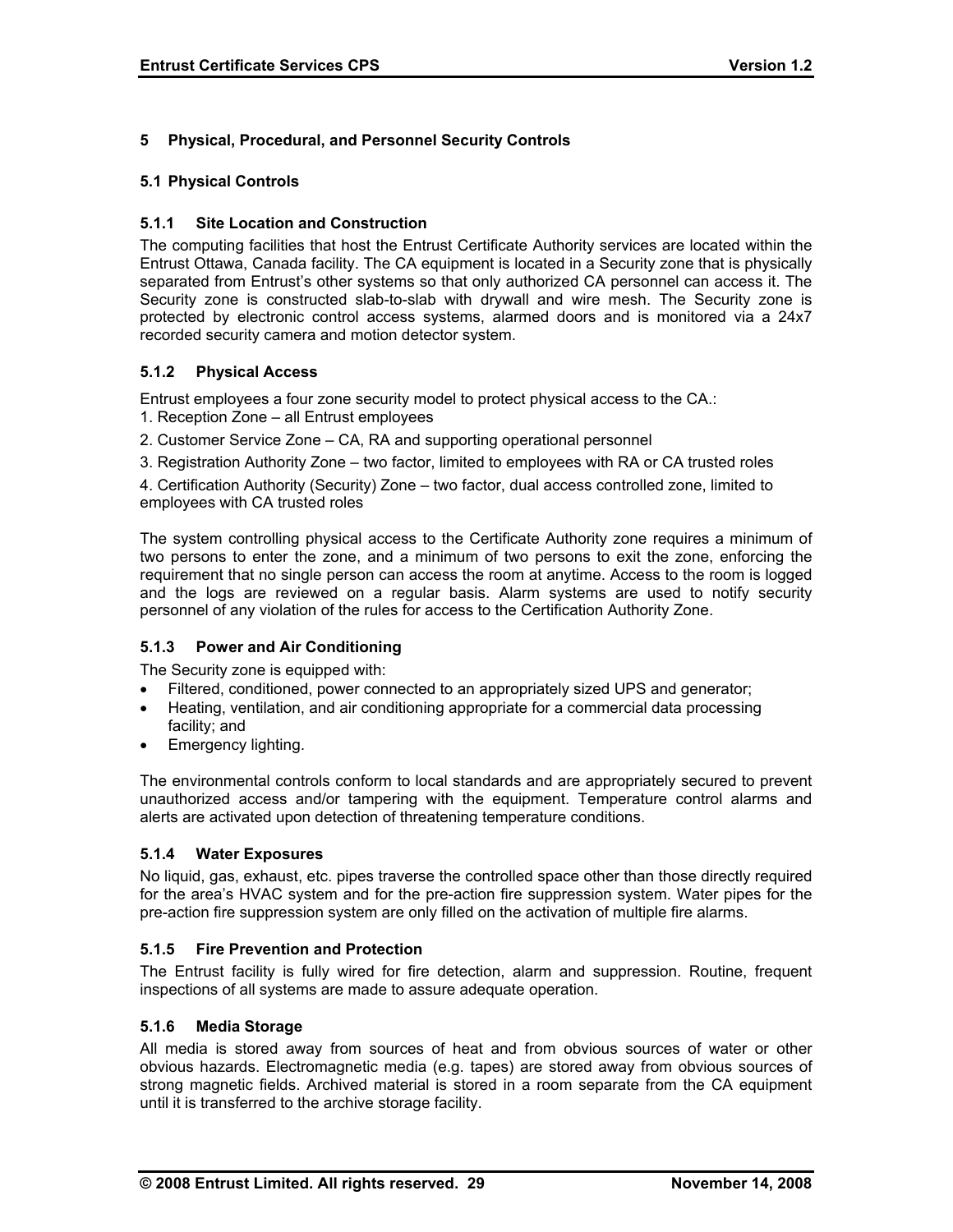#### **5.1.7 Waste Disposal**

Waste is removed or destroyed in accordance with industry best practice. Media used to store sensitive data is destroyed, such that the information is unrecoverable, prior to disposal.

#### **5.1.8 Off-site Backup**

Backups for key systems are captured and retained as follows:

- Backups are performed daily and kept for at least 4 weeks.
- Every week, on-site backups (containing one week's data) are sent off site to a secure location and stored there for 3 weeks.
- Every 5 weeks, the weekly backup is retained for 7 years.

Backup copies of security items required to recover the CA, such as passwords, tokens and keys, are stored offsite in a safety deposit box under dual-person control.

#### **5.2 Procedural Controls**

#### **5.2.1 Trusted Roles**

The CA application is represented by the Entrust Authority Security Manager software. The main administrative interfaces to the CA application are Security Manager Administration and Master Control. These interfaces are used by End Entities with special privileges to perform the duties of trusted roles in the CA.

The trusted roles that make up the CA Service are:

- CA Service Manager;
- Deputy CA Service Manager;
- Entrust Certificate Services Security Officer;
- RA Administrator:
- Verification Specialist;
- Verification Manager; and
- Support Specialist.

A trusted role supporting the operation of the CA Service infrastructure is the

• Network and Operating System Administrator

The Entrust roles consist of:

- Master User;
- Security Officer;
- Entrust Administrator; and
- Directory Administrator.

The division of responsibilities and assignment of Entrust roles to trusted CA personnel ensures the separation of duties to prevent situations where a single individual would be able to seriously compromise the CA Service. All activities can be tracked to individuals.

#### **5.2.2 Number of Persons Required per Task**

Physical and logical multi-person controls are implemented for sensitive CA operations as follows: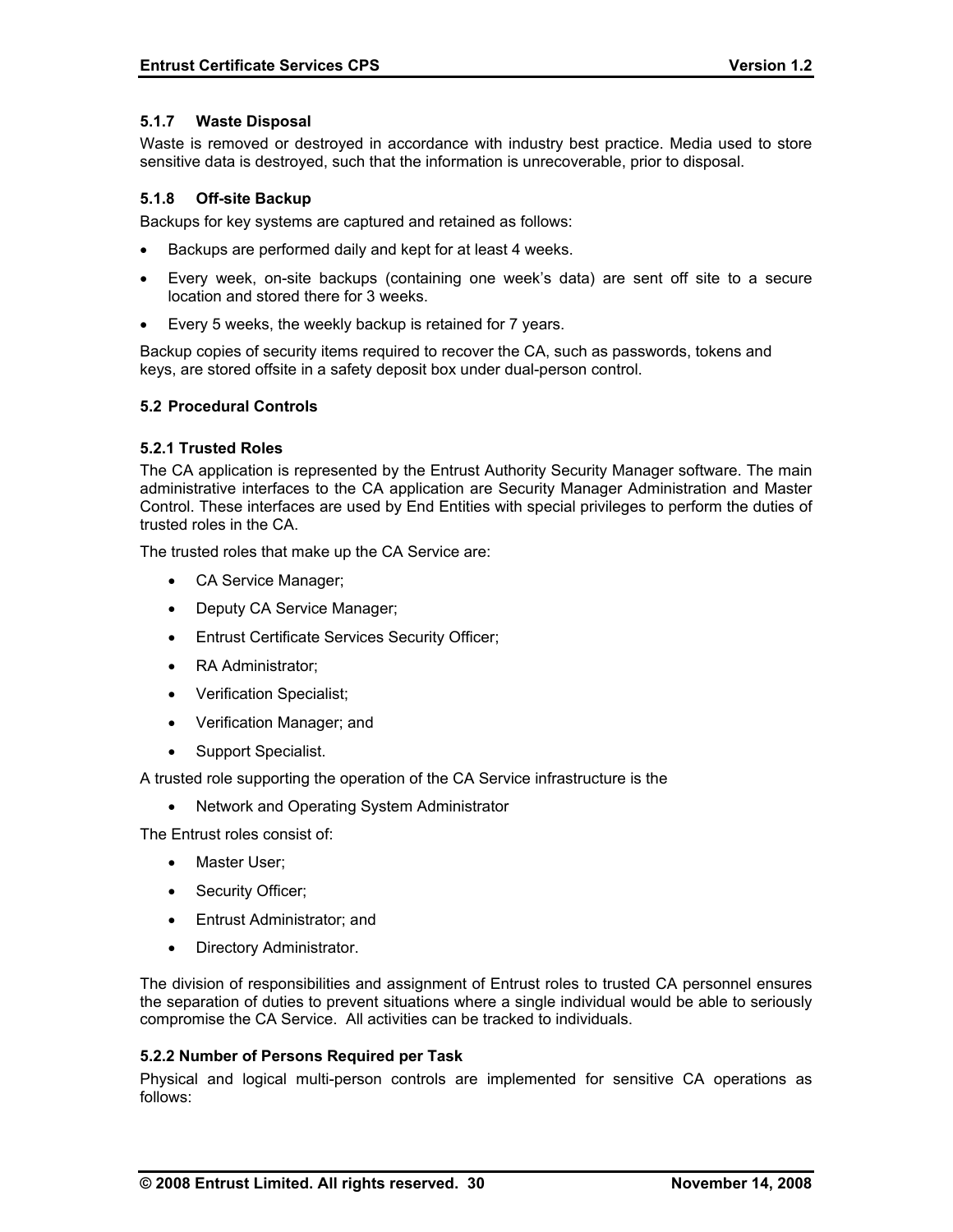- At least two trusted CA personnel are required to access the room where the Entrust Authority software is located
- Access privileges for the Entrust Authority software are assigned such that at least two trusted CA personnel are required
- Sensitive security items such as keys, tokens and copies of passwords are stored under dual control.
- Sensitive operations within the Entrust Authority software require two trusted CA personnel to complete

#### **5.2.3 Identification and Authentication for Each Role**

Prior to being assigned to a CA trusted role, CA operational personnel must undergo background investigations. Roles are authorized and assigned to personnel by the CA Service Manager. Assignment of privilege accesses associated with each role is authorized by the CA Service Manager.

#### **5.3 Personnel Controls**

Operational personnel for an Entrust Certification Authority will not be assigned other responsibilities that conflict with their operational responsibilities for the Entrust Certification Authority. The privileges assigned to operational personnel for an Entrust Certification Authority will be limited to the minimum required to carry out their assigned duties.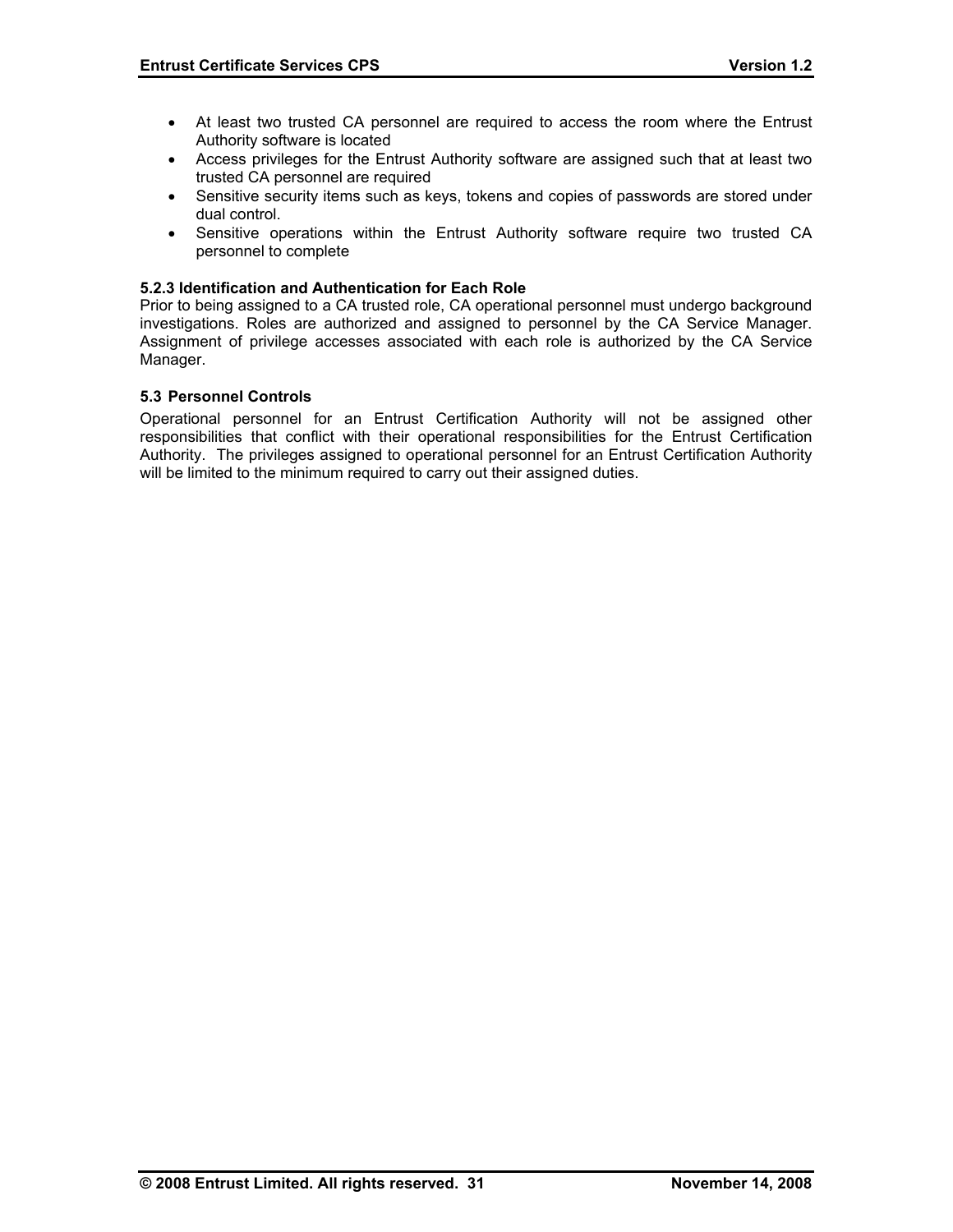## **6 Technical Security Controls**

#### **6.1 Key Pair Generation and Installation**

#### **6.1.1 Key Pair Generation**

The signing Key Pair for the Entrust Certification Authority issuing Entrust Certificates was created during an audited key generation ceremony and witnessed by an independent third-party, as defined in §2.7.3. The Entrust Certification Authority Key Pair was generated in cryptographic hardware that meets FIPS 140-1 Level 3 certification standards.

Subscriber key pairs must be generated in a manner that ensures that the private key is not known to or accessible by anybody other than the Subscriber or a Subscriber's Authorized Representative. Subscriber key pairs must be generated in a medium that prevents exportation or duplication and that meets or exceed FIPS 140-1 Level 2 certification standards.

Temporary key pairs and corresponding Certificates for Adobe CDS may be generated by the Entrust Certification Authority for the limited purpose of testing such Certificates for Adobe CDS. The test Certificates for Adobe CDS must not contain actual identities and must be clearly marked for testing purposes only. These temporary test key pairs are exempt from the requirement that cryptographic hardware must meet or exceed FIPS 140-1 Level 2 or 3 certification standards.

### **6.1.2 Private Key Delivery to Entity**

Subscriber private keys must be generated by the Subscriber or provided to the Subscriber by an Authorized Representative. An Authorized Representative shall be designated by an Organization Representative to perform the Local Registration Authority (LRA) in accordance with this Certificate Practice Statement. Furthermore, the LRA subsequent to identity verification of the Subscriber may securely hold the Subscriber's private key under the following conditions:

- (i) The Subscriber has explicitly agreed to proxy the responsibility of private key protection;
- (ii) The Organization Representative has identified the Authorized Representative as an LRA in a letter of authorization submitted to the Entrust Certification Authority; and
- (iii) The Authorized Representative agrees to accept the full responsibilities of private key protection and authorized use as defined by this Certificate Practice Statement.

### **6.1.3 Public Key Delivery to Certificate Issuer**

The Public Key to be included in an Entrust Certificate is delivered to Entrust Certification Authorities in a signed Certificate Signing Request (CSR) as part of the Entrust Certificate Application process. The signature on the CSR will be verified by the Entrust Certification Authority prior to issuing the Entrust Certificate.

### **6.1.4 CA Public Key Delivery to Users**

The Public-Key Certificates for Entrust Certification Authorities are made available to Subscribers and Relying parties through inclusion in third party software as distributed by the applicable software manufacturers.

Public Key Certificates for Entrust Certification Authorities are also available for download from the Repository.

### **6.1.5 Key Sizes**

The Entrust Certification Authority uses an RSA key pair of 2048 bits. Subscriber Certificates for Adobe CDS shall use an RSA key pair with at least 2048 bits.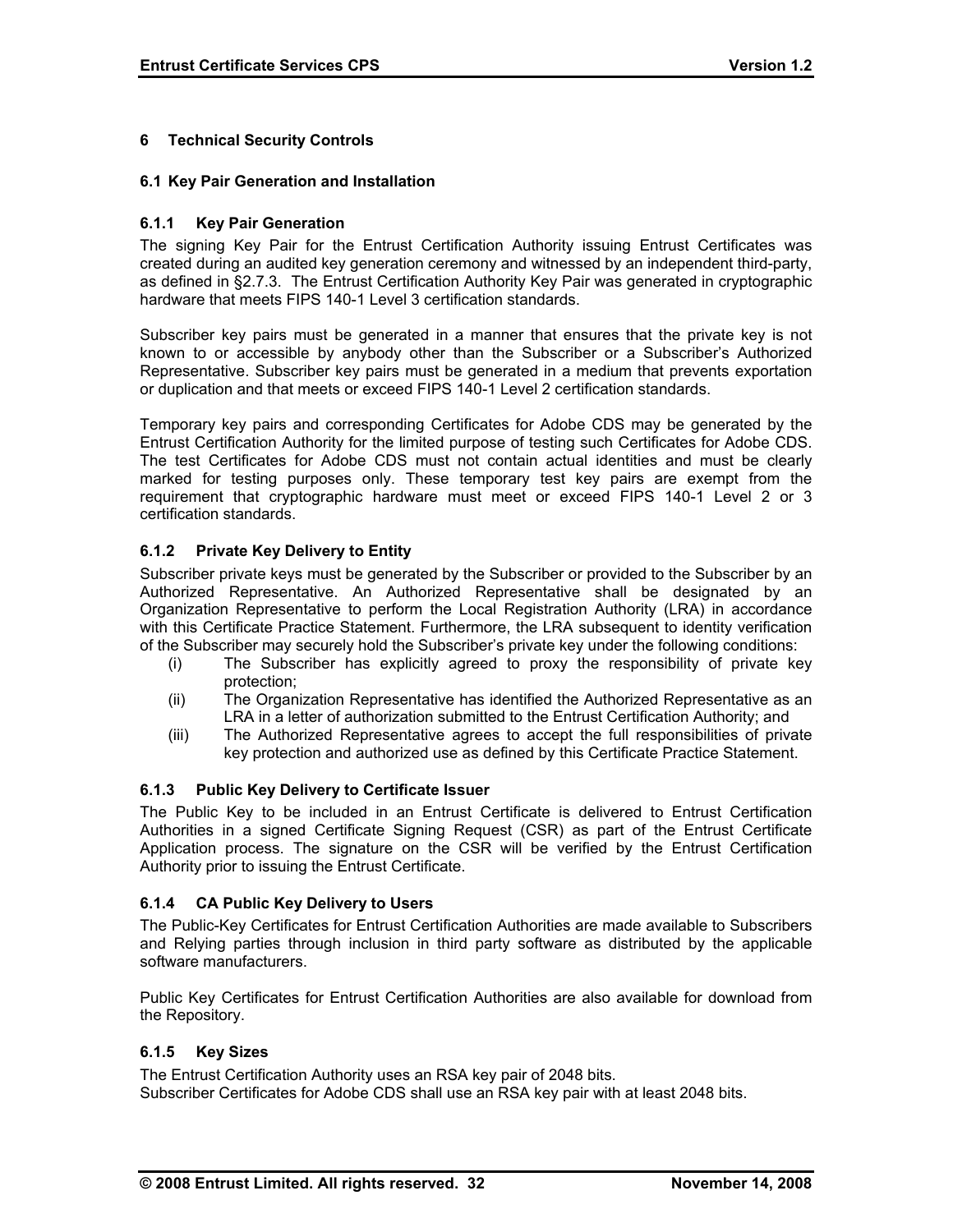# **6.1.6 Public-Key Parameters Generation**

No stipulation.

## **6.1.7 Parameter Quality Checking**

No stipulation.

## **6.1.8 Hardware/Software Key Generation**

Key generation must meet the requirements of §6.1.1 and §6.1.5.

# **6.1.9 Key Usage Purposes**

Entrust Certificate issued by an Entrust Certification Authority contain the keyUsage and the extendkeyUsage Certificate extensions restricting the purpose for which an Entrust Certificate can be used.

#### **6.2 Private Key Protection**

#### **6.2.1 Standards for Cryptographic Module**

The Entrust Certification Authorities use Entrust Authority software in conjunction with hardware certified to FIPS 140-1 Level 3 to protect the Entrust Certification Authorities' Private Keys.

Subscribers are responsible for protecting the Private Key associated with the Public Key in the Subscriber's Entrust Certificate. Subscribers must use cryptographic hardware modules that (a) meet or exceed FIPS 140-1 Level 2 standards or (b) for which the cryptographic hardware module manufacturer has applied for FIPS 140-1 Level 2 status within the previous year without receiving a notice of noncompliance or other communication indicating that such device fails to meet such standard. The Entrust Certificate Authority does not back up Subscriber's private keys.

Temporary key pairs generated by the Entrust Certification Authority for testing purposes pursuant to §6.1.1 are exempt from the requirement of using cryptographic hardware that meets or exceeds FIPS 140-1 Level 2 or 3 certification standards.

### **6.2.2 Private Key (n out of m) Multi-person Control**

Entrust Certification Authorities use 2 out of 6 multi-person controls on Certification Authority private keys where one person must be assigned the role of Master User. Particularly sensitive operations require a second Master User.

#### **6.2.3 Private Key Escrow**

Private keys shall not be escrowed.

#### **6.2.4 Private Key Backup**

Backups of the Entrust Certification Authorities' Private Keys were made during the initial installation and setup of the Entrust Authority software and are stored on FIPS 140-1 Level 3 tokens. The backup tokens are held in secure facilities under two-person control.

Backups of Subscribers' private keys shall not be made.

#### **6.2.5 Private Key Archival**

Private keys shall not be archived.

### **6.2.6 Private Key Entry into Cryptographic Module**

Private keys are either generated by the Cryptographic Module or securely imported to it.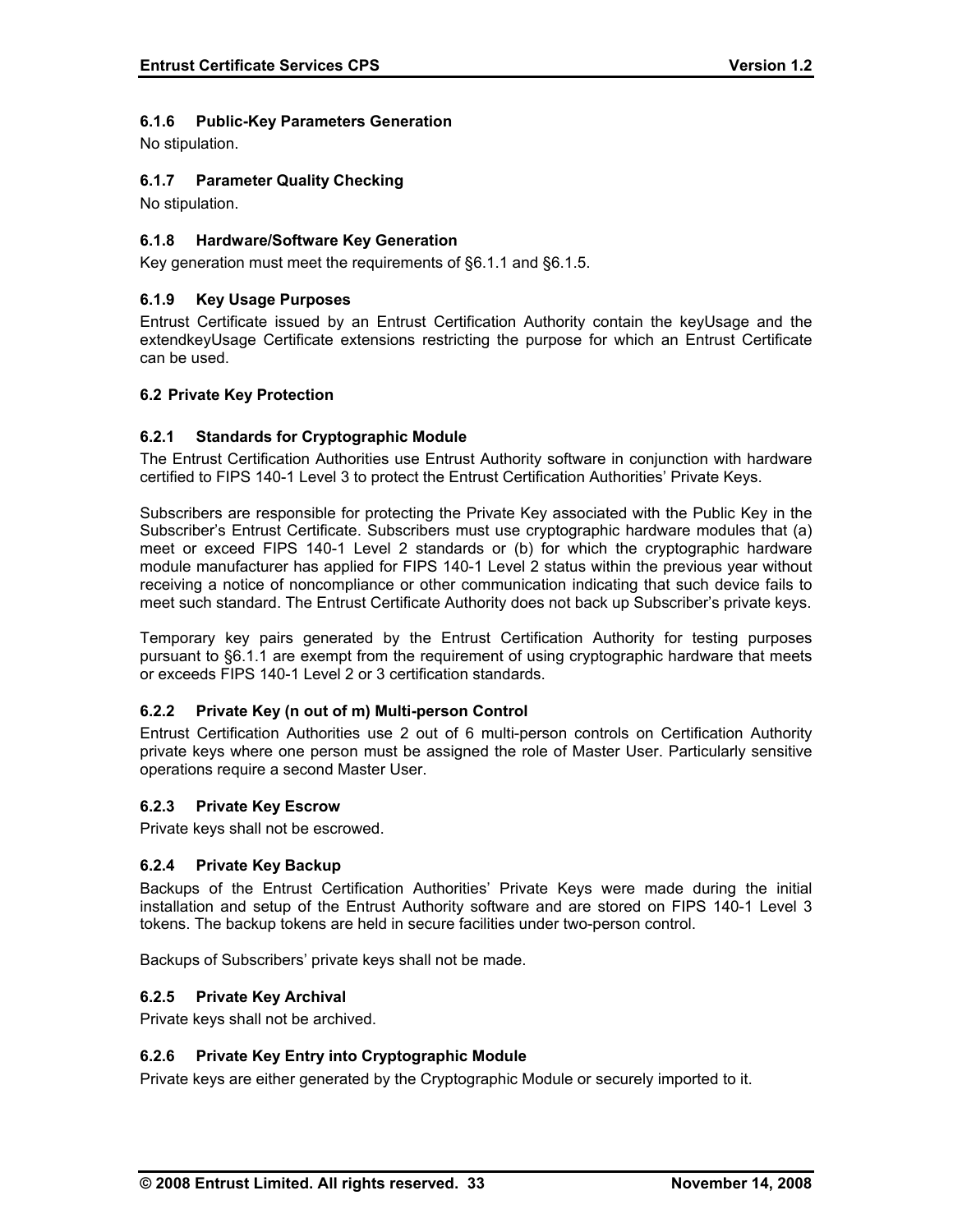## **6.2.7 Method of Activating Private Key**

In order to activate a private key, Subscribers or Trusted Roles must authenticate to the medium housing the private key. Forms of authentication include but are not limited to passwords, PINs, pass-phrases, and biometrics.

## **6.2.8 Method of Deactivating Private Key**

Private keys must be deactivated when not in use. Forms of deactivation include but are not limited to logout and physical removal of cryptographic module. Procedures for deactivation of private keys may be prescribed by the manufacturer of the cryptographic module.

# **6.2.9 Method of Destroying Private Key**

Secure procedures for the destruction of private keys as prescribed by the manufacturer of the cryptographic module shall be followed when a private key is no longer needed or the CDS Certificate to which it corresponds has expired or has been revoked.

### **6.3 Other Aspects of Key Pair Management**

The maximum lifetime for Entrust Certification Authorities' Key Pairs is 20 years.

### **6.4 Activation Data**

### **6.4.1 Activation Data Generation and Installation**

Data used to activate private keys shall have an appropriate level of strength for keys being protected. Subscriber created activation data (e.g. strong password) or stronger access controls (e.g. biometrics) shall be used.

### **6.4.2 Activation Data Protection**

Activation data shall be protected from disclosure. Activation data should not be written down. Cryptographic hardware shall have a mechanism to lock the hardware (at least temporarily) after a certain number of failed attempts to login.

### **6.4.3 Other Aspects of Activation Data**

No stipulation

### **6.5 Computer Security Controls**

The workstations on which the Entrust Certification Authorities operate are physically secured as described in §5.1. The operating systems on the workstations on which the Entrust Certification Authorities operate enforce identification and authentication of users. Access to Entrust Authority software databases and audit trails is restricted as described in this CPS. All operational personnel that are authorized to have access to the Entrust Certification Authorities are required to use hardware tokens in conjunction with a PIN to gain access to the physical room that contains the Entrust Authority software being used for such Entrust Certification Authorities.

### **6.6 Life Cycle Technical Controls**

### **6.6.1 System Development Controls**

The Entrust Certification Authority makes use of Commercial Off The Shelf (COTS) products for the hardware, software, and network components. Systems developed by the Entrust Certification Authority are deployed in accordance with Entrust software lifecycle development standards.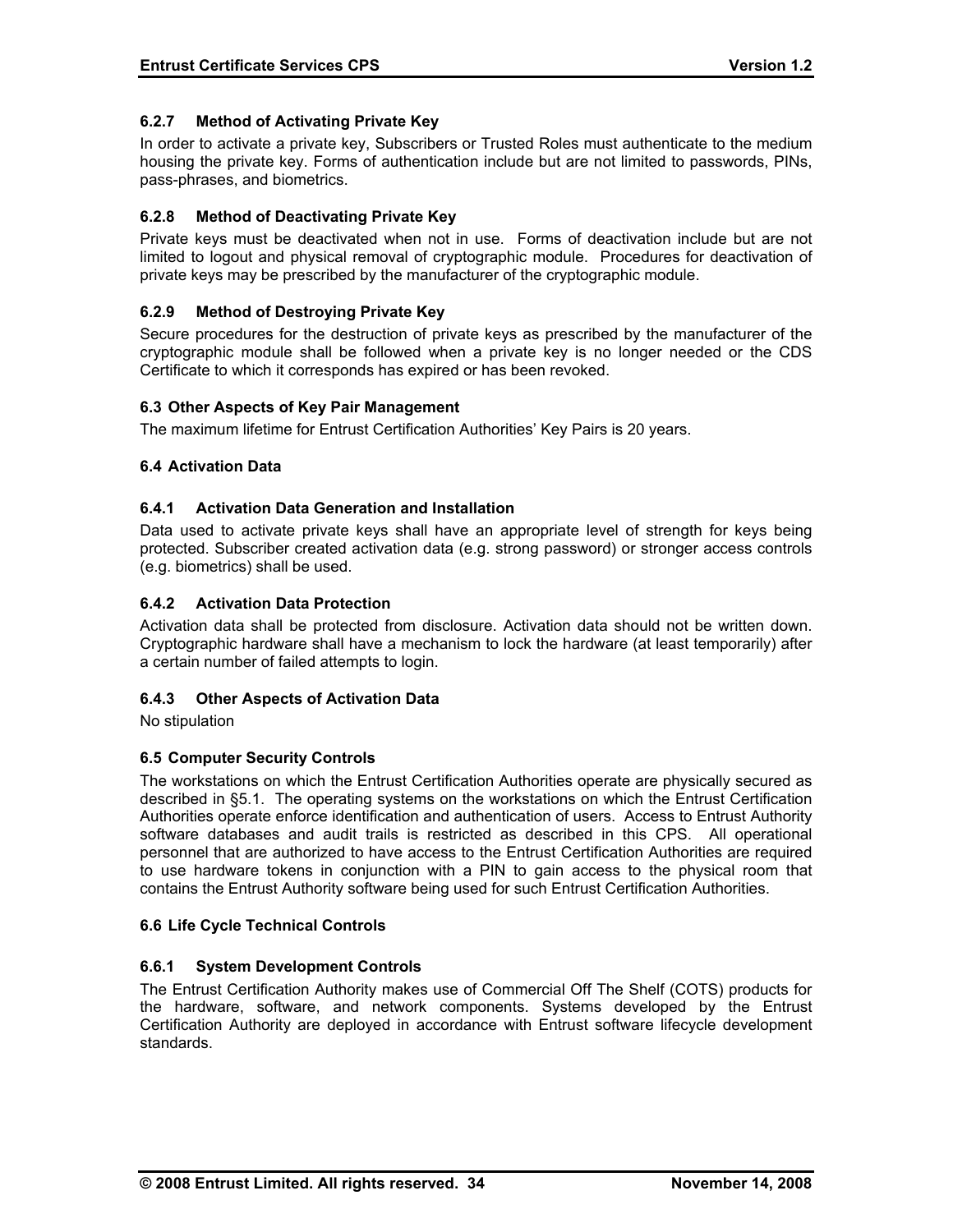### **6.6.2 Security Management Controls**

The configuration of the Entrust Certification Authority system as well as any modifications and upgrades are documented and controlled. Methods of detecting unauthorized modifications to the CA equipment and configuration are in place to ensure the integrity of the security software, firmware, and hardware for correct operation. A formal configuration management methodology is used for installation and ongoing maintenance of the CA system.

When first loaded, the CA software is verified as being that supplied from the vendor, with no modifications, and be the version intended for use.

#### **6.6.3 Life Cycle Security Ratings**

No stipulation.

#### **6.7 Network Security Controls**

Entrust Certification Authorities employ appropriate security measures to ensure that the CA is protected from intrusion and other attacks that could render it inoperative.

#### **6.8 Cryptographic Module Engineering Controls**

See §6.2.1.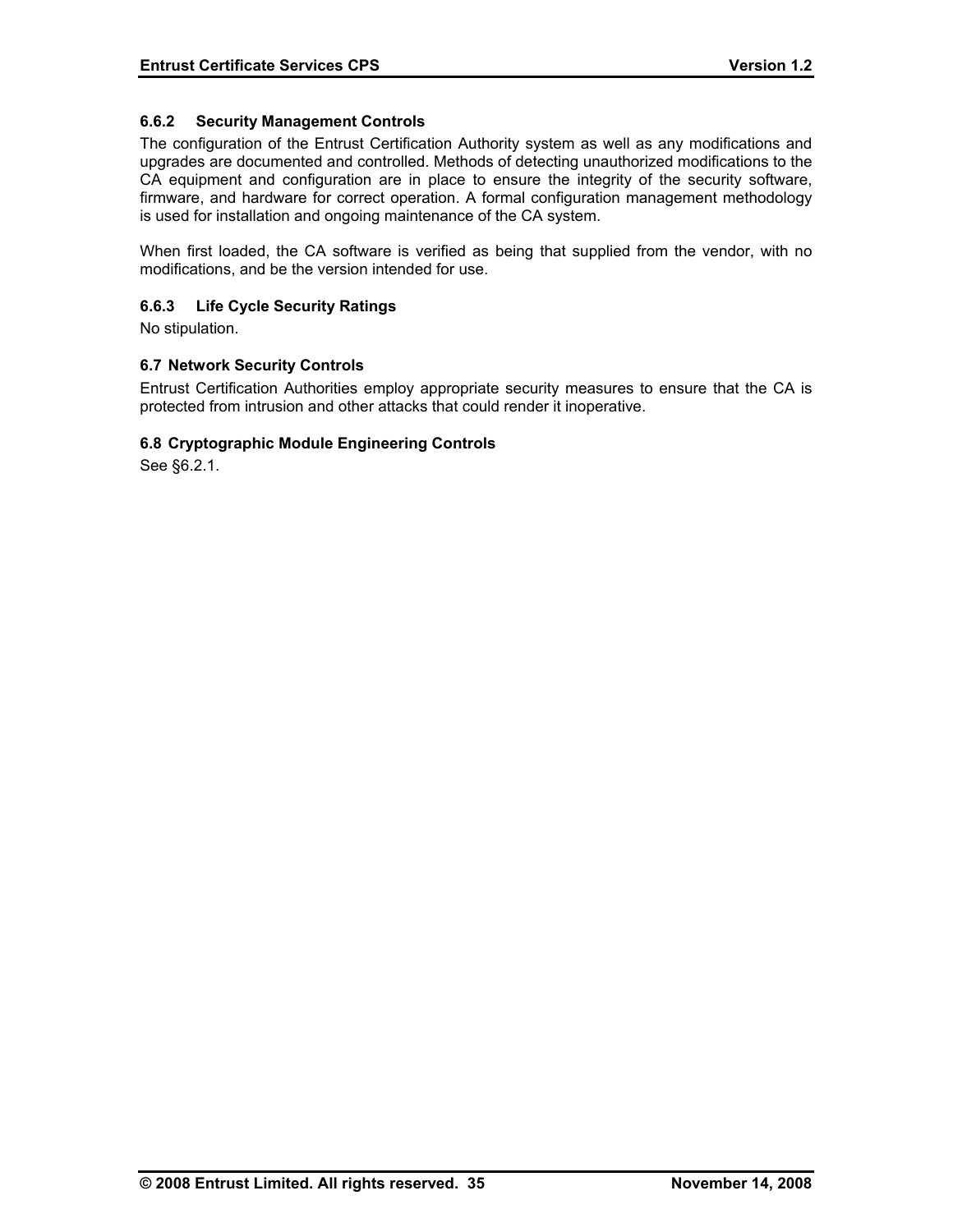## **7 Certificate and CRL Profiles**

The profile for the Entrust Certificate and Certificate Revocation List (CRL) issued by an Entrust Certification Authority conform to the specifications contained in the IETF RFC 3280 Internet X.509 PKI Certificate and Certificate Revocation List (CRL) Profile.

# **7.1 Entrust Certificate Profile**

The following X.509 version 3 Certificate profile is used by the Entrust Certification Authorities for Certificates for Adobe CDS:

| X.509 v3 Certificate<br><b>Attributes/ Extensions</b> | <b>Critical / Non</b><br><b>Critical</b> | Value / Notes                                                                                                                                                                                                                                                                                                                                                                             |
|-------------------------------------------------------|------------------------------------------|-------------------------------------------------------------------------------------------------------------------------------------------------------------------------------------------------------------------------------------------------------------------------------------------------------------------------------------------------------------------------------------------|
| <b>Attributes</b>                                     |                                          |                                                                                                                                                                                                                                                                                                                                                                                           |
| Version                                               |                                          | v3                                                                                                                                                                                                                                                                                                                                                                                        |
| SerialNumber                                          |                                          | integer: unique serial number within the name<br>space of the issuing Entrust Certification<br>Authority                                                                                                                                                                                                                                                                                  |
| Signature                                             |                                          | sha-1 w/ RSAEncryption -<br>${1.2.840.113549.1.1.5}$                                                                                                                                                                                                                                                                                                                                      |
| <b>Issuer</b>                                         |                                          | $CN =$ Entrust CA for Adobe, $OU = (c)$ 2008<br>Entrust, Inc. OU = www.entrust.net/CPS is<br>incorporated by reference $O =$ Entrust, Inc., $C =$<br>US                                                                                                                                                                                                                                   |
| Validity                                              |                                          | Maximum validity period is 5 years                                                                                                                                                                                                                                                                                                                                                        |
| Subject                                               |                                          | Based application information                                                                                                                                                                                                                                                                                                                                                             |
| SubjectPublicKeyInfo                                  |                                          | • rsaEncryption $-$ {1.2.840.113549.1.1.1}                                                                                                                                                                                                                                                                                                                                                |
|                                                       |                                          | RSA public key is 2048 bit public key                                                                                                                                                                                                                                                                                                                                                     |
| <b>Extensions</b>                                     |                                          |                                                                                                                                                                                                                                                                                                                                                                                           |
| AuthorityKeyIdentifier                                | Non-critical                             | contains a 20 byte SHA-1 hash of the SUB-Root<br>CA public key                                                                                                                                                                                                                                                                                                                            |
| KeyUsage                                              | Critical                                 | Minimum Key Usages                                                                                                                                                                                                                                                                                                                                                                        |
|                                                       |                                          | • Digital Signature                                                                                                                                                                                                                                                                                                                                                                       |
|                                                       |                                          | • Key Encipherment                                                                                                                                                                                                                                                                                                                                                                        |
| <b>CertificatePolicies</b>                            | Critical                                 | 1.2.840.113583.1.2.1                                                                                                                                                                                                                                                                                                                                                                      |
|                                                       |                                          | User Notice: This Certification Practice<br>Statement (CPS) for Adobe Certified Document<br>Services (CDS) available at<br>www.entrust.net/CPS is hereby incorporated into<br>your use or reliance on this Certificate. This CPS<br>contains limitations on warranties and liabilities.<br>Reliance on a CDS-signed document is only<br>permitted if verified on a Supported Platform (as |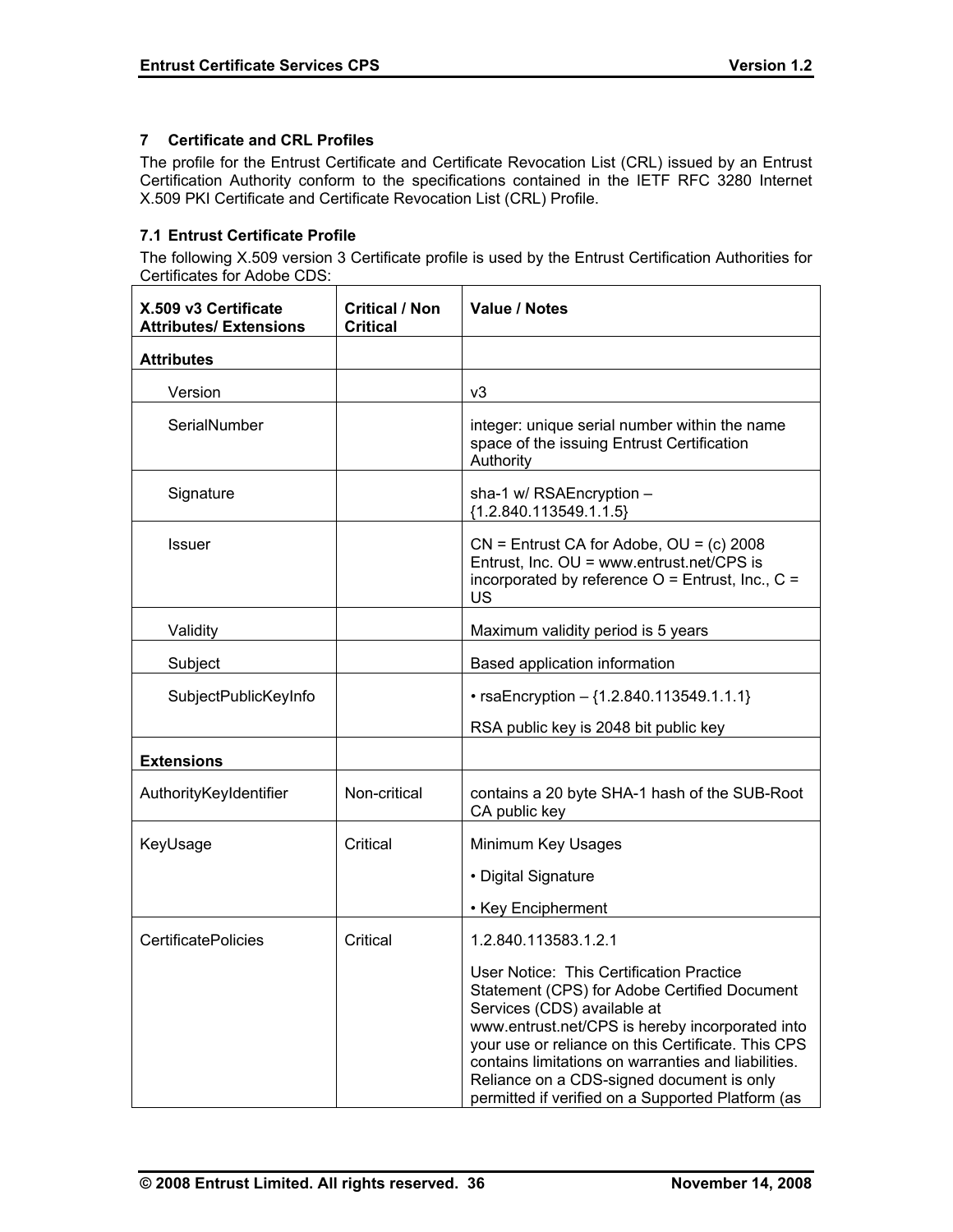| X.509 v3 Certificate<br><b>Attributes/ Extensions</b> | <b>Critical / Non</b><br><b>Critical</b> | Value / Notes                                                                       |
|-------------------------------------------------------|------------------------------------------|-------------------------------------------------------------------------------------|
|                                                       |                                          | identified in the Adobe Certificate Policy).<br>Copyright (c) 2008 Entrust Limited. |
| ExtendedKeyUsage                                      | Non-critical                             | 1.2.840.113583.1.1.5                                                                |
| <b>CRLDistributionPoints</b>                          | Non-critical                             | http://crl.entrust.net/adobeca.crl                                                  |

The following X.509 version 3 Certificate profile is used by the Entrust Certification Authorities for Test Certificates for Adobe CDS:

| X.509 v3 Certificate<br><b>Attributes/ Extensions</b> | <b>Critical / Non</b><br><b>Critical</b> | <b>Value / Notes</b>                                                                                                                                                                                                                                                                           |
|-------------------------------------------------------|------------------------------------------|------------------------------------------------------------------------------------------------------------------------------------------------------------------------------------------------------------------------------------------------------------------------------------------------|
| <b>Attributes</b>                                     |                                          |                                                                                                                                                                                                                                                                                                |
| Version                                               |                                          | v3                                                                                                                                                                                                                                                                                             |
| SerialNumber                                          |                                          | integer: unique serial number within the name<br>space of the issuing Entrust Certification<br>Authority                                                                                                                                                                                       |
| Signature                                             |                                          | sha-1 w/ RSAEncryption -<br>${1.2.840.113549.1.1.5}$                                                                                                                                                                                                                                           |
| <b>Issuer</b>                                         |                                          | $CN =$ Entrust CA for Adobe, $OU = (c)$ 2008<br>Entrust, Inc. OU = www.entrust.net/CPS is<br>incorporated by reference $O =$ Entrust, Inc., $C =$<br><b>US</b>                                                                                                                                 |
| Validity                                              |                                          | Maximum validity period is 90 days                                                                                                                                                                                                                                                             |
| Subject                                               |                                          | Based application information                                                                                                                                                                                                                                                                  |
| SubjectPublicKeyInfo                                  |                                          | • rsaEncryption $-$ {1.2.840.113549.1.1.1}                                                                                                                                                                                                                                                     |
|                                                       |                                          | RSA public key is 2048 bit public key                                                                                                                                                                                                                                                          |
| <b>Extensions</b>                                     |                                          |                                                                                                                                                                                                                                                                                                |
| AuthorityKeyIdentifier                                | Non-critical                             | contains a 20 byte SHA-1 hash of the SUB-Root<br>CA public key                                                                                                                                                                                                                                 |
| KeyUsage                                              | Critical                                 | Minimum Key Usages                                                                                                                                                                                                                                                                             |
|                                                       |                                          | • Digital Signature                                                                                                                                                                                                                                                                            |
|                                                       |                                          | • Key Encipherment                                                                                                                                                                                                                                                                             |
| <b>CertificatePolicies</b>                            | Critical                                 | 1.2.840.113583.1.2.1                                                                                                                                                                                                                                                                           |
|                                                       |                                          | <b>User Notice: This Certification Practice</b><br>Statement (CPS) for Adobe Certified Document<br>Services (CDS) available at<br>www.entrust.net/CPS is hereby incorporated into<br>your use or reliance on this Certificate. This CPS<br>contains limitations on warranties and liabilities. |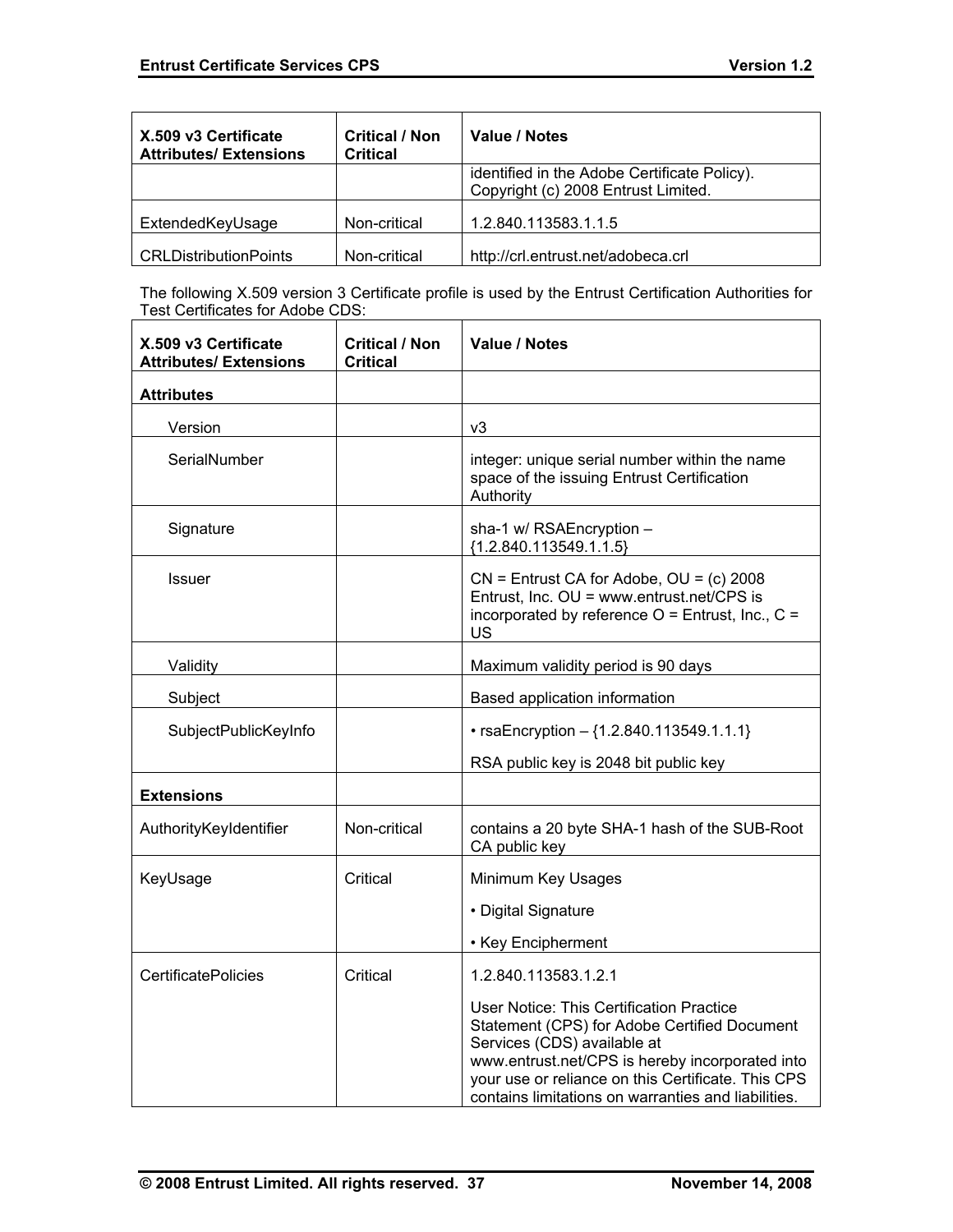| X.509 v3 Certificate<br><b>Attributes/Extensions</b> | <b>Critical / Non</b><br><b>Critical</b> | Value / Notes                                                                                                                                                                         |
|------------------------------------------------------|------------------------------------------|---------------------------------------------------------------------------------------------------------------------------------------------------------------------------------------|
|                                                      |                                          | Reliance on a CDS-signed document is only<br>permitted if verified on a Supported Platform (as<br>identified in the Adobe Certificate Policy).<br>Copyright (c) 2008 Entrust Limited. |
| ExtendedKeyUsage                                     | Non-critical                             | 1.2.840.113583.1.1.5                                                                                                                                                                  |
| <b>CRLDistributionPoints</b>                         | Non-critical                             | http://crl.entrust.net/adobeca.crl                                                                                                                                                    |

# **7.2 CRL Profile**

The following fields of the X.509 version 2 CRL format are used by the Entrust Certification Authorities:

- version: set to v2
- signature: identifier of the algorithm used to sign the CRL
- issuer: the full Distinguished Name of the Certification Authority issuing the CRL
- this update: time of CRL issuance
- next update: time of next expected CRL update
- user certificate: Certificate serial number of a revoked certificate
- revoked certificates: list of revoked Certificate information

The following CRL and CRL entry extensions are used by the Entrust Certification Authorities:

- Authority Key Identifier: Contains a 20 byte hash of the CA certificate's subject public key information field
- CRL Number: A CRL number, which is unique to each CRL issued.

### **7.3 OCSP Profile**

The profile for the Entrust Online Certificate Status Protocol (OCSP) messages issued by an Entrust Certification Authority conform to the specifications contained in the IETF RFC 2560 Internet X.509 PKI Online Certificate Status Protocol (OCSP) Profile.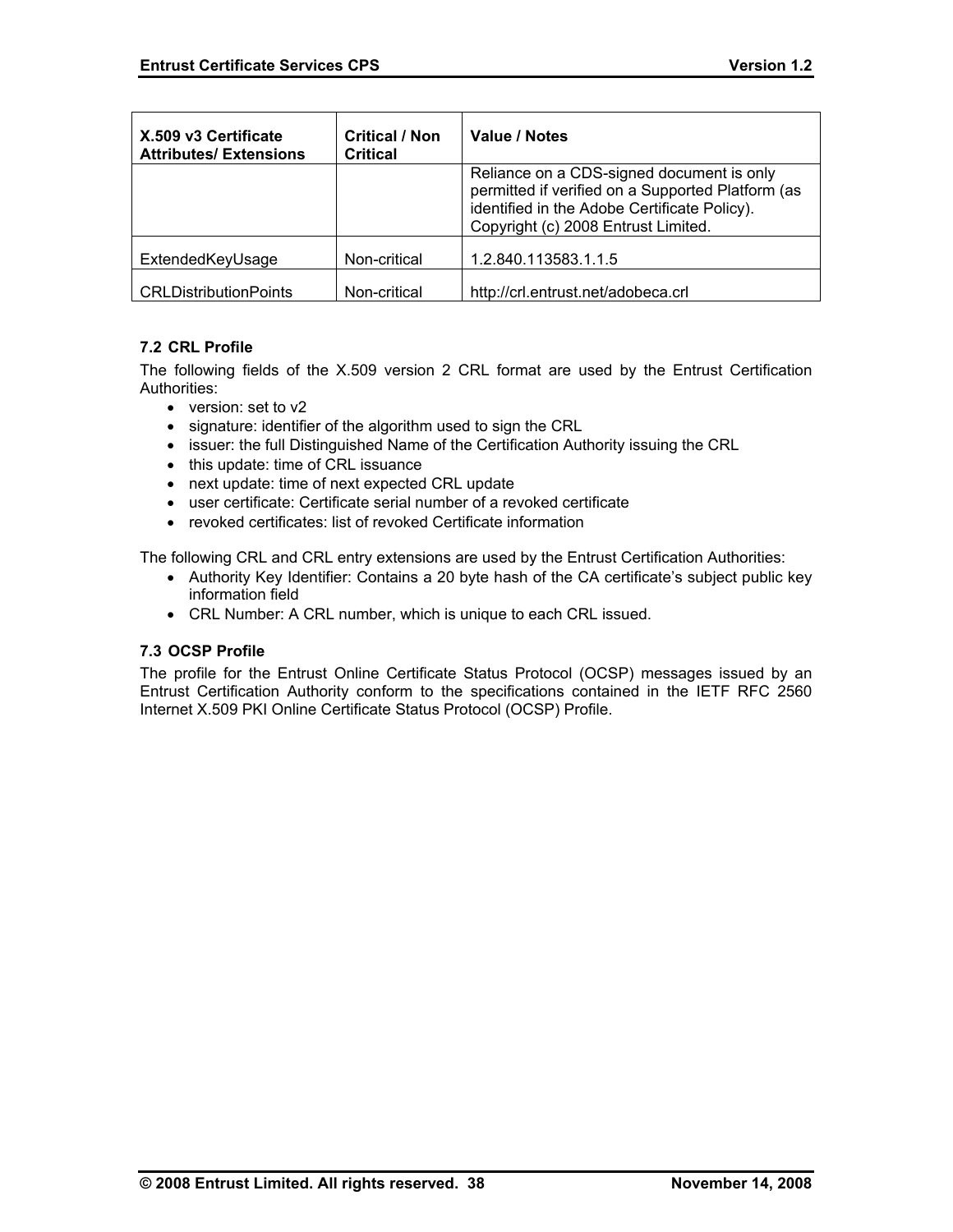## **8 Specification Administration**

#### **8.1 Specification Change Procedures**

Entrust may, in its discretion, modify this CPS and the terms and conditions contained herein from time to time. Modifications to this CPS that, in the judgment of a reasonable person, will have little or no impact on Adobe, Applicants, Subscribers, and Relying Parties, may be made with no change to this CPS version number and no notification to Applicants, Subscribers, and Relying Parties, provided, however, that notice is provided to Adobe. Such changes shall become effective immediately upon publication in the Entrust Repository.

Modifications to this CPS that, in the judgment of a reasonable person may have a significant impact on Adobe, Applicants, Subscribers, and Relying Parties, shall be published in the Entrust Repository and shall become effective fifteen (15) days after publication in the Entrust Repository unless Entrust withdraws such modified CPS prior to such effective date. Such publication to the Entrust Repository shall not occur until Adobe reviews and approves the modified CPS. In the event that Entrust makes a significant modification to CPS, the version number of this CPS shall be updated accordingly. Unless a Subscriber ceases to use, removes, and requests revocation of such Subscriber's Entrust Certificate(s) prior to the date on which an updated version of this CPS becomes effective, such Subscriber shall be deemed to have consented to the terms and conditions of such updated version of this CPS and shall be bound by the terms and conditions of such updated version of this CPS.

#### **8.2 Publication and Notification Policies**

Prior to major changes to this CPS, notification of the upcoming changes will be posted in the Entrust Repository.

#### **8.3 CPS Approval Procedures**

This CPS and any subsequent changes shall be approved by the Entrust Policy Authority and Adobe. The Entrust Policy Authority will ensure that this CPS and any subsequent changes are in compliance with the Adobe CDS Certificate Policy.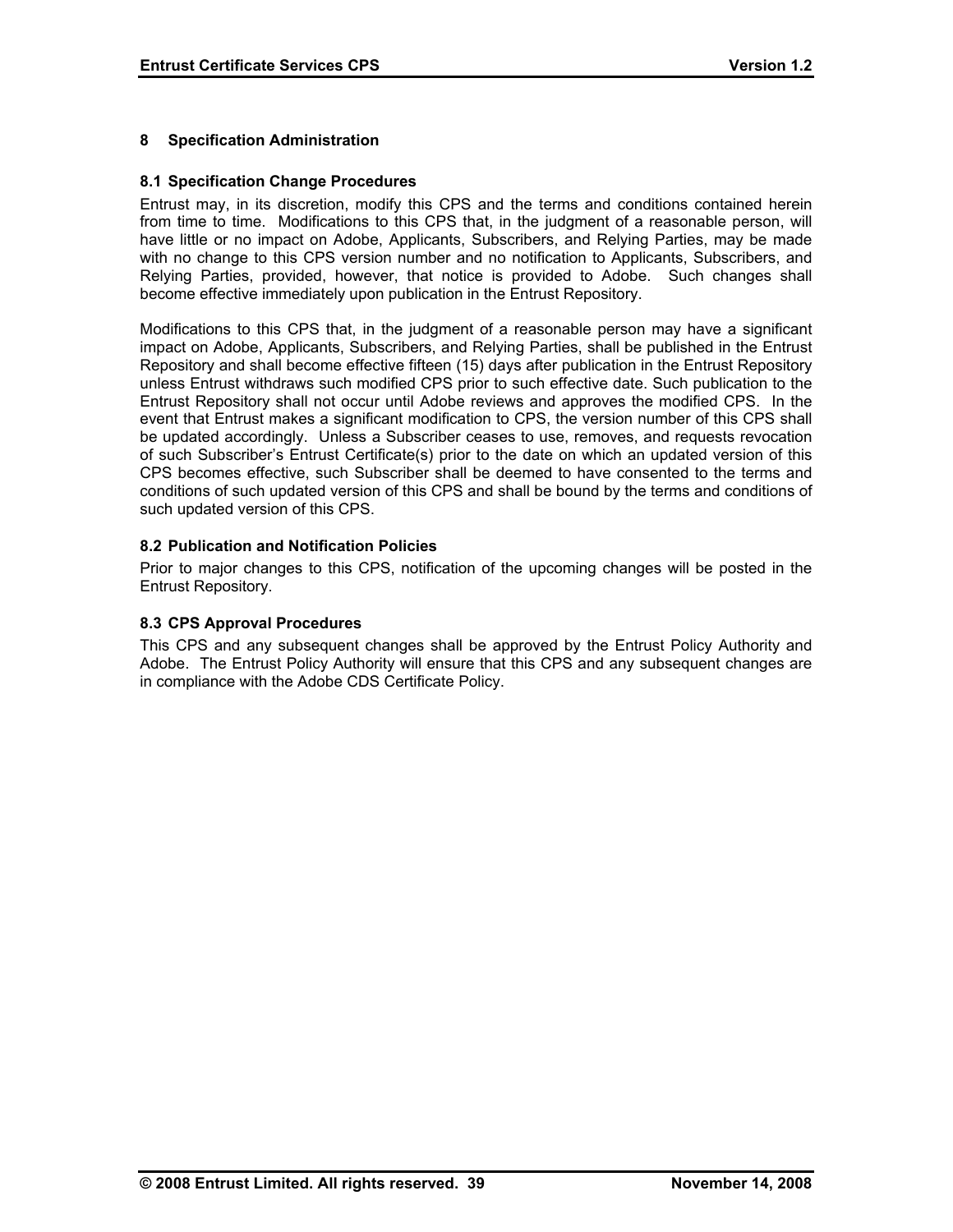# **9 Acronyms**

| CA.          | <b>Certification Authority</b>                                            |
|--------------|---------------------------------------------------------------------------|
| CDS.         | <b>Certified Document Services</b>                                        |
| <b>CPS</b>   | <b>Certification Practice Statement</b>                                   |
| <b>CRL</b>   | <b>Certificate Revocation List</b>                                        |
| <b>CSR</b>   | Certificate Signing Request                                               |
| DN.          | Distinguished Name                                                        |
| <b>DNS</b>   | Domain Name Server                                                        |
| <b>DSA</b>   | Digital Signature Algorithm                                               |
| <b>HTTP</b>  | <b>Hypertext Transfer Protocol</b>                                        |
| <b>IETF</b>  | <b>Internet Engineering Task Force</b>                                    |
| <b>ITU-T</b> | International Telecommunication Union - Telecommunication Standardization |
|              | Sector                                                                    |
| MAC          | <b>Message Authentication Code</b>                                        |
| <b>OCSP</b>  | <b>Online Certificate Status Protocol</b>                                 |
| OA           | <b>Operational Authority</b>                                              |
| <b>OID</b>   | Object Identifier                                                         |
| PA.          | <b>Policy Authority</b>                                                   |
| <b>PIN</b>   | <b>Personal Identification Number</b>                                     |
| <b>PKI</b>   | Public-Key Infrastructure                                                 |
| RA.          | <b>Registration Authority</b>                                             |
| <b>RDN</b>   | <b>Relative Distinguished Name</b>                                        |
| <b>RFC</b>   | <b>Request for Comment</b>                                                |
| <b>SEP</b>   | Secure Exchange Protocol                                                  |
| <b>SSL</b>   | Secure Sockets Layer                                                      |
| <b>URL</b>   | Universal Resource Locator                                                |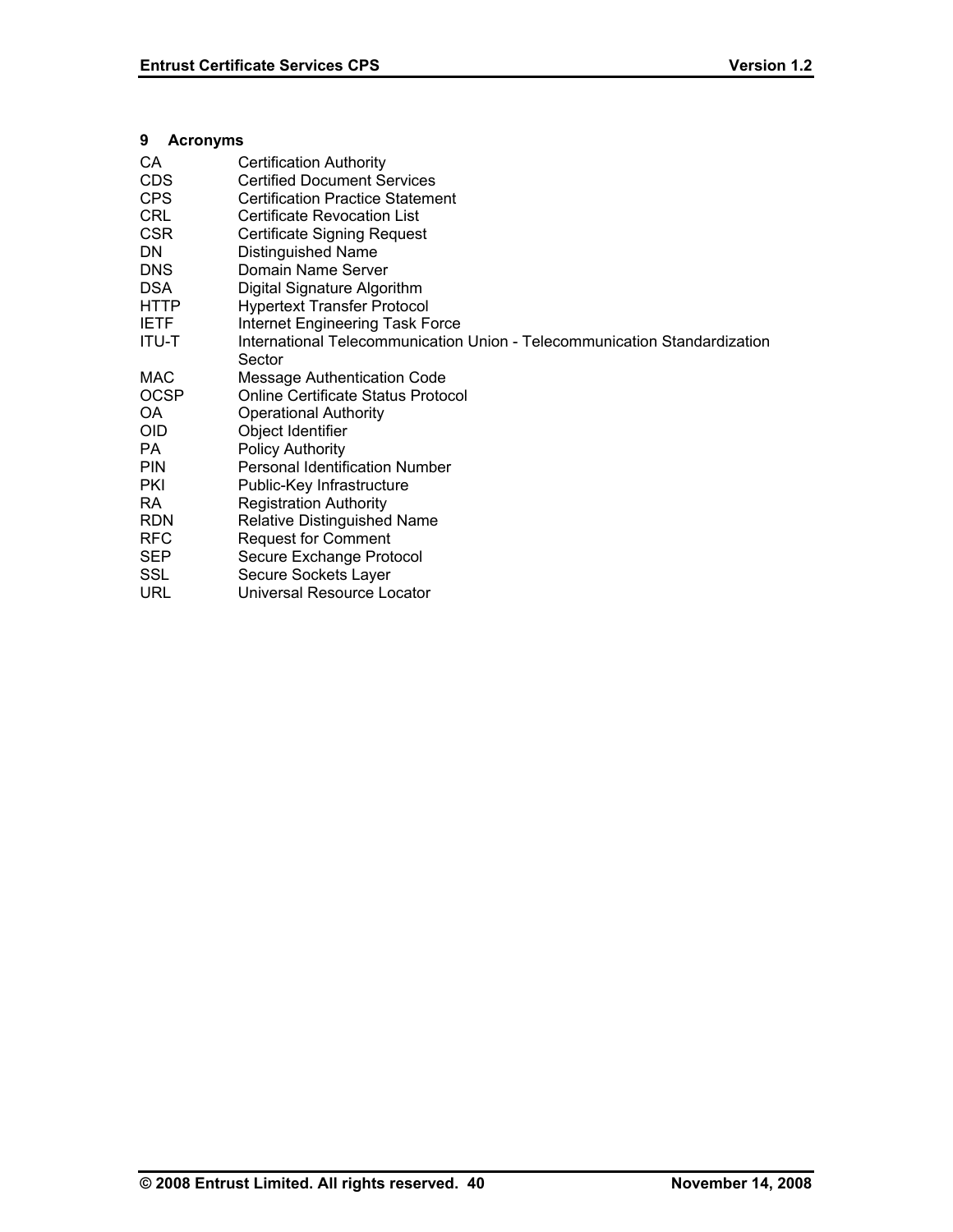#### **10 Definitions**

**Adobe:** means Adobe Systems Incorporated.

**Adobe Policy Authority:** means selected members of Adobe's management team responsible for the management of the Adobe CDS Certificate Policy.

**Affiliate:** means Entrust, and any corporation or other entity that Entrust directly or indirectly controls. In this context, a party "controls" a corporation or another entity if it directly or indirectly owns or controls fifty percent (50%) or more of the voting rights for the board of directors or other mechanism of control.

**Applicant:** means a person, entity, or organization applying for an Entrust Certificate, but which has not yet been issued an Entrust Certificate, or a person, entity, or organization that currently has an Entrust Certificate or Entrust Certificates and that is applying for renewal of such Entrust Certificate or Entrust Certificates or for an additional Entrust Certificate or Entrust Certificates.

#### **Authorized Representative:** see Local Registration Authority

**Business Day:** means any day, other than a Saturday, Sunday, statutory or civic holiday in the City of Ottawa, Ontario.

**Certificate:** means a digital document that at a minimum: (a) identifies the Certification Authority issuing it, (b) names or otherwise identifies a Subject, (c) contains a Public Key of a Key Pair, (d) identifies its operational period, and (e) contains a serial number and is digitally signed by a Certification Authority.

**Certificate Revocation List:** means a time-stamped list of the serial numbers of revoked Certificates that has been digitally signed by a Certification Authority.

**Certification Authority:** means an entity or organization that (i) creates and digitally signs Certificates that contain among other things a Subject's Public Key and other information that is intended to identify the Subject, (ii) makes Certificates available to facilitate communication with the Subject identified in the Certificate, and (iii) creates and digitally signs Certificate Revocation Lists containing information about Certificates that have been revoked and which should no longer be used or relied upon.

**Certification Practice Statement:** means a statement of the practices that a Certification Authority uses in issuing, managing, revoking, renewing, and providing access to Certificates, and the terms and conditions under which the Certification Authority makes such services available.

**Co-marketers:** means any person, entity, or organization that has been granted by Entrust or a Registration Authority operating under the Entrust CA the right to promote Entrust Certificates.

**Compromise:** means a suspected or actual loss, disclosure, or loss of control over sensitive information or data.

**CPS:** means this document.

**CRL:** see Certificate Revocation List.

**Cross Certificate(s)**: shall mean a Certificate(s) that (i) includes the public key of a public-private key pair generated by an Entrust Certification Authority; and (ii) includes the digital signature of an Entrust Root Certification Authority.

**Entrust:** means Entrust Limited.

**Entrust Group:** means Entrust, Inc. and all of its subsidiaries, including any subcontractors, distributors, agents, suppliers, employees or directors of any of the foregoing.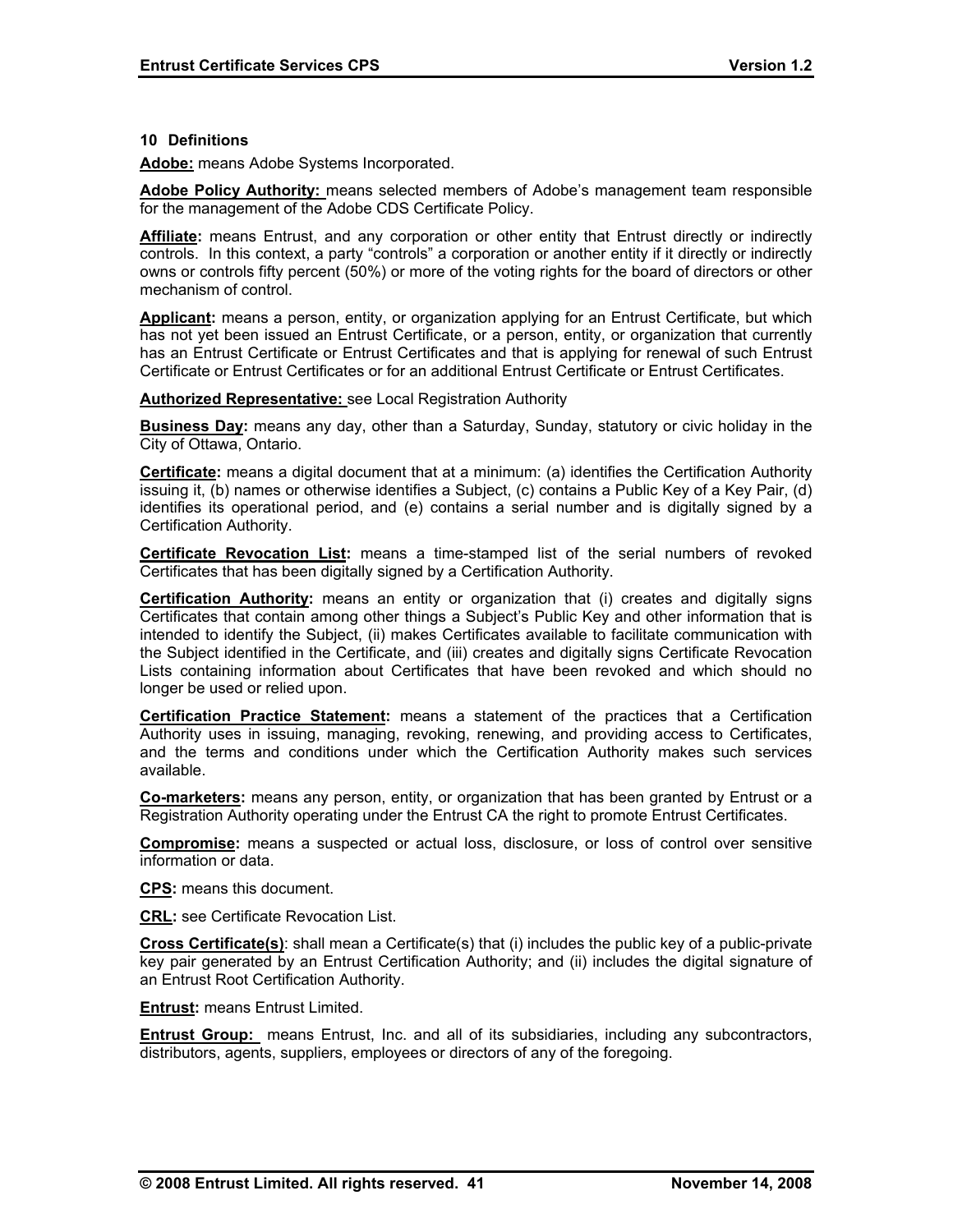**Entrust Certification Authority:** means a Certification Authority operated by or on behalf of Entrust for the purpose of issuing, managing, revoking, renewing, and providing access to Entrust Certificates.

**Entrust CPS:** See CPS.

**Entrust Certificate:** means a Certificate issued by an Entrust Certification Authority for digitally signing and verifying Adobe Acrobat documents.

**Entrust Certificate Application:** means the form and application information requested by a Registration Authority operating under the Entrust CA and submitted by an Applicant when applying for the issuance of an Entrust Certificate.

**Entrust Operational Authority:** means those personnel who work for or on behalf of Entrust and who are responsible for the operation of the Entrust Certification Authorities.

**Entrust Policy Authority:** means those personnel who work for or on behalf of Entrust and who are responsible for determining the policies and procedures that govern the operation of the Entrust Certification Authorities.

**Entrust Repository:** means a collection of databases and web sites that contain information about Entrust Certificates and services provided by Entrust in respect to Entrust Certificates, including among other things, the types of Entrust Certificates issued by the Entrust Certification Authorities, the services provided by Entrust in respect to Entrust Certificates, the fees charged by Entrust for Entrust Certificates and for the services provided by Entrust in respect to Entrust Certificates, Certificate Revocation Lists, this CPS, and other information and agreements that are intended to govern the use of Entrust Certificates.

**FIPS:** means the Federal Information Processing Standards. These are U.S. Federal standards that prescribe specific performance requirements, practices, formats, communication protocols, and other requirements for hardware, software, data, and telecommunications operation.

**IETF:** means the Internet Engineering Task Force. The Internet Engineering Task Force is an international community of network designers, operators, vendors, and researchers concerned with the evolution of the Internet architecture and the efficient operation of the Internet.

**Key Pair:** means two mathematically related cryptographic keys, having the properties that (i) one key can be used to encrypt a message that can only be decrypted using the other key, and (ii) even knowing one key, it is believed to be computationally infeasible to discover the other key.

**Local Registration Authority:** means a representative of the Organization authorized to perform the Registration Authority function for the Organization.

**Object Identifier:** means a specially-formatted sequence of numbers that is registered in accordance with internationally-recognized procedures for object identifier registration.

**OID:** see Object Identifier.

**Operational Period:** means, with respect to a Certificate, the period of its validity. The Operational Period would typically begin on the date the Certificate is issued (or such later date as specified in the Certificate), and ends on the date and time it expires as noted in the Certificate or earlier if the Certificate is Revoked.

**Organizational Representative**: means a representative of the Organization with the authority to contractually bind the Organization

**PKIX:** means an IETF Working Group developing technical specifications for PKI components based on X.509 Version 3 Certificates.

**Private Key:** means the key of a Key Pair used to decrypt an encrypted message. This key must be kept secret.